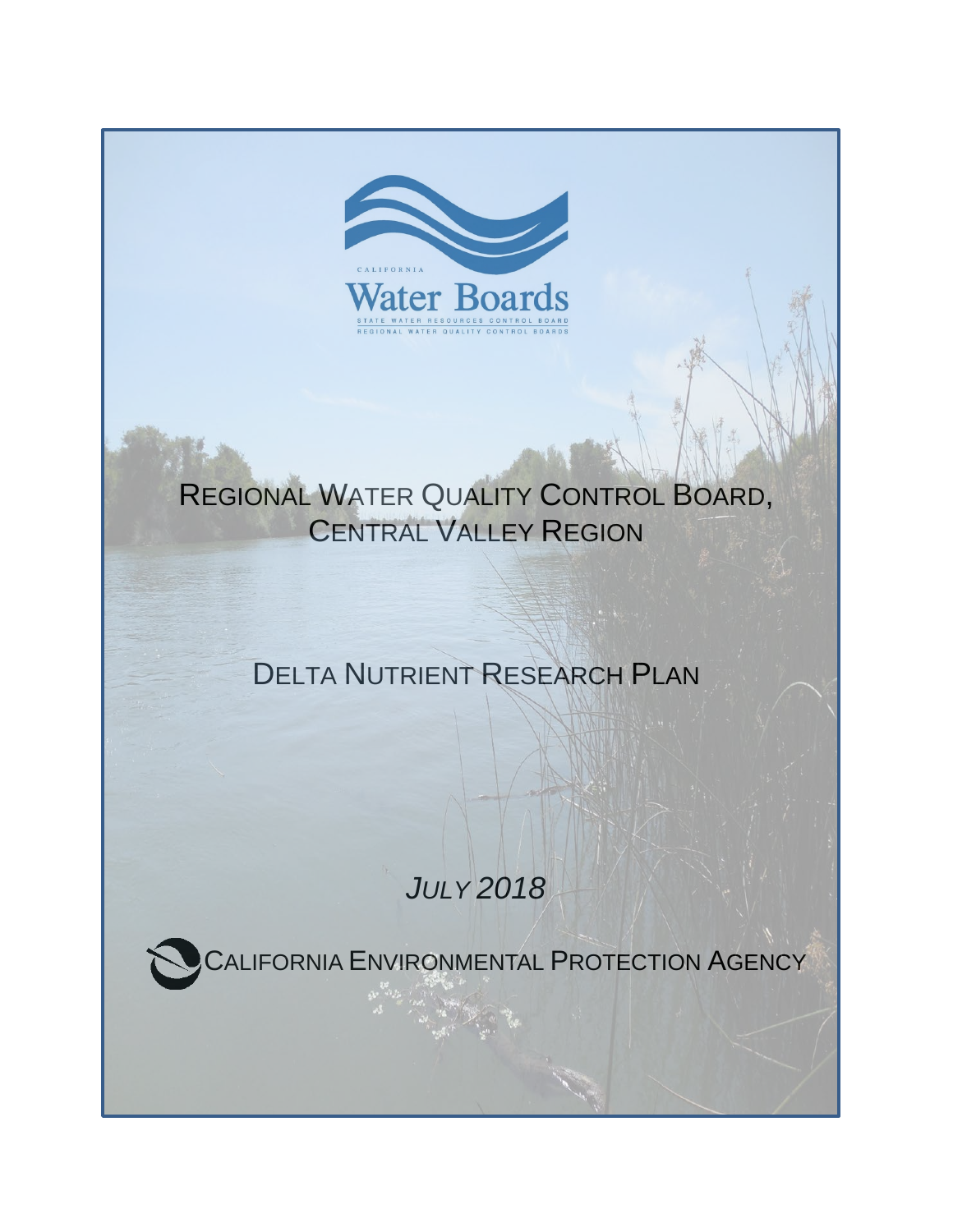



State of California *Edmund G. Brown Jr., Governor* 

California Environmental Protection Agency *Matthew Rodriquez, Secretary for Environmental Protection* 

### **REGIONAL WATER QUALITY CONTROL BOARD CENTRAL VALLEY REGION**

*Dr. Karl E. Longley, Chair Denise Kadara, Vice-Chair John Costantino, Member Carmen L. Ramirez, Member Robert Schneider, Member Raji Brar, Member Dr. Daniel Marcum, Member* 

*Patrick Pulupa, Executive Officer* 

11020 Sun Center Drive #200 Rancho Cordova, CA95670

email: *info5@waterboards.ca.gov* Web site: http://www.waterboards.ca.gov/centralvalley/ Phone: (916) 464-3291

## *DISCLAIMER*

 *This publication is a report by staff of the California Regional Water Quality Control Board, Central Valley Region. Mention of specific products does not represent endorsement of those products by the Central Valley Water Board.*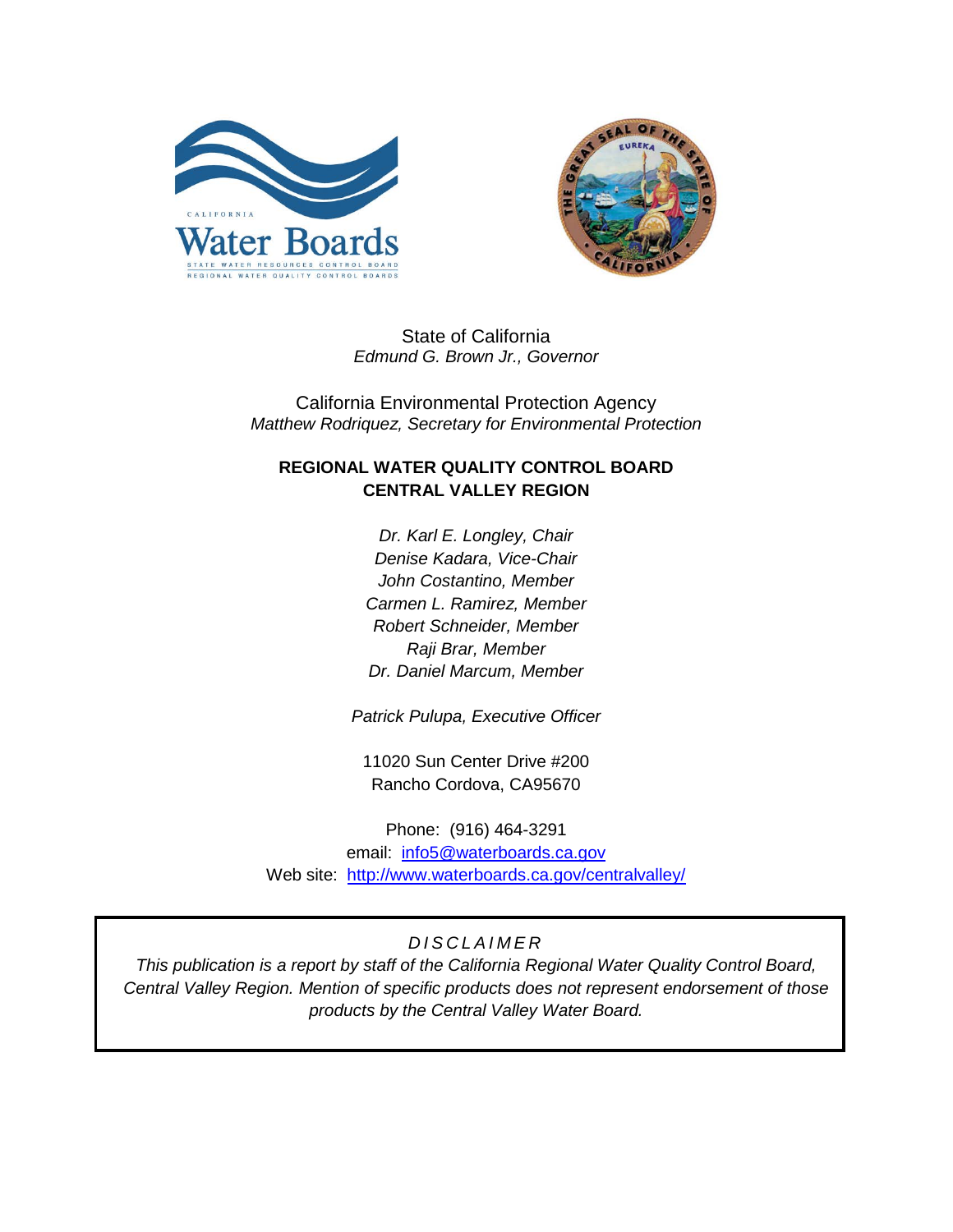# DELTA NUTRIENT RESEARCH PLAN

# *JULY 2018*

# REGIONAL WATER QUALITY CONTROL BOARD CENTRAL VALLEY REGION

CALIFORNIA ENVIRONMENTAL PROTECTION AGENCY

JANIS COOKE CHRISTINE JOAB ZHIMIN LU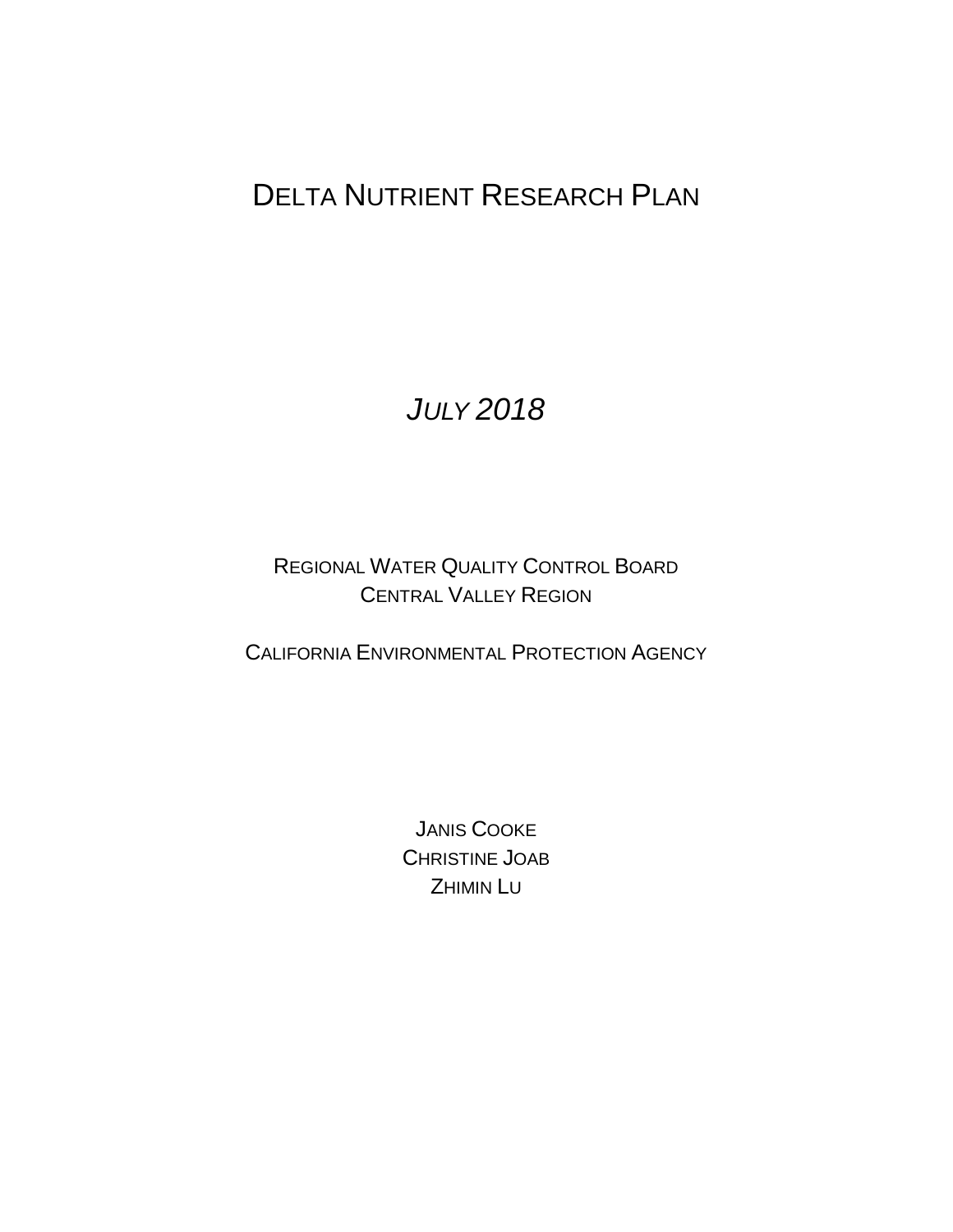# **ACKNOWLEDGMENTS**

 Chris Foe, who began this project and gave it a firm foundation and strong vision. Central Valley Water Board staff deeply appreciates the members of the Delta Nutrient Research Plan Stakeholder and Technical Advisory Group, Science Work Groups, and all others who gave of their expertise and time for this project. The authors are also grateful to Dr.

 This Delta Nutrient Research Plan was approved by the Central Valley Regional Water Quality unanimously adopted Resolution R5-2018-0059 approving the plan and directing staff to initiate Control Board. During a public meeting on 2 August 2018, the members of the Board actions described therein.

The cover photo of Miner Slough was taken by Steve Moore, State Water Resources Control Board Member, 04/23/2014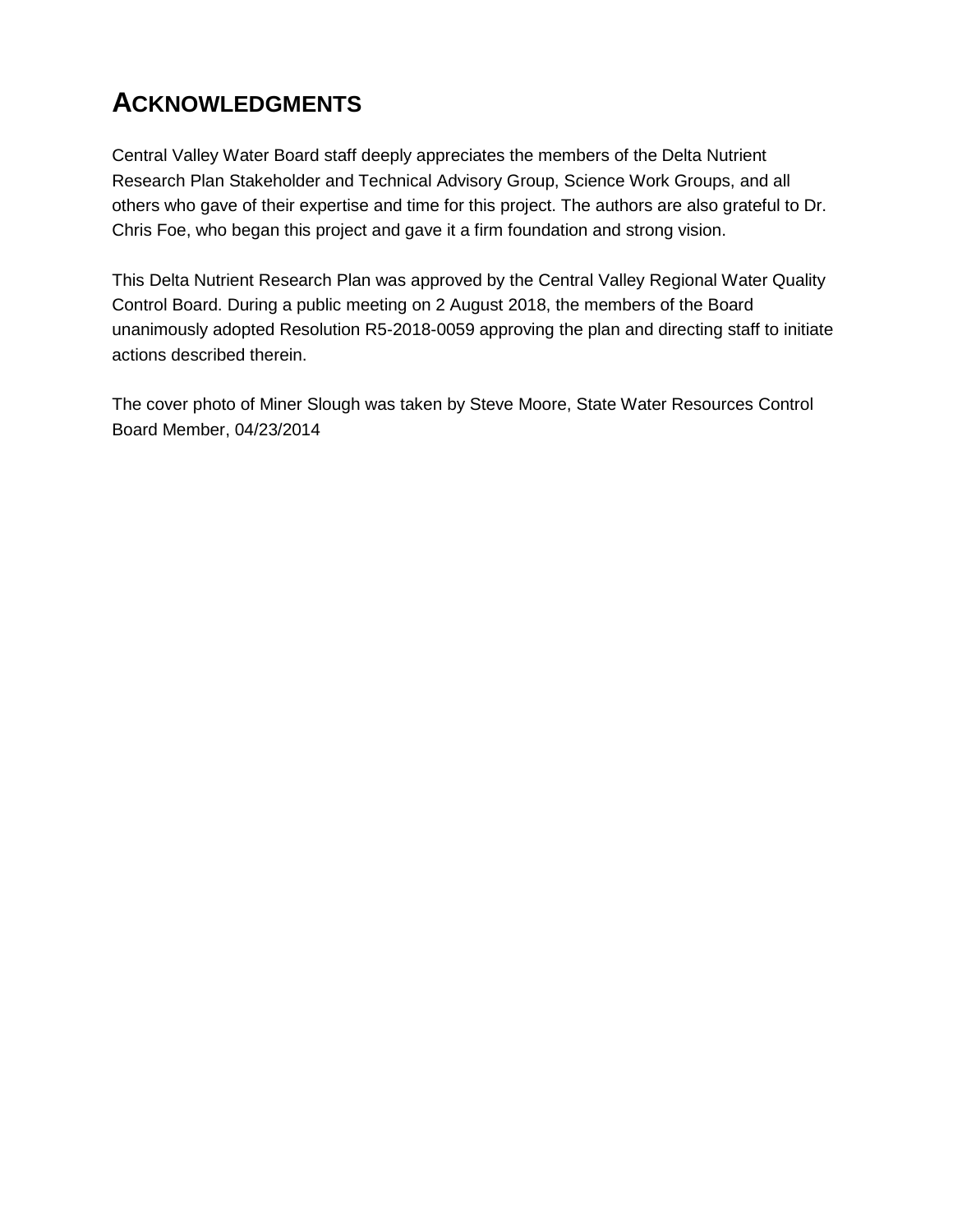# <span id="page-4-0"></span>Executive Summary

 whether numeric water quality objectives for nutrients are needed to address particular water quality Central Valley Water Board's 2014 Delta Strategic Work Plan. The goal of the Delta Nutrient Research Plan is to develop and implement a study plan to determine issues in the Delta. These problems include: harmful algal blooms (HABs) and associated toxins and nuisance compounds, excess aquatic plant growth, low abundance of phytoplankton species that support the food web, and low dissolved oxygen in some waterways. Directives for development of the Delta Nutrient Research Plan are contained in the Delta Stewardship Council's 2013 Delta Plan and the

 noted that nutrients are among multiple, interactive drivers of the water quality problems named above. ranking of research needs and status of current efforts are provided in this document.<br>Two overarching themes for additional nutrient research emerged: The Central Valley Water Board worked with a Stakeholder and Technical Advisory Group (STAG) to develop this plan. Subject-matter experts authored white papers describing the state of science and More work to understand nutrients' impacts is needed before nutrient water quality objectives can be considered. From the white papers, knowledge gap reports, and other literature, staff and the STAG compiled recommendations for monitoring, special studies, and modeling. Staff and stakeholders'

- affect ecosystem responses to nutrients. These factors include light, temperature, hydrology, associations between macrophytes and phytoplankton, grazing effects of clams and  $\triangleright$  Deeper understanding is needed of the ways that physical and ecological factors interact and zooplankton, and nutrient transformations by microorganisms. Data collections and assessments should be conducted with a holistic consideration of ecological, biogeochemical, and physical factors affecting nutrient responses.
- $\triangleright$  Numerical, processed-based models are necessary tools for understanding the complex relationships in the Delta and to test management scenarios. Model development should be accompanied by targeted data collection, interdisciplinary data synthesis, and robust data management.

 important for evaluation of potential water quality objectives: identification of protective thresholds and In addition to the scientific information gaps, two additional types of information were recognized as policy options utilized in other arenas; and identification of management options and potential resulting changes in nutrient loads.

The Delta Nutrient Research Plan contains a framework and prioritized actions to develop the necessary information. Collaboration between agencies and entities conducting nutrient-related projects will be vital to completion of the activities identified in this plan. Since recommended research and modeling exceeds resources that are presently allocated or identified, staff will continue working with the STAG and others to identify sources of funding and partnerships for implementation actions.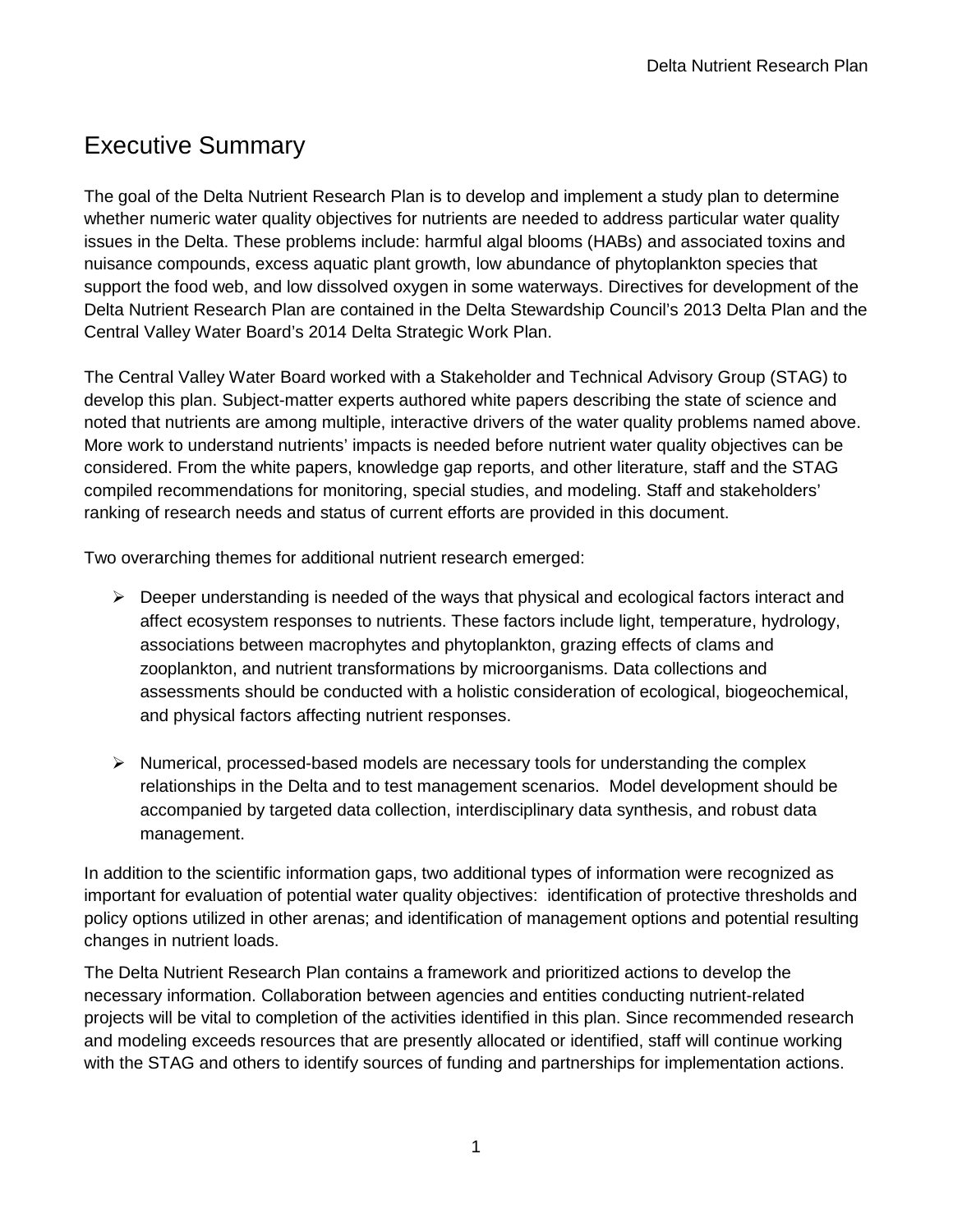Research Plan implementation are: In addition to developing partnerships and securing funding, near-term priorities for Delta Nutrient

- Completing existing and contracted work supporting the 2014 Delta Strategic Plan
	- o Directed low dissolved oxygen assessment,
	- o Contracted work for numeric model development, and
	- o Herbicide toxicity evaluation on sensitive Delta algal species
- Prioritizing new projects for HAB monitoring and special studies;
- Integrating efforts with the Delta Regional Monitoring Program for both monitoring coordination and building bridges with other agencies;
- Initiating review of nutrient thresholds and policies and developing initial nutrient mass balance framework; and
- • Developing a Science Action Plan to systematically fill research gaps through enhanced collaboration and funding opportunities.

 the general agreement that excess nutrients contribute to the severity (although not initiation) of HABs, The near-term projects prioritize efforts to address HABs due to the health risks represented. Following it is anticipated that nutrient benchmarks and/or reduction goals will be developed while research is continuing toward potential nutrient triggers, targets and/or water quality objectives.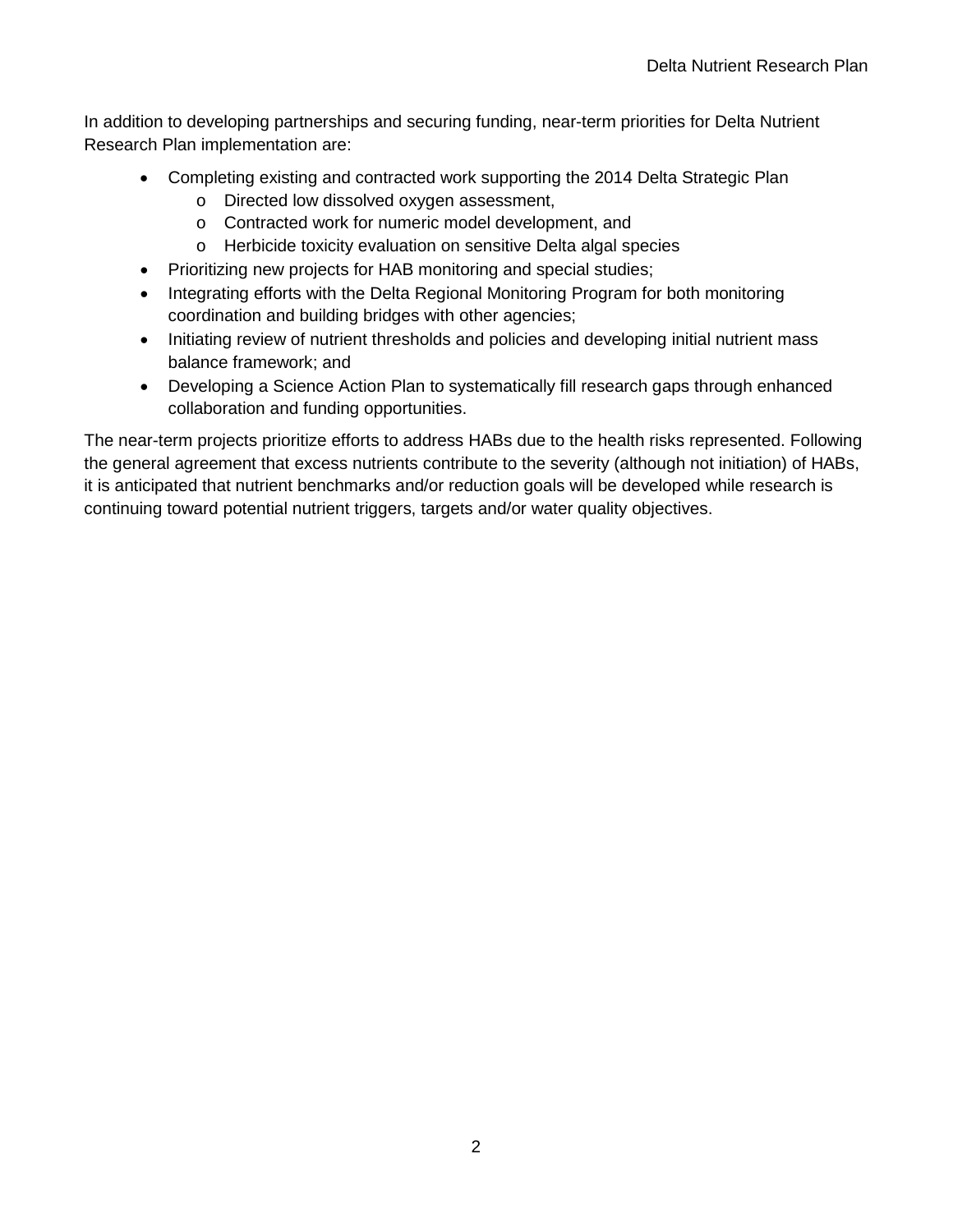# **Contents**

| 1.    |                                                                                       |  |
|-------|---------------------------------------------------------------------------------------|--|
| 1.1.  |                                                                                       |  |
| 1.2.  |                                                                                       |  |
| 1.3.  |                                                                                       |  |
| 2.    |                                                                                       |  |
| 3.    |                                                                                       |  |
| 3.1   |                                                                                       |  |
| 3.2   |                                                                                       |  |
| 3.3   |                                                                                       |  |
| 3.4   |                                                                                       |  |
| 3.5   |                                                                                       |  |
| 3.6   |                                                                                       |  |
| 4.    |                                                                                       |  |
| 4.1   | Summaries of Information Gaps for Nutrient-Related Issues and Current Activities 16   |  |
| 5.    |                                                                                       |  |
|       |                                                                                       |  |
| 5.2.  |                                                                                       |  |
| 5.3   |                                                                                       |  |
| 5.4   |                                                                                       |  |
| 5.4.1 |                                                                                       |  |
| 5.4.2 |                                                                                       |  |
|       |                                                                                       |  |
| 6.1   | Biostimulatory Substances Objectives and Program to Implement Biological Integrity 41 |  |
| 6.2   |                                                                                       |  |
| 6.3   |                                                                                       |  |
| 7.    |                                                                                       |  |
|       |                                                                                       |  |
|       | Appendix 1. Delta Nutrient Research Plan Science Work Group and STAG Participants 48  |  |

# Figures and Tables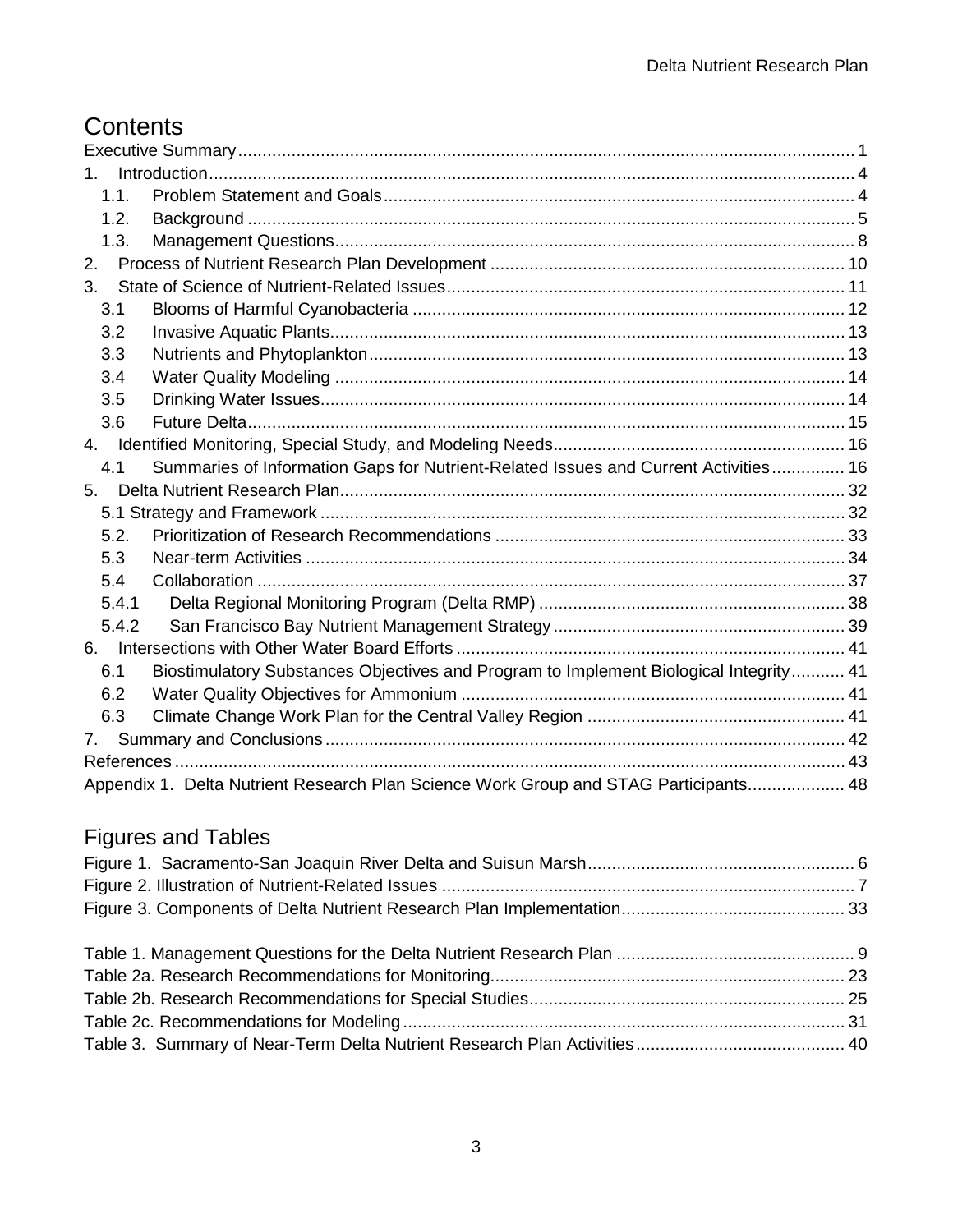# <span id="page-7-0"></span>1. Introduction

## <span id="page-7-1"></span>1.1. Problem Statement and Goals

 The nutrients nitrogen (N) and phosphorus (P) contribute to water quality problems in the context. freshwater Sacramento-San Joaquin Delta. At a time, nutrient levels were associated only with periodic low oxygen levels in the Stockton Deep Water Ship Channel. However, the Central Valley Water Board now recognizes the need to examine the roles of nutrients in a broader

Water quality problems in the Delta related to nutrients include:

- HABs) and toxins and taste-and-odor compounds produced by cyanobacteria • Excess growth of harmful cyanobacteria (hereafter termed harmful algae blooms or
- Excess growth of non-native aquatic plants (also termed aquatic macrophytes)
- eastern areas of the Delta. • Low dissolved oxygen in some Delta waterways, located mainly in the southern and
- fish in the estuary (also referred to as low phytoplankton production) • Low concentrations of phytoplankton which are important to the food web for native

 research plan identifies research and modeling to fill gaps in our understanding of nutrients' Although nutrients contribute to water quality problems listed above, numeric nutrient objectives to help address the problems have not yet been identified. More information is needed about nutrients and other factors impacting these problems and their variations across the Delta. This effects and potential responses to changes in nutrient levels in the Delta and provides a strategy to both fill the data gaps and evaluate feasible management alternatives to control nutrient concentrations.

 The primary geographic scope for examining nutrient-related impacts is the Sacramento-San Joaquin River Delta (Figure 1). Figure 2 provides a pictorial representation of nutrient issues. Joaquin River Delta (Figure 1). Figure 2 provides a pictorial representation of nutrient issues.<br>Concerns about low primary production span the north Delta and Suisun Bay. Nutrients from the drinking water supply systems that utilize Delta water. Delta are also an issue with respect to HABs and taste and odor problems experienced in

 **The goals of the Delta Nutrient Research Plan are to develop and implement a study plan to provide information which informs whether numeric water quality objectives for nutrients are necessary and appropriate to address identified problems in the Delta and to enable determination of appropriate objectives, if warranted.** 

established for the reasonable protection of beneficial uses". (Water Code Section 13050(h)). established for the reasonable protection of beneficial uses". (Water Code Section 13050(h)).<br>"Beneficial uses" refers to uses of water that may be protected against degradation of quality.  The beneficial uses of Delta water are identified in *The Water Quality Control Plan for the*  Water quality objectives are "…levels of water quality constituents or characteristics which are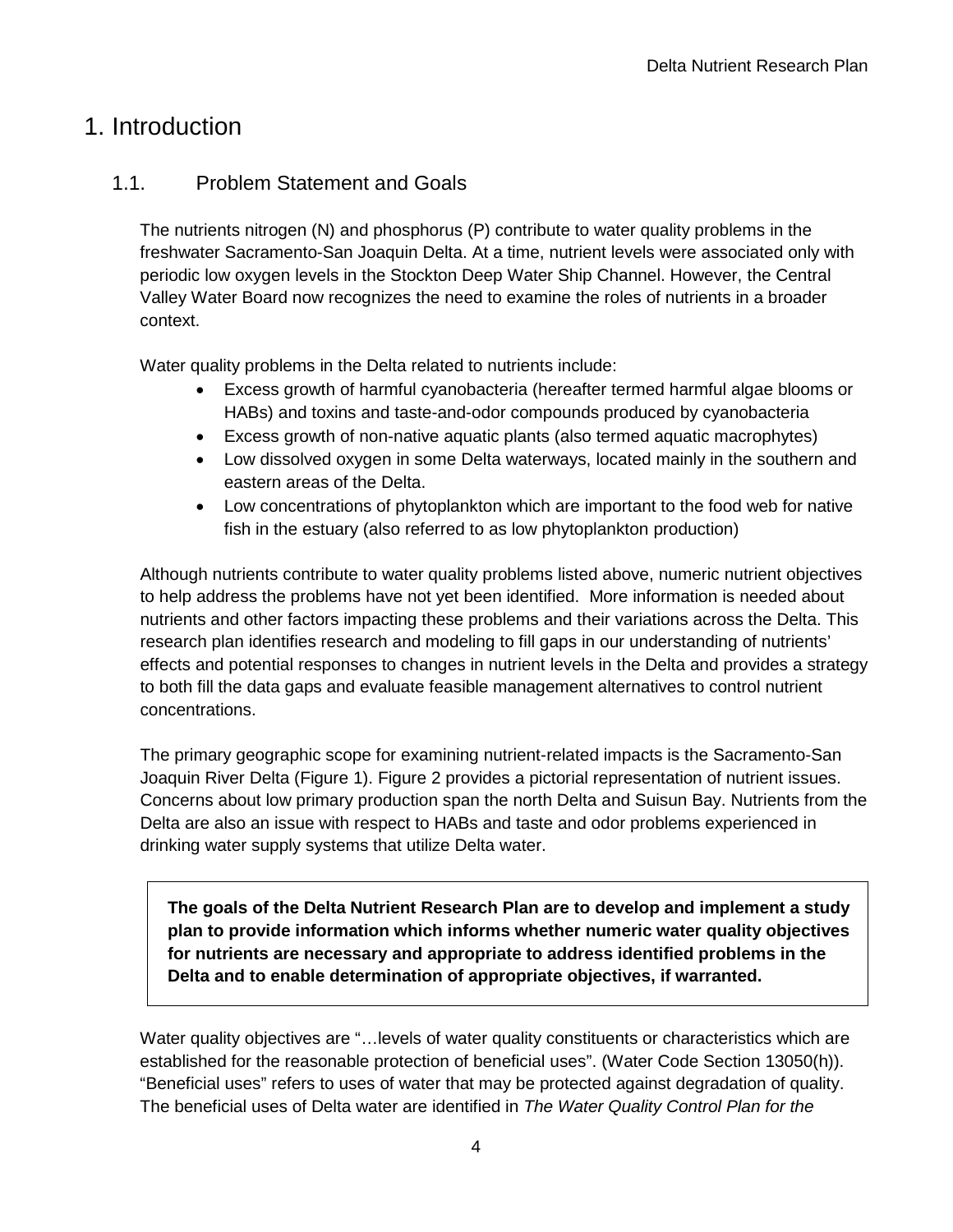recreation, and municipal and domestic supply. Water quality objectives are achieved primarily other agency programs may help achieve nutrient objectives. Existing water quality objectives that apply to the Delta are contained in the Basin Plan and the Bay-Delta Water Quality Control *Sacramento River and San Joaquin River Basins* (Basin Plan; CVRWQCB, 2016). The Delta's designated beneficial uses include warm and cold freshwater habitat, navigation, contact through regulatory requirements placed on discharges to surface and groundwater. Implementation of management practices and restoration activities through Water Board and Plan (SWRCB, 2006).

 water not contain taste and odor-producing substances in concentrations that impart The Basin Plan contains a narrative water quality objective that water not contain "biostimulatory substances which promote aquatic growths in concentration that cause nuisance or adversely affect beneficial uses". The Basin Plan contains a similarly-worded water quality objective that undesirable conditions or nuisance (CVRWQCB 2016). Consideration by the Central Valley Water Board of numeric nutrient objectives would be done in the context of these existing narrative objectives.

### <span id="page-8-0"></span>1.2. Background

 Directives for the development of the Delta Nutrient Research Plan (Delta NRP) are contained the Delta ecosystem, all in a manner that preserves the unique characteristics of the Delta. In plan for achieving the co-equal goals. The Delta Plan contains a recommendation for the Central Valley Water Board to develop a study plan for the development of water quality in strategic plans from the Delta Stewardship Council and the Central Valley Water Board. In 2009, the California Legislature passed the Delta Reform Act, which created the Delta Stewardship Council. The mission of the Council is to implement the coequal goals of the Reform Act of providing a more reliable water supply for California and protecting and restoring 2013, the Delta Stewardship Council adopted the Delta Plan, a management and regulatory objectives for nutrients in the Delta.

 The Central Valley Water Board incorporated the Delta Plan recommendation into its own 2014 Strategic Work Plan contains nine priority projects in the Delta. Included in the 2014 Delta Delta Strategic Work Plan (CVRWQCB, 2014). The Central Valley Water Board's Delta Strategic Work Plan is direction to develop and implement a plan to determine whether nutrient objectives are needed to protect beneficial uses in the freshwater Delta.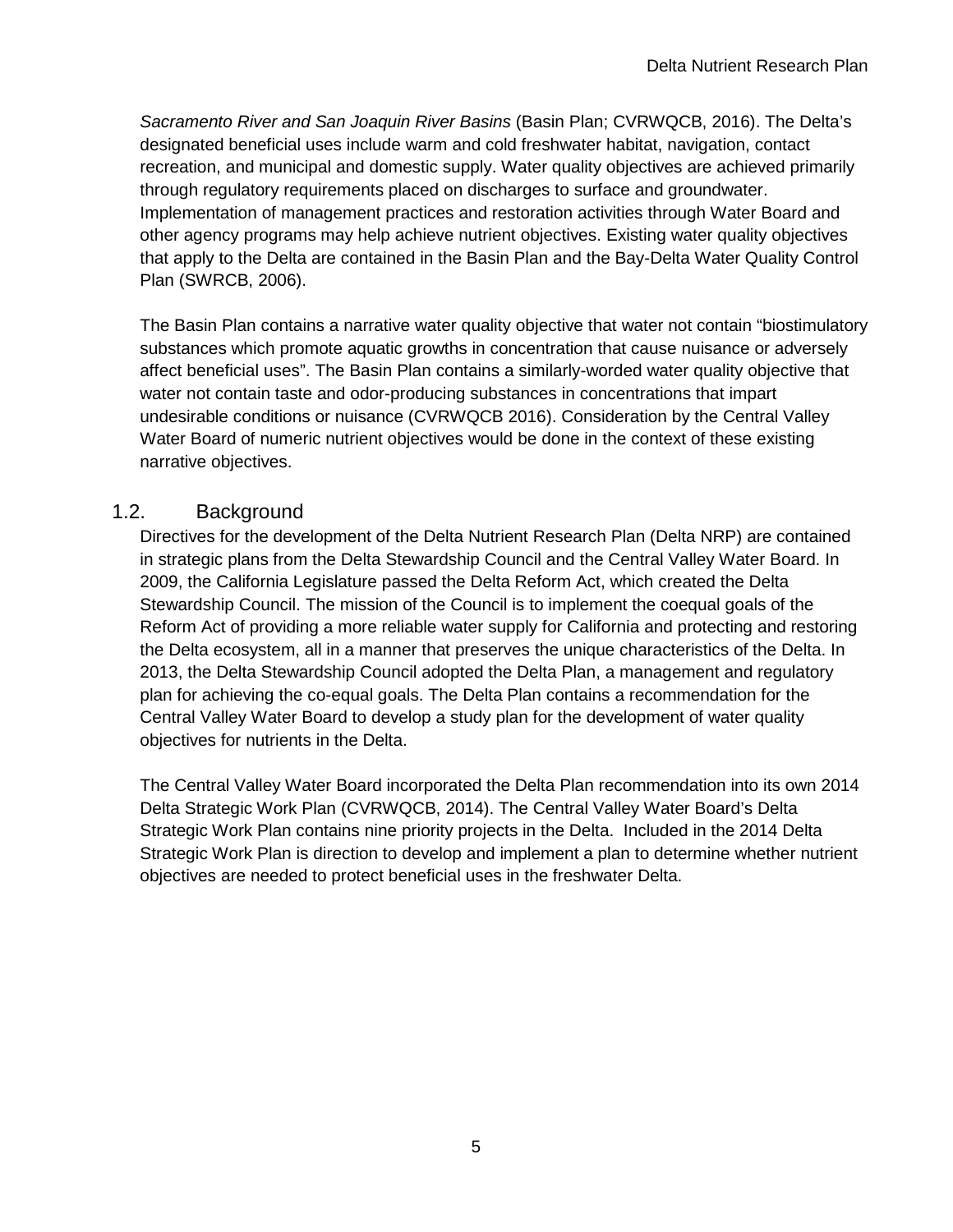

<span id="page-9-0"></span> (Map: Department of Water Resources) 6 Figure 1. Sacramento-San Joaquin River Delta and Suisun Marsh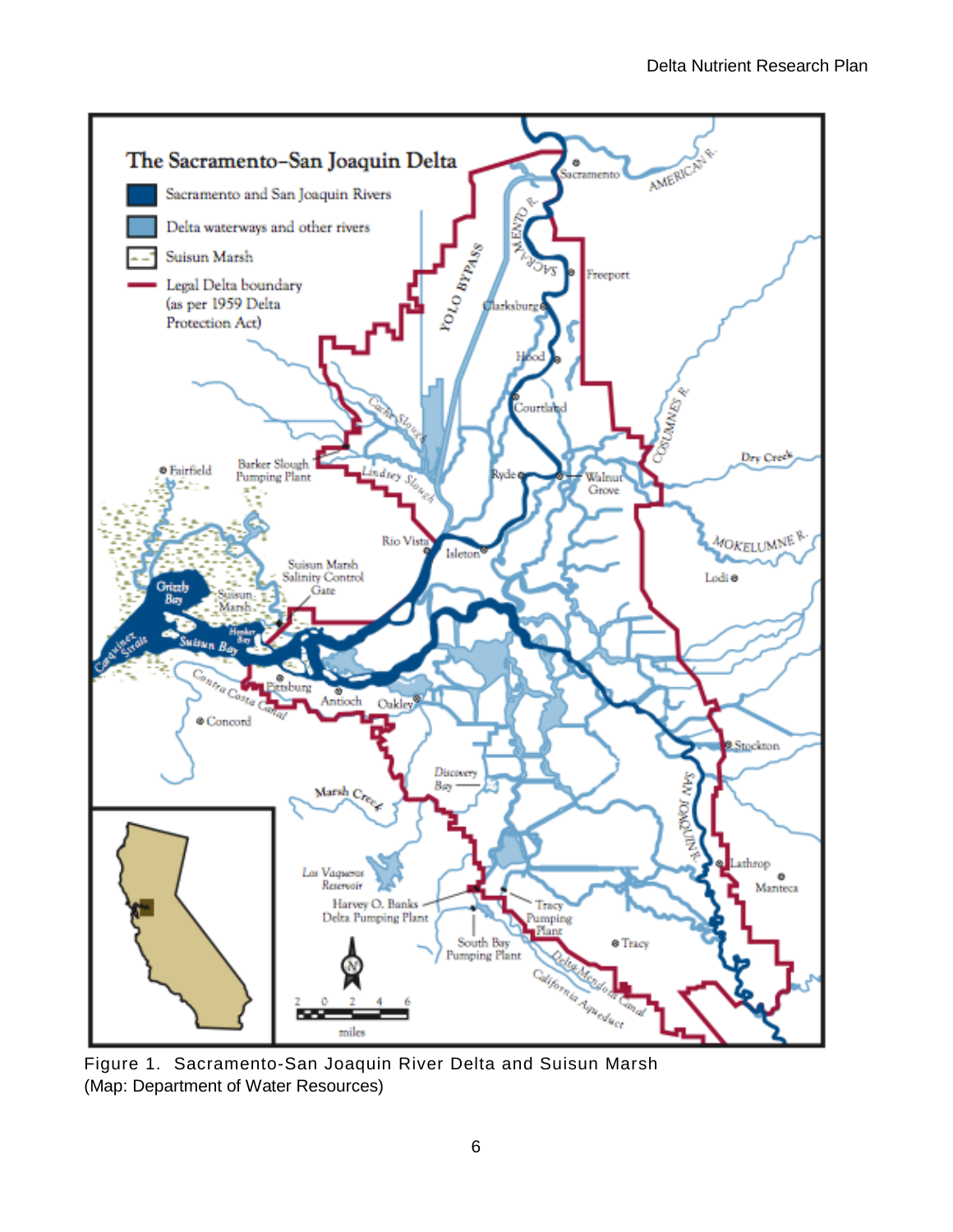<span id="page-10-0"></span>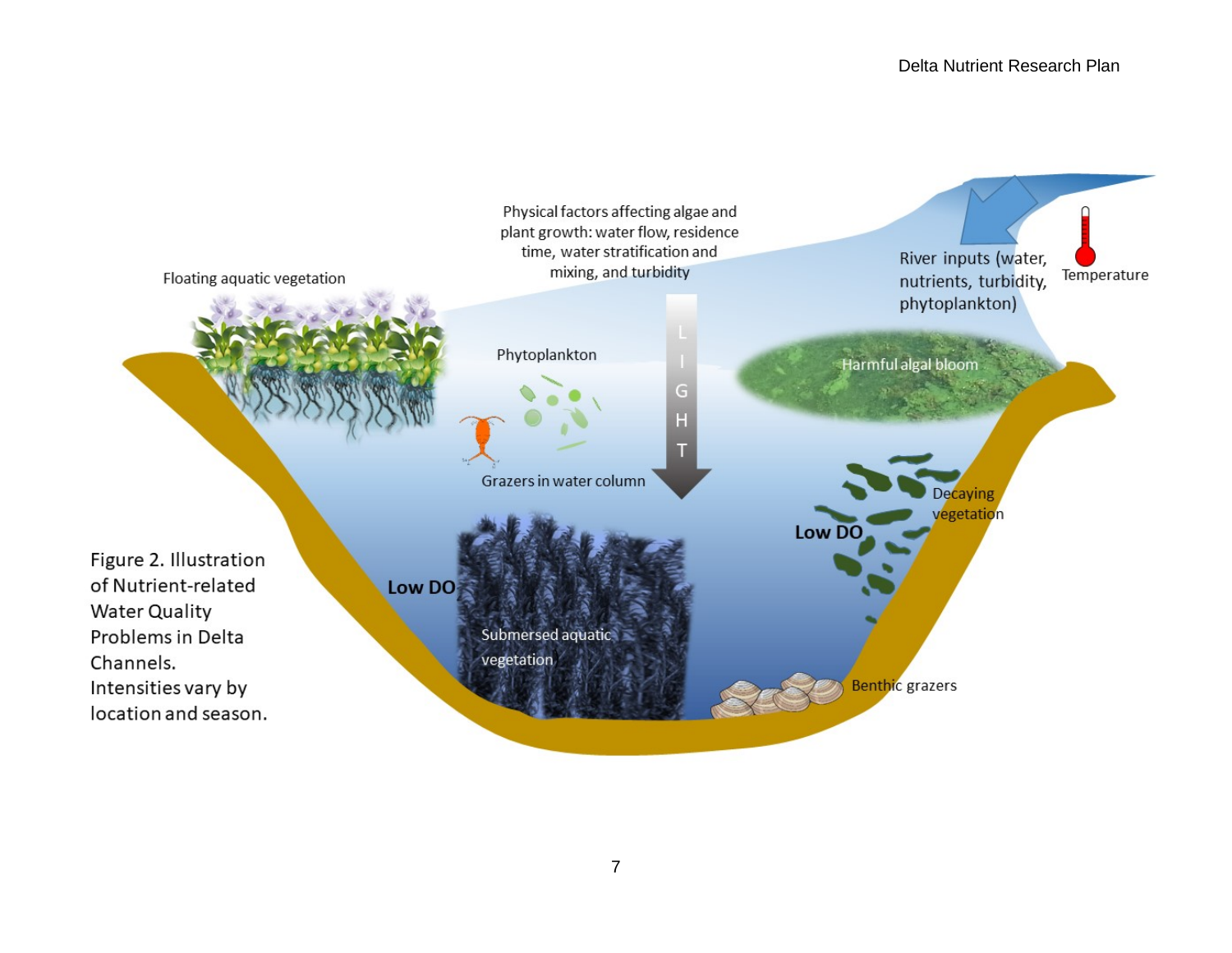### <span id="page-11-0"></span>1.3. Management Questions

 The Central Valley Water Board's aim for nutrient research is to produce information that will questions. Basic management questions that apply to all of the nutrient-related issues identified result in science-based nutrient management and protection of beneficial uses in the Delta. Research conducted under the umbrella of this plan will help answer nutrient management in the Delta are listed below.

### Management Questions for Delta Nutrient Research

- A. Is there a water quality problem?
- B. Are nutrients contributing to the water quality problem?
- C. Can nutrient management help address or ameliorate the problem?
- D. Are particular hydrologic, biological, meteorological, or biogeochemical conditions needed for nutrient management to be effective?
- E. How may anticipated future Delta conditions affect the nutrient-related problem?
- F. What nutrient management measures are needed to protect beneficial uses now and in the future?

 to its topic (cyanobacteria, macrophytes, and nutrient forms and ratios) which are documented management questions are presented together in Table 1. The Management Questions identified above encompass management questions identified by each science workgroup. Each Science Work Group identified management questions relevant in the organizing documents for each white paper. The overarching and topic-specific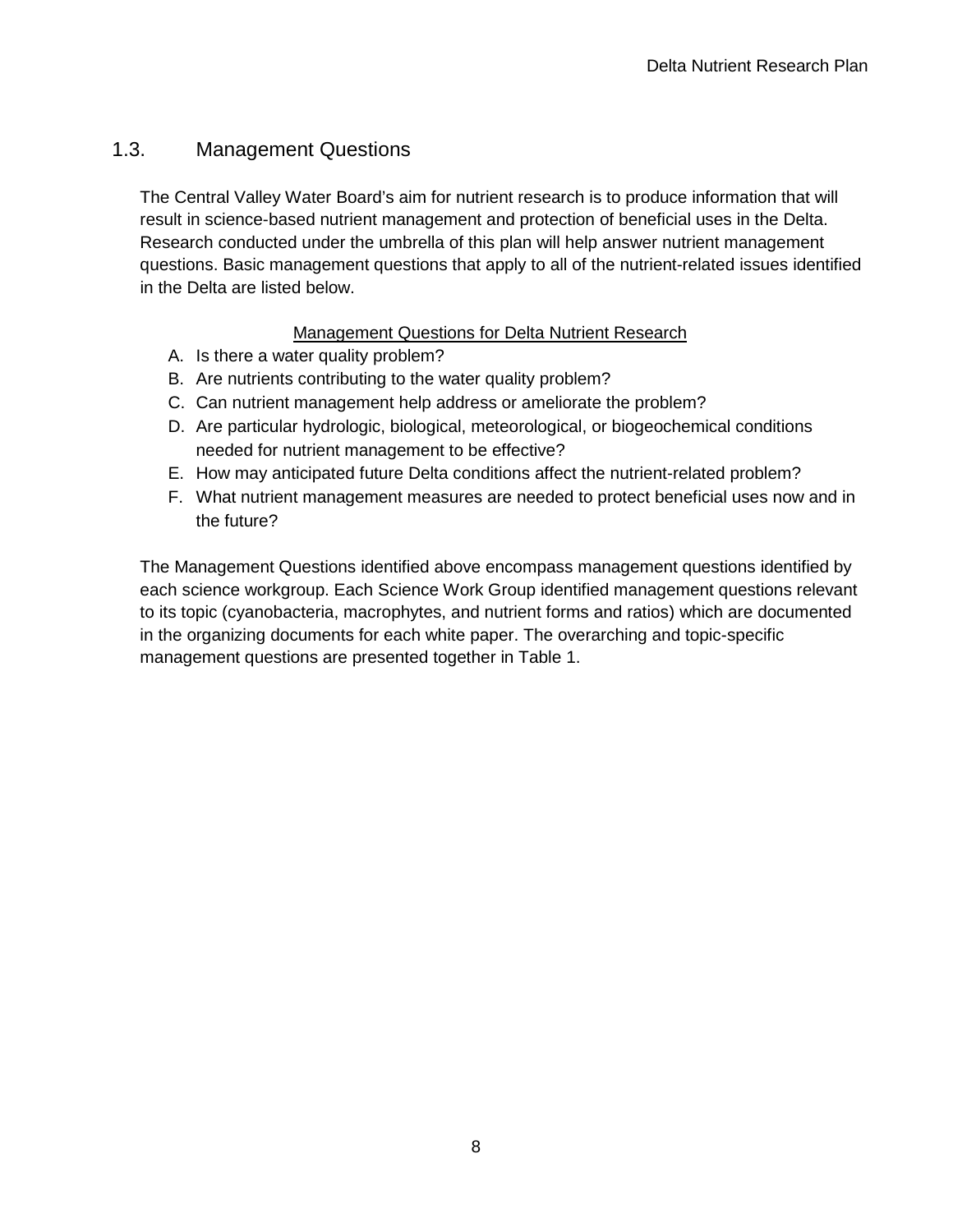<span id="page-12-0"></span>

| <b>Basic Management</b><br>Question                                                                                                                   | <b>Related Topic Specific Questions</b>                                                                                                                                                                                                                                                                                                                                                                                                                                                                                                                                                                                                                                                                                                                                                                                                                                                                                                         |
|-------------------------------------------------------------------------------------------------------------------------------------------------------|-------------------------------------------------------------------------------------------------------------------------------------------------------------------------------------------------------------------------------------------------------------------------------------------------------------------------------------------------------------------------------------------------------------------------------------------------------------------------------------------------------------------------------------------------------------------------------------------------------------------------------------------------------------------------------------------------------------------------------------------------------------------------------------------------------------------------------------------------------------------------------------------------------------------------------------------------|
| Is there a water quality<br>problem?                                                                                                                  | • What are the spatial and temporal trends in nutrient-related effects in the<br>Delta<br>Diatom blooms and adequate phytoplankton production<br>$\circ$<br>Cyanobacteria blooms and toxins<br>$\circ$<br>Biomass of aquatic macrophytes<br>$\circ$<br>Low dissolved oxygen<br>O<br>• What are the spatial and temporal trends in cyanobacteria blooms, toxins,<br>and taste and odor-causing substances in downstream conveyance and<br>storage facilities?<br>What are the gaps in our understanding of the problem, including status<br>٠<br>and trends?                                                                                                                                                                                                                                                                                                                                                                                     |
| Are nutrients<br>contributing to the<br>problem?                                                                                                      | • What is the relative importance of nutrients versus other factors in<br>promoting cyanobacteria dominance and/or cyanotoxin production in the<br>San Francisco Bay-Delta?<br>• How do nutrient concentrations, loads, and cycling affect the growth of<br>aquatic macrophytes?<br>• What are the main factors affecting potential nutrient-related effects and<br>how does the relative importance of these factors vary with space and<br>time?<br>• What are the magnitudes of external sources and internal sources and<br>sinks of nutrients in the Delta, including various nitrogen and phosphorus<br>forms?<br>• What are the important processes that transform nutrients in the Delta<br>and what are the rates at which these processes occur?<br>• Have within-Delta nutrient sources been adequately quantified?<br>• How significant is recycling of N and P from decaying macrophytes and<br>other organic matter In the Delta? |
| Can nutrient<br>management help<br>address or ameliorate<br>the problem?                                                                              | • Can nutrient management limit the occurrence or severity (frequency,<br>magnitude, and/or toxin concentrations) of harmful algal blooms?<br>• Can nutrient management reduce the severity (density of plants and/or<br>spatial coverage) of macrophyte growth?<br>• Can nutrient management increase abundance or nutritional quality of<br>pelagic phytoplankton?<br>• What are potential unintended consequences of nutrient management to<br>address any of the water quality issues?<br>• What is the level and type of changes in nutrients needed to affect<br>change in HABs, macrophytes, or phytoplankton abundance?                                                                                                                                                                                                                                                                                                                 |
| Are particular<br>hydrologic, biological,<br>meteorological, or<br>biogeochemical<br>conditions needed for<br>nutrient management<br>to be effective? | • What combination of factors caused phytoplankton blooms in 2015 and<br>2016 in northern and western Delta?<br>• Is nutrient management alone sufficient to limit cyanobacteria bloom<br>frequency, magnitude and/or toxin levels?<br>• Is nutrient management alone sufficient to control density and areal<br>extent of macrophytes?                                                                                                                                                                                                                                                                                                                                                                                                                                                                                                                                                                                                         |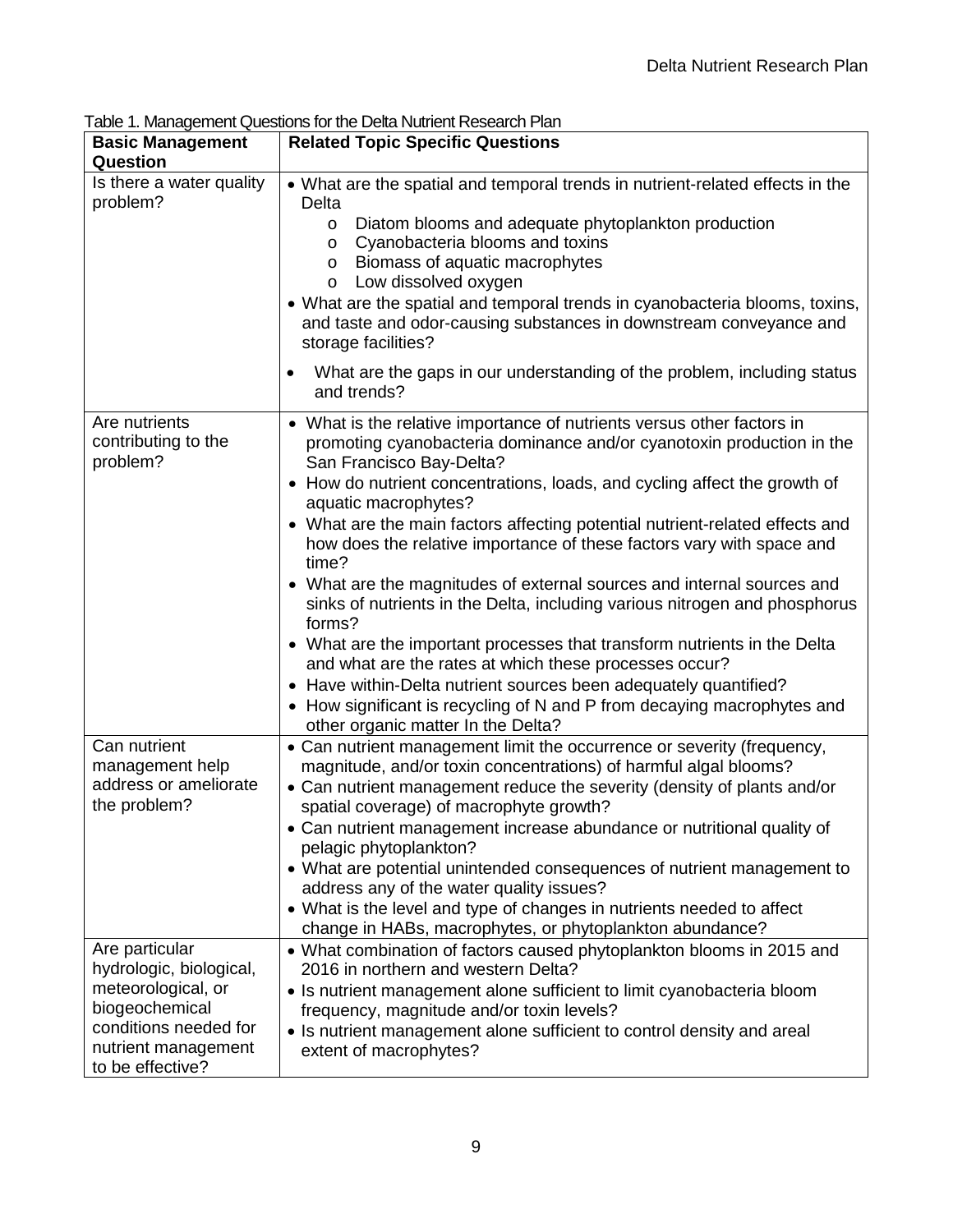| <b>Basic Management</b><br>Question                                                                  | <b>Related Topic Specific Questions</b>                                                                                                                                                                                                                                                                                                                                                                                                                                                                                                                                                                                  |  |  |  |  |  |  |  |  |
|------------------------------------------------------------------------------------------------------|--------------------------------------------------------------------------------------------------------------------------------------------------------------------------------------------------------------------------------------------------------------------------------------------------------------------------------------------------------------------------------------------------------------------------------------------------------------------------------------------------------------------------------------------------------------------------------------------------------------------------|--|--|--|--|--|--|--|--|
|                                                                                                      | • What combinations of nutrient management and other management<br>actions are likely to achieve equal levels of benefit with regard to<br>macrophyte management?                                                                                                                                                                                                                                                                                                                                                                                                                                                        |  |  |  |  |  |  |  |  |
| How may anticipated<br>future Delta conditions<br>affect the nutrient-<br>related problem?           | • What are the most likely alterations in nutrient conditions due to<br>climate change,<br>$\circ$<br>Delta habitat restoration, and<br>$\circ$<br>changes in nitrogen forms and loads?<br>$\circ$<br>How will climate change affect frequency and magnitude of HAB,<br>$\bullet$<br>macrophytes, and phytoplankton abundance and species distributions?                                                                                                                                                                                                                                                                 |  |  |  |  |  |  |  |  |
| What management of<br>nutrients is needed to<br>meet beneficial uses<br>now and or in the<br>future? | • What level of nutrient management would be needed to support control of<br>harmful algal blooms and algal toxin production?<br>• What level of nutrient management would be needed to support control of<br>invasive aquatic macrophytes?<br>• What nutrient levels are needed to support adequate primary production<br>and a healthy food web, particularly for endangered fish species?<br>• Are the necessary nutrient levels described above achievable through<br>coordinated control of nutrient sources?<br>• What loads of nutrients can the Delta assimilate without adversely<br>affecting beneficial uses? |  |  |  |  |  |  |  |  |

# <span id="page-13-0"></span>2. Process of Nutrient Research Plan Development

Steps in developing the Delta NRP included convening a stakeholder work group, engaging experts to prepare white papers describing the state of science and research recommendations, identifying prioritization criteria, prioritizing research recommendations, and revising a January 2018 draft version Delta NRP in response to public comments.

 group (STAG) which met regularly to help shape the process and components of the plan. STAG members represent a range of interests involved in and potentially affected by water quality between September 2014 and May 2018. The STAG completed its formal Charter in July 2015. The STAG meetings were advertised and open to the public. Staff began development of the Delta NRP by convening a stakeholder and technical advisory objectives and management of nutrients in the Delta, including permitted dischargers, water supply, resource management agencies, and environmental justice. Eighteen STAG meetings were held STAG provided recommendations to Water Board staff on technical and policy aspects of the plan. The STAG also helped to identify members of science work groups and white paper authors. All

 The core of the Delta NRP is recommendations for research to fill gaps in our understanding of the invasive aquatic macrophytes, development of nutrient numerical models, and relationships of effects of nutrients. To establish the state of the science and identify information gaps, staff and the STAG commissioned a set of white papers on factors controlling harmful cyanobacteria blooms and nitrogen forms and concentrations to phytoplankton growth and species composition. Science Work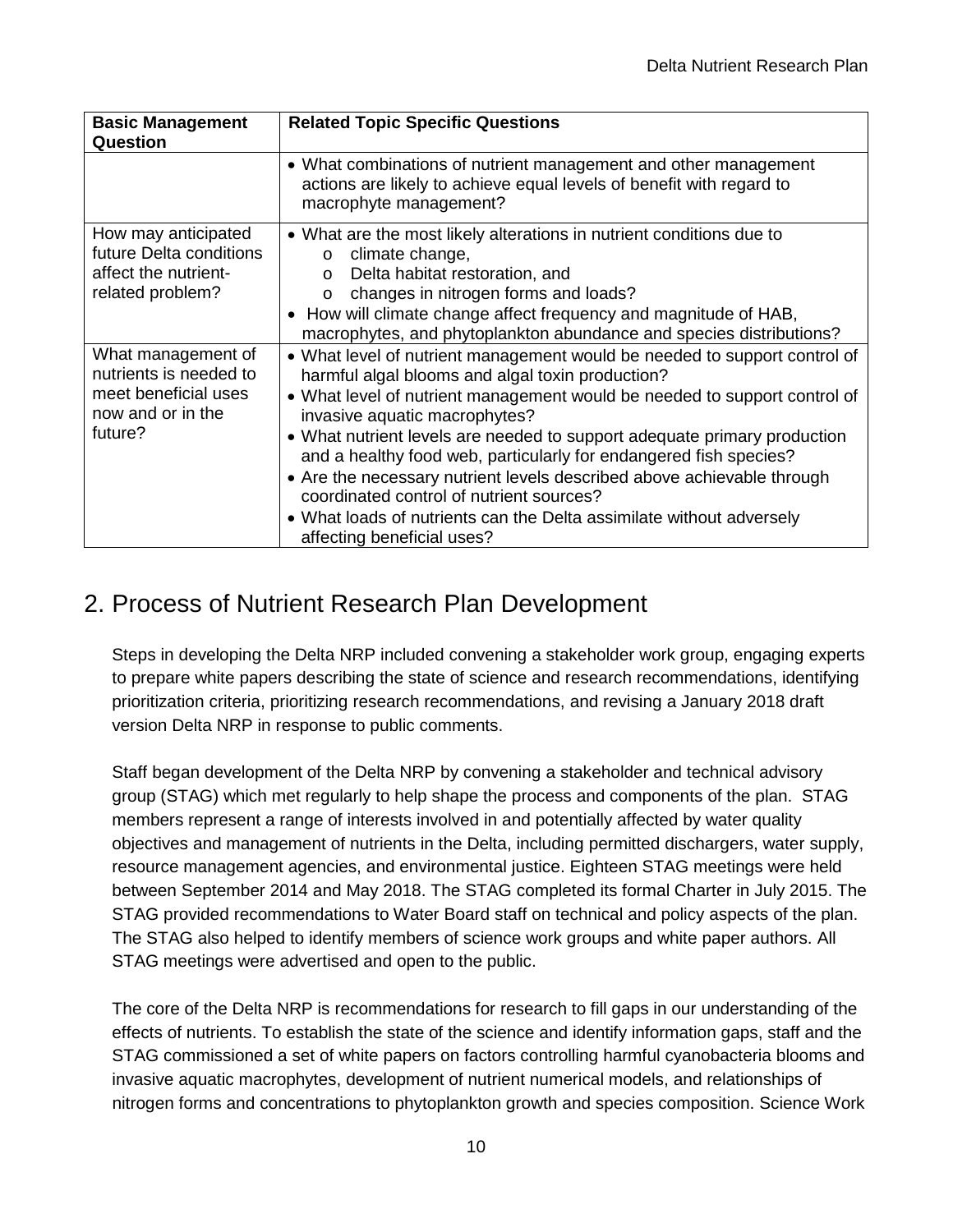Groups comprised of subject experts and interested parties formed for each of the topic areas. Participants are listed in Appendix 1. In addition, subcommittees of the STAG prepared papers on drinking water issues related to nutrients and anticipated changes to Delta nutrient loads based on new source controls scheduled to be complete in 2021.

 researchers varied by topic. For cyanobacteria and macrophytes, each Science Work Group which added specificity to broad data gaps named in the white paper. For modeling and drinking water, input from the corresponding Science Work Group was incorporated into white paper. Subject-matter experts were engaged to write the white papers. Processes for involving other reviewed its corresponding white paper and developed a companion Knowledge Gaps document,

 importance of ammonium and nitrogen:phosphorus (N:P) ratios. In November 2016, the Delta NRP STAG and the San Francisco Bay Nutrient Management Strategy jointly hosted a public workshop et al., 2017). These comments were reviewed and considered. The final nutrients and Development of the nutrients and phytoplankton white paper was challenging. There have been persistent disagreements about phytoplankton changes in the Delta and Suisun Bay and the in front of an external, independent panel. Following the public workshop, the external panel members wrote the nutrients and phytoplankton white paper (Ward and Paerl, 2017). Two research groups that did not participate in the workshop submitted a response to the white paper (Wilkerson phytoplankton white paper is a single document, with additional material contained in workshop presentations and comments on the white paper.

Information utilized in the development of the Delta NRP, including white papers and knowledge gap reports, meeting records, video of the Nutrients and Phytoplankton workshop, prioritization process development, comments and references are available on a set of Water Board webpages related to the plan, which are accessible here:

[earch\\_plan/index.shtml](https://www.waterboards.ca.gov/centralvalley/water_issues/delta_water_quality/delta_nutrient_research_plan/index.shtml) ). [\(https://www.waterboards.ca.gov/centralvalley/water\\_issues/delta\\_water\\_quality/delta\\_nutrient\\_res](https://www.waterboards.ca.gov/centralvalley/water_issues/delta_water_quality/delta_nutrient_research_plan/index.shtml) 

# <span id="page-14-0"></span>3. State of Science of Nutrient-Related Issues

 supported by the white papers. Section 4 discusses research recommendations identified in the white papers and knowledge gaps reports. Readers are encouraged to make use of the full materials, the Delta NRP draws on other summaries of nutrient impacts and representations of information needs (Meyer et al., 2009; National Research Council 2012; Dahm et al., 2016).<br>11 Central Valley Water Board staff and stakeholders spent nearly two years reviewing information and producing topic-specific white papers and knowledge gap reports about nutrient-related concerns and a white paper on effective computer modeling. This section summarizes the state of science documents. In addition to the white papers, knowledge gaps reports, and phytoplankton workshop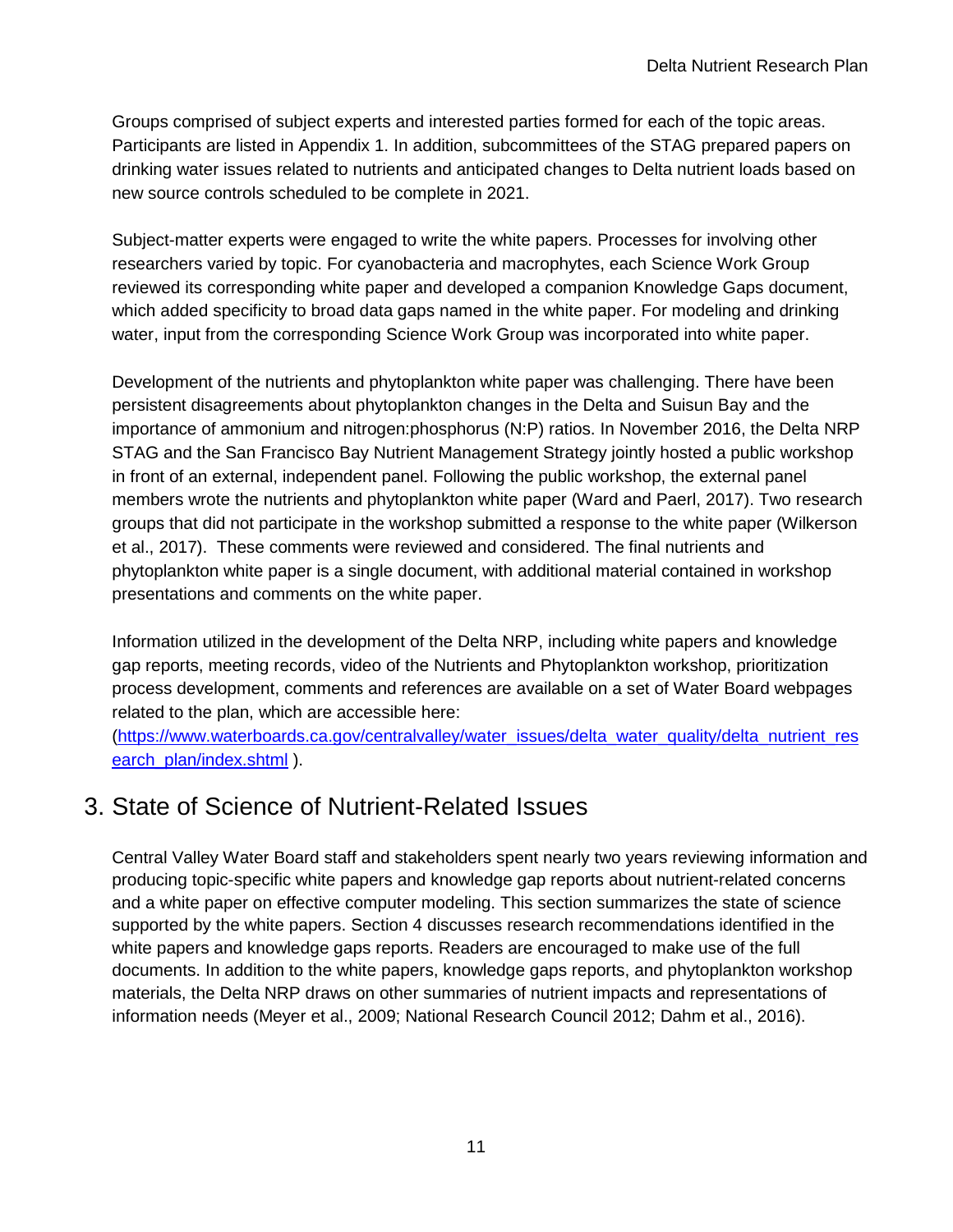## <span id="page-15-0"></span>3.1 Blooms of Harmful Cyanobacteria

 Cyanobacteria blooms in the Delta comprise a serious emerging problem that warrants more research (Berg and Sutula, 2015; Delta Cyanobacteria Science Work Group, 2015; Delta Drinking Water Work Group, 2017). *Microcystis* is the most common HAB species in the Delta toxin-producing species and toxins have been detected in the Delta, but there is no aquatic life. Cyanobacterial toxins affect drinking water systems that utilize Delta water. and has been regularly observed in various locations since 1999 (Lehman et al., 2015). Other comprehensive monitoring program to make a full assessment of risks to people, pets, and

 The cyanobacteria white paper identifies five principal factors that regulate cyanobacteria blooms: water temperature, light availability, water residence time and stratification, availability of nutrients at growth-limiting levels, and salinity (Berg and Sutula, 2015).

 bloom duration, intensity and possibly also geographical extent. If, in the future, nutrient concentrations were to decrease to the point where they start to limit On the role of nutrients in HABs, the white paper authors wrote: The initiation of Microcystis blooms around 1999 in the Delta was probably not associated with changes in nutrient concentrations or their ratios. However, as with all phytoplankton blooms, once initiated, cyanoHABs cannot persist without an ample supply of nutrients. It is important to keep in mind that while nutrient reduction may not limit the onset or frequency of bloom occurrence, it will limit phytoplankton biomass, then the magnitude of the nutrient pool, as well as seasonal changes in the magnitude, would impact cyanoHAB concentration, distribution and bloom duration (Berg and Sutula, 2015 pg. 46).

 2016; Jabusch et al 2018; Kimmerer and Nobriga, 2008 for residence times). Increases in Because *Microcystis* grows relatively slowly, long water residence times are likely important in the location and timing of *Microcystis* blooms (Lehman et al., 2008; 2015; See Downing et al, *Microcystis* abundance are correlated with low flow rates in the San Joaquin River and other parts of the Central Delta (Lehman et al, 2013).

 ratio. In an assessment of water bodies outside the Delta, the *Microcystis* genus tends to examinations of cells growing in the Delta, *Microcystis* readily utilized ammonium in the water reductions of nitrogen in the Delta to growth-limiting levels could lessen HABs. Decreases in ammonium and nitrogen loads that the Water Board has already required to be implemented are described further in section 3.6.<br>12 Further research is necessary to evaluate whether *Microcystis* and other toxin-producing cyanobacteria could be constrained by nutrient reductions. Cyanobacteria can acquire nitrogen for growth from various forms in the water column, including ammonium, nitrate and urea. Cyanobacteria have a high metabolic demand for nitrogen, which is seen in a high cellular N:P dominate in waters with excess nitrogen (Paerl et al, 2016). In laboratory tests and in column (Lee et al; 2015; Lehman et al, 2013, 2015). These observations suggest that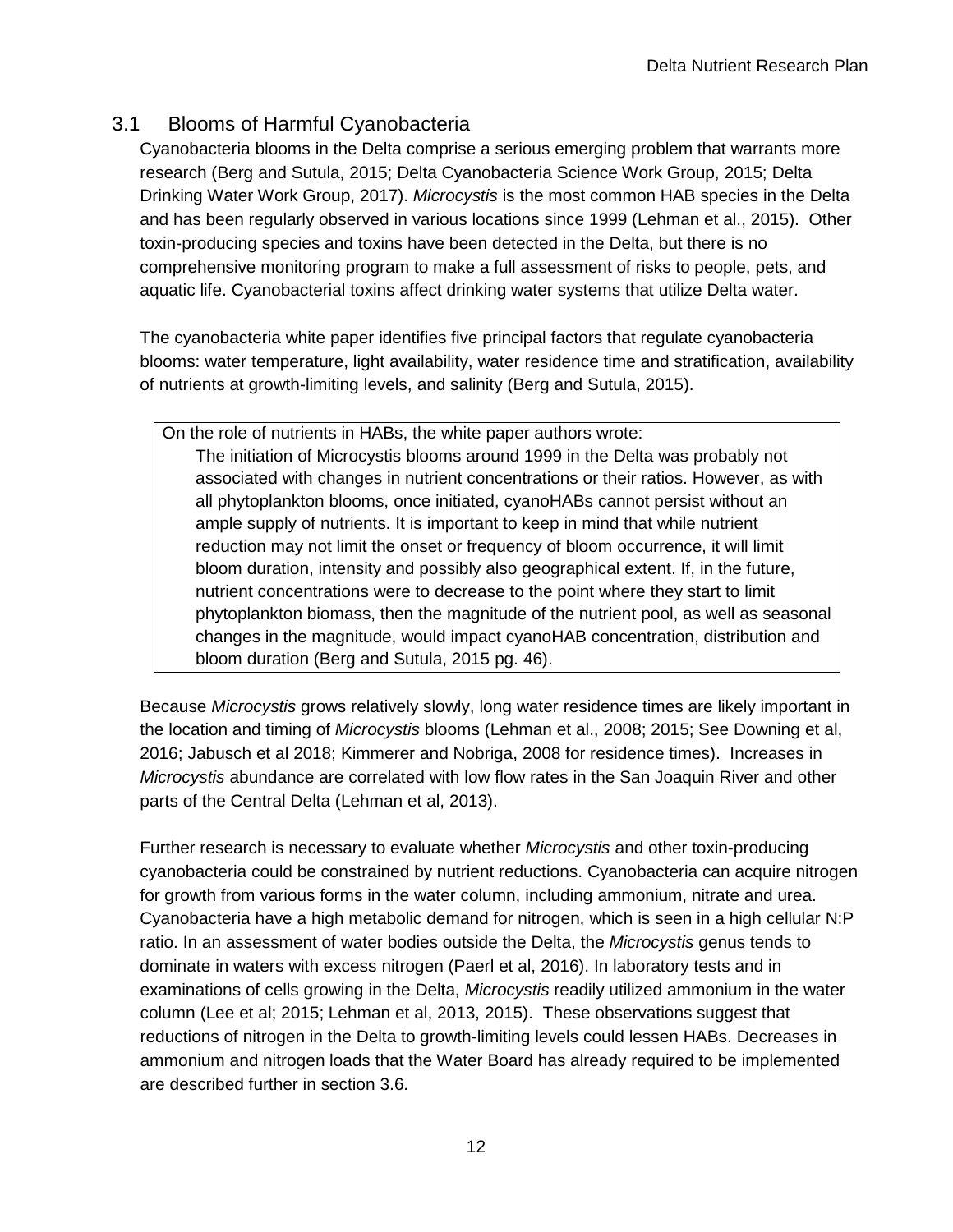### <span id="page-16-0"></span>3.2 Invasive Aquatic Plants

 increasing water temperature. Macrophyte colonies also impede navigation and recreational activities. Brazilian waterweed and water hyacinth decrease turbidity and flow rates to such an There are more than 15 species of submersed and floating aquatic plants, both native and nonnative, in the Delta. Brazilian waterweed (*Egeria densa)*, water hyacinth (*Eichornia crassipes)*, and Uruguay water primrose (*Ludwigia spp)*, which are non-natives, currently top the list as the most noxious. These species can grow in dense colonies, thereby affecting water quality by causing daily fluctuations in pH and dissolved oxygen, reducing flow and turbidity, and extent that the changes support the weeds' own expansion.

 programs of control for aquatic plants in the Delta. Control of submersed aquatic vegetation (SAV) is primarily by chemical treatment. The floating aquatic vegetation (FAV) control consists The California Division of Boating and Waterways is authorized by State statue to operate of chemical treatment supported by physical removal and biological control methods.

 the area occupied by invasive aquatic vegetation increased from 7,100 to 11,360 acres (Ta et al., 2017). Factors that control growth of invasive aquatic plants are light, temperature, salinity, dissolved inorganic carbon, nutrients, flow and residence time (Boyer and Sutula, 2015). phosphorus in the Delta to support macrophyte growth. As one illustration, biomass of invasive macrophytes has increased significantly in the past decade, while concentrations of nitrate, Analyses of data obtained via satellite and airborne surveys show that between 2008 and 2014, Authors of the macrophyte white paper concluded that there is an ample supply of nitrogen and ammonium, phosphorus, and ratios of N:P have remained relatively constant.

 On the role of nutrients in macrophyte growth, the white paper authors and science work group concluded that management of nutrients alone is not expected to be sufficient to control macrophytes in the Delta. More study is needed to determine whether nutrient reductions could boost effectiveness of aquatic weed control measures currently in use. Significant information gaps regarding aquatic plants in the Delta include: comprehensive monitoring of various aquatic plant species over seasons and locations and responses of aquatic plant species to nutrient concentration changes (Boyer and Sutula, 2015; Delta Macrophyte Work Group, 2016).

# <span id="page-16-1"></span>3.3 Nutrients and Phytoplankton

 understanding of the ways that physical factors, such as light and hydrology, affect the Previous work on the effects of ammonium on phytoplankton growth and the potential importance of N:P ratios formed the back-drop of questions for this white paper. Nutrient inputs from Sacramento River support phytoplankton production across the North Delta and in Suisun Bay. The white paper authors concluded that the Delta science community needs a deeper responses of the Delta ecosystem to nutrients (Ward and Paerl, 2017). They stressed that analyses should examine relationships between nutrients and phytoplankton in the context of physical and biological factors that also affect phytoplankton growth and concentrations. The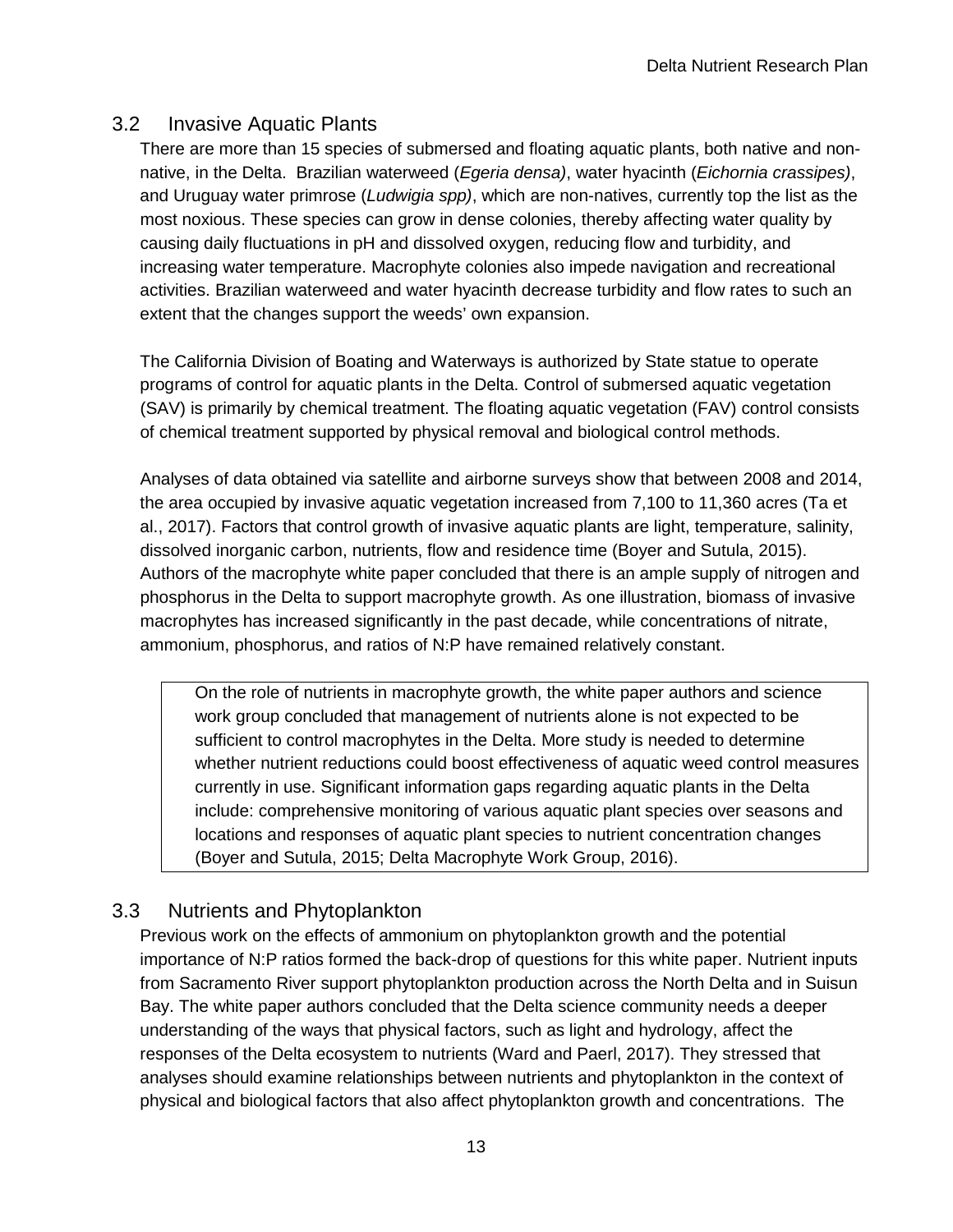examine biogeochemical processes will set the stage for modeling, which is needed to predict how future events, including climate change, will affect the ecosystem's responses to nutrients. 3.4 Water Quality Modeling authors advocated a more holistic examination of transformations and cycling of nitrogen, as well as phosphorus and organic carbon. Integration of nutrients and other drivers is needed to develop a quantitative understanding of phytoplankton responses to nutrients. Studies that

<span id="page-17-0"></span> Numeric, process-based water quality models are used to understand the complex, sometimes papers called for development and use of process-based modeling. non-linear nutrient-related processes and to test scenarios of the future. All of the other white

 grazing, sediment transport, and macrophyte-related processes (Trowbridge et al., 2016). The modeling white paper describes modeling goals, estimated costs and a phased approach that would be refined to add complexity and algorithms obtained in the first stage transferred to more complex models. To address the nutrient management questions in the Delta, modeling will need to include hydrodynamics, nutrient concentrations, water quality, primary productivity, benthic and pelagic builds on existing, mostly hydrodynamic (flow) models. No one model can incorporate all processes, such as flow, sediment transport, algal growth, and nutrient cycling. The white paper describes links between models of hydrodynamics and of water quality and biotic components. The white paper authors recognized that model development will take time and recommended a two-stage process. In the first stage, model components for water quality processes would be added to existing hydrodynamic models and tested. In the second stage, model components

## <span id="page-17-1"></span>3.5 Drinking Water Issues

 that utilize water from the Delta (Delta Drinking Water Work Group, 2017). Excess macrophytes at water intake structures must be managed to prevent clogging. Blooms of toxin-producing cyanobacteria species that are different from those that produce toxins. The drinking water white paper identified problems and research gaps related to cyanobacteria blooms and macrophytes at drinking water intakes and in conveyance and reservoir systems cyanobacteria impact drinking water supplies and recreation in the reservoirs. Drinking water systems also can experience episodes of objectionable taste and odor issues caused by chemical compounds geosmin and 2-methylisoborneol (MIB). These chemicals are produced by

cyanobacteria species that are different from those that produce toxins.<br>The research needs associated with nutrients and drinking water issues in the Delta overlap substantially with research needs identified for issues of HABs and invasive aquatic plants in the Delta. Opportunities for collaboration and data sharing with monitoring and study efforts focused on conveyance and storage facilities should be considered. Field and laboratory studies are needed to better understand how nutrients and other factors in the Delta affect the occurrence and abundance cyanobacteria that produce toxins and taste-and-odor compounds in downstream water conveyance and reservoir facilities.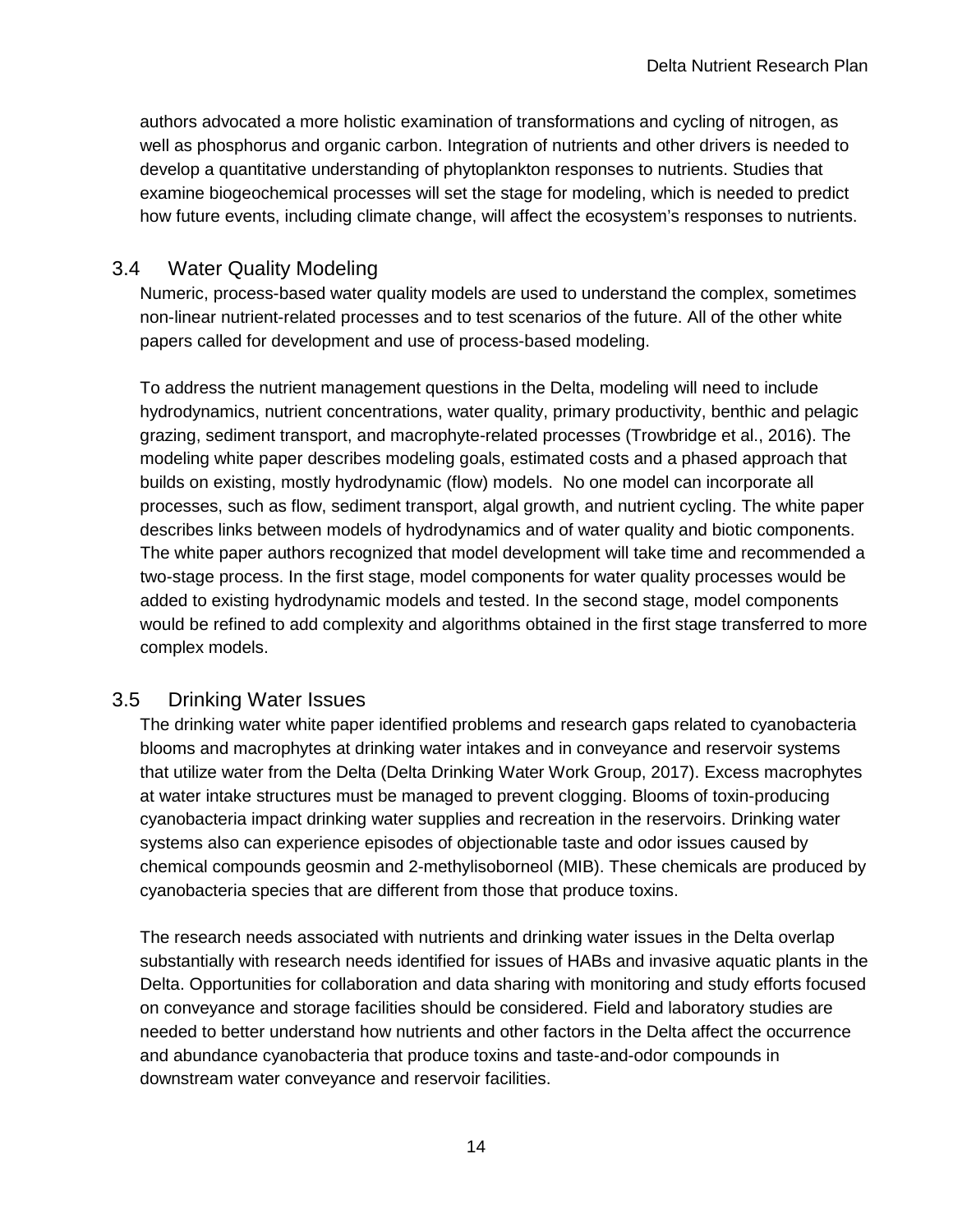## <span id="page-18-0"></span>3.6 Future Delta

 The water quality issues described above are expected to continue in some form as the Delta changes. Over the backdrop of natural variations in precipitation and temperature, human hydrology and water temperature) and water quality. The Delta is dramatically shaped by management actions and climate change will continue to impact physical conditions (e.g., human activities of past and present. Alterations in land use water management, and aquatic species introductions have permanently changed Delta ecosystems.

 ratios include reductions in nutrient discharges from municipal wastewater treatment facilities. Major changes anticipated for the Delta that will affect nutrient loads, concentrations, and N:P Three major projects planned for completion within the next decade are estimated to decrease loads of total nitrogen entering the Delta by about 13% (load data from Systech, 2011 and West Yost Associates, 2011). These major projects described below.

- 1. Significant upgrades to the Sacramento Regional County Sanitation District (Regional Brinton and Grovhoug, 2017). Nitrogen removal capabilities of Regional San's upgrades are planned to be complete in 2021. San) wastewater treatment facility (the EchoWater Project) are expected to reduce loads of ammonium and total nitrogen discharged from Regional San to the Sacramento River by 99 and 78 percent, respectively (loads calculated as daily averages; Krich-
- 2. A more than 90% decrease in ammonium and total nitrogen loads discharged to the San Joaquin River from the Cities of Modesto and Turlock is anticipated by 2020, as part of the North Valley Regional Recycled Water Program. As part of this program, most tertiary-treated wastewater from the Cities of Modesto and Turlock will be discharged into the Delta Mendota Canal instead of the San Joaquin River. Phosphorus loads discharged to the San Joaquin River will also decrease due to the Modesto and Turlock diversions.
- anticipated by 2024. 3. Addition of denitrification treatment and other improvements at the Stockton Regional Wastewater Control Facility will decrease nitrogen inputs to the San Joaquin River within the Delta. A 25% decrease in total nitrogen loads discharged from the facility is

 human-induced climate change. Increases in temperatures, shifts in amounts and timing of precipitation, increases in magnitude of high-flow and flood events, increasing frequency of climatic extremes, and sea level rise are expected to impact hydrology and habitats within the et al., 2013). Likely consequences of climate change are changes in nutrient loads and algal blooms (Ward and Paerl, 2017). Alterations to precipitation patterns will change timing and Higher water temperatures favor growth of some harmful bloom species, including *Microcystis*, Adding to the challenge of understanding and managing Delta water quality are the effects of Delta (Climate Action Team 2010; Cloern et al., 2011; Delta Stewardship Council 2018; Lehman magnitudes of nutrient loads entering the Delta via runoff. Increased water residence time and stratification, which are fostered in drought conditions, are drivers of harmful algal blooms.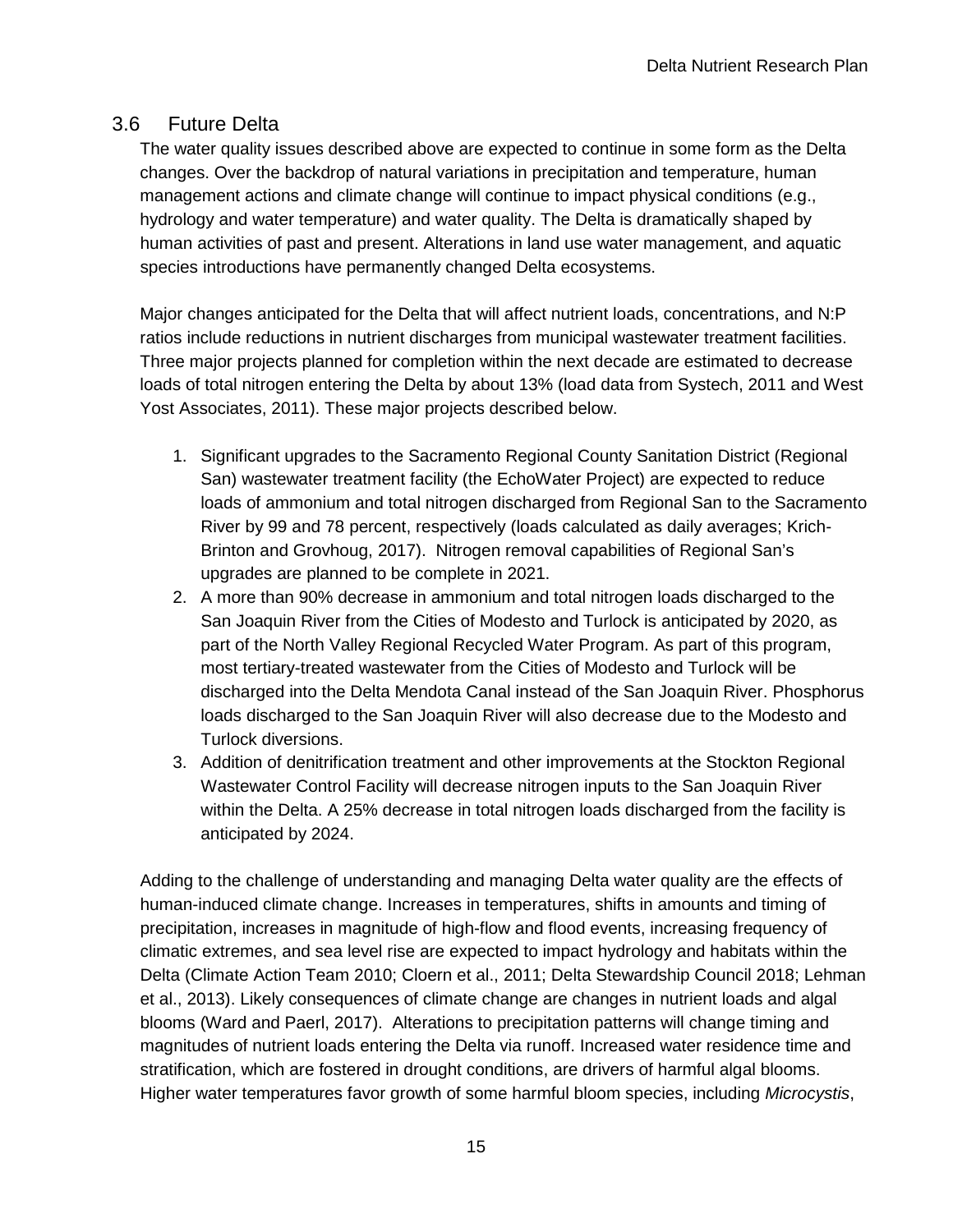relative to other phytoplankton taxa. We do not know if harmful algal blooms will be more severe or frequent in the future Delta. Scenarios related to climate change should be incorporated into modeling and management planning (Ward and Paerl, 2017).

# <span id="page-19-0"></span>4. Monitoring, Special Study, and Modeling Needs

 At the core of this Delta NRP are recommendations for further work to better understand nutrients in synthesizing recent literature, authors of the white papers and Science Work Groups identified the Delta. The white papers support the conclusion that while nutrients are not the primary factor in the problems described in Section 3, their contributions are significant and warrant further work before decisions can be made regarding potential nutrient water quality objectives. In addition to specific information and data needs in three broad categories: monitoring, special studies and computer modeling (Tables 2a, 2b, and 2c, respectively). After compiling information needs, staff and stakeholders completed two additional steps: 1) prioritization of information needs; and 2) identification of projects currently helping to fill the gaps. Results of the prioritization process and existing efforts are also presented in Tables 2a, 2b and 2c and discussed further in Section 5.

Two overarching themes encompass the Delta nutrient research needs:

- $\triangleright$  Deeper understanding is needed of the ways that physical and ecological factors grazing effects of clams and zooplankton, and nutrient transformations by holistic consideration of ecological, biogeochemical, and physical factors affecting nutrient responses. interact and affect ecosystem responses to nutrients. These factors include light, temperature, hydrology, associations between macrophytes and phytoplankton, microorganisms. Data collections and assessments should be conducted with a
- $\triangleright$  Numerical, processed-based models are necessary tools for understanding the complex relationships in the Delta and to test management scenarios. Model development should be accompanied by targeted data collection, interdisciplinary data synthesis, and robust data management.

## <span id="page-19-1"></span>4.1 Summaries of Information Gaps for Nutrient-Related Issues and Current **Activities**

### 4.1.1. Process-Based Computer Models

Computer models are needed to better understand the roles of nutrients and potential outcomes of management. The Delta ecosystem is highly complex. Some ecosystem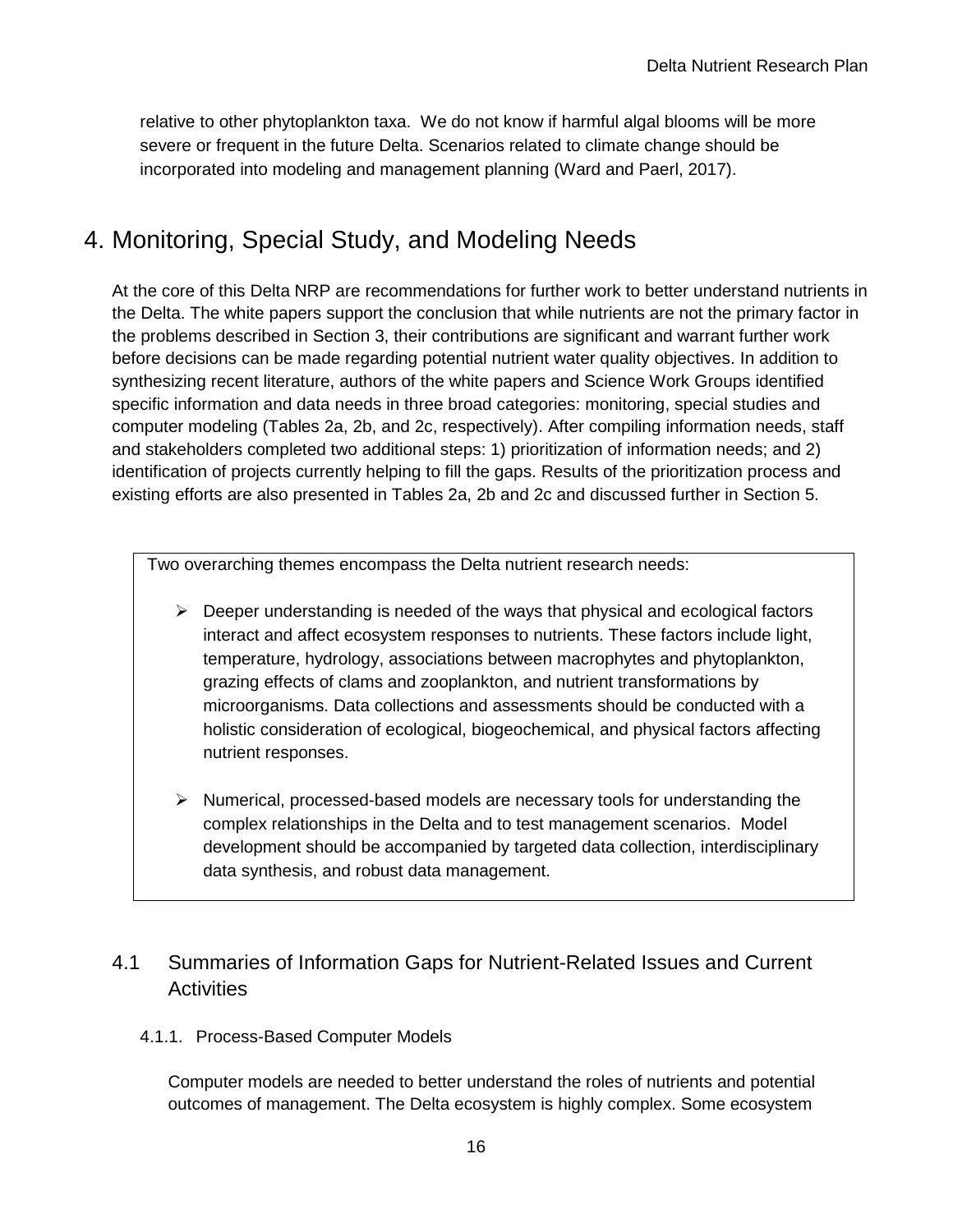depictions of data and simple statistical tools. Testing predictions of nutrient–related producers; grazing by clams, other benthic species, and zooplankton; and macrophyte growth and contributions to nutrient cycling. Terminology that includes all of the above is followed by refinement and expansion of models. responses to nutrients are nonlinear and therefore not apparent when using graphical ecosystem responses under scenarios of possible future nutrient management, water management, climate, and other conditions requires models. Modeling will need to include hydrodynamics; hydrology; sediment transport; nutrient concentrations, cycling, and transformations; light availability; temperature; growth of phytoplankton and other primary "biogeochemical modeling" of nutrients. The modeling white paper developed to support the Delta NRP provides details to guide efforts for model development, including coordination, planning, and new data collection (Trowbridge et al., 2016). Model development is an iterative process, in which model results are tested against field data and expected results,

 Recommendations for modeling components and uses are provided at the end of Table 2. identify additional hypotheses and scenarios to help answer management questions. The to Delta water management and export locations. Modeling efforts will also aim to predict inputs to the Delta, rates of microbial cycling and release of nutrients, frequency of flow and temperature conditions that favor harmful algal blooms, and alter phytoplankton species compositions. The Central Valley Water Board will continue working with modelers and stakeholders to cyanobacteria and macrophyte white papers named some specific model purposes and scenarios (Berg and Sutula, 2015; Boyer and Sutula, 2015). Hydrologic conditions to be modeled include proposed changes to Delta inflow and outflow volumes and timing (e.g., State Water Resources Control Board update to the Bay-Delta Plan) and proposed changes effects of climate change on nutrient-related water quality problems. Anticipated climate change impacts in the Delta include increases in temperature, alteration in precipitation patterns, occurrence of peak flows earlier in the year, possible increase in water residence times at times of the year and during drought, and increased frequency of extreme weather events (Ward and Paerl, 2017). These changes could affect timing and quantities of nutrient

 Program have provided initial funding to develop a biogeochemical nutrient model for the as part of the CASCaDE Project (Knowles and Lucas, 2015) for water year 2011 (high flow, low phytoplankton production). Development of process-based models for nutrients in the Delta and San Francisco Bay is underway. Central Contra Costa Sanitary District, Regional San, and the Delta Science Delta and Suisun Bay. The effort is utilizing hydrodynamic inputs developed and validated

low phytoplankton production).<br>Funding from the Water Boards and the Delta Regional Monitoring Program to expand nutrient modeling capabilities will be available beginning in Fall 2018. Tasks of future work include developing hydrodynamic inputs to simulate other flow conditions and water years and continuing to increase the breadth and detail of processes modeled. Development and application of process-based nutrient and primary production models are objectives of both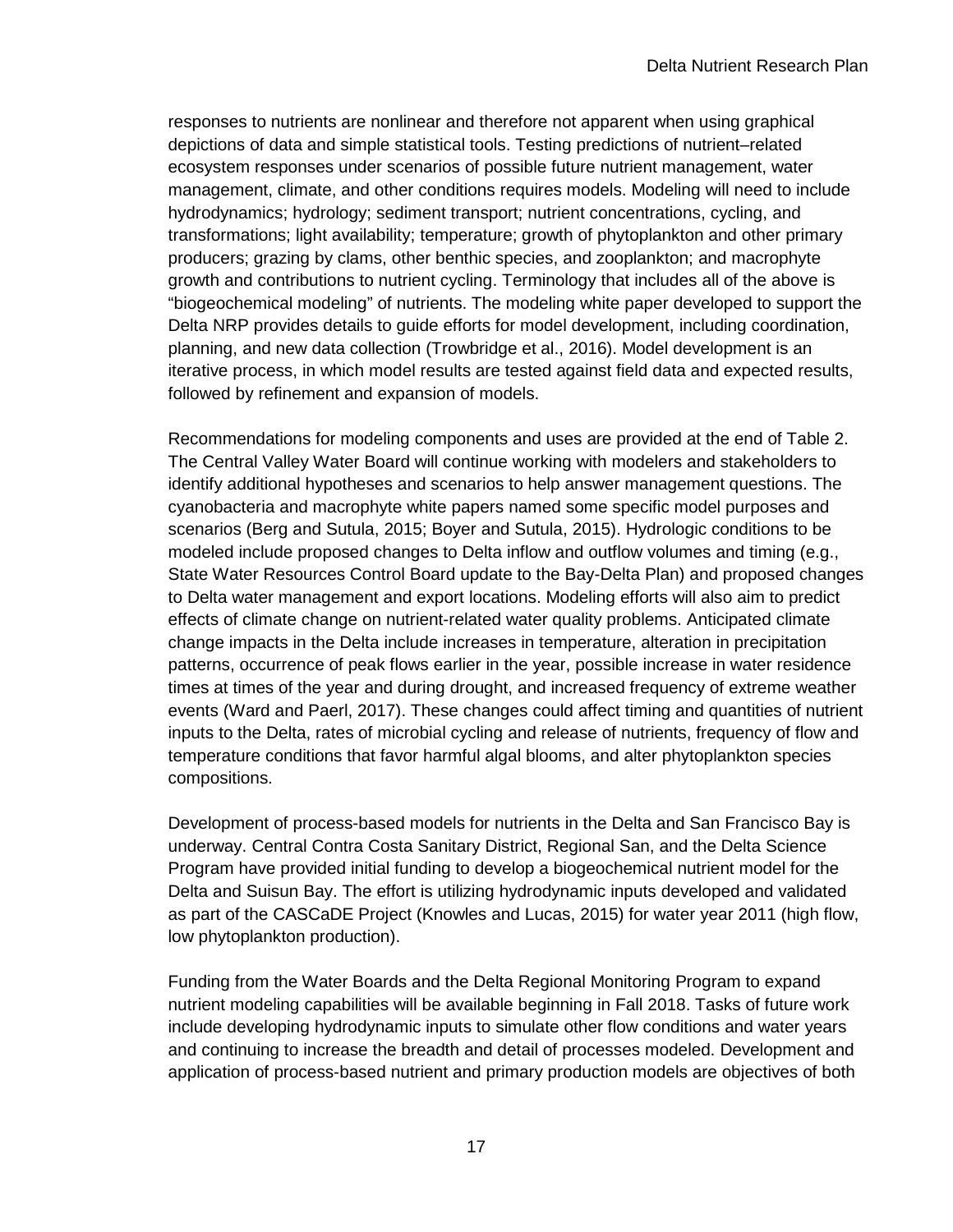(SFB NMS, 2016). the Delta NRP implementation and the Bay Nutrient Management Strategy Science Plan

 modeling, research, management, and users of modeled information. Some exchange between modelers and monitoring teams already occurs during gathering and review of data Program, and others to foster coordination to support the Delta modeling. The California For modeling efforts to be successful, there must be a process that promotes crossdisciplinary coordination and effective exchanges between those involved in monitoring, for biogeochemical model development. Coordination is particularly needed when selecting scenarios to be run (requires understanding of management questions) and design of monitoring and studies (consider whether it satisfies modeling needs). The Central Valley Water Board will work with the current modeling project teams, Delta Regional Monitoring Water and Environmental Modeling Forum (CWEMF), a non-profit organization dedicated to increasing the usefulness of models, is a logical resource for some of the necessary coordination through its workshops and annual meeting. Potential, future involvement by the Delta Stewardship Council in linking modeling efforts across disciplines would also help advance the development of biogeochemical models. Supporting the development, integration, and use of numeric models is a priority action of the Delta Stewardship Council Delta Science Program (Delta Stewardship Council, Delta Science Program, 2017).

### 4.1.2. Harmful Algal Blooms and Controlling Factors

 images and detection of genes for particular cyanobacteria species and toxins. Coordination There is an urgent need to gather and evaluate data to define the extent of the harmful algal blooms and algal toxin problems in the Delta, understand causes, and develop predictive capabilities. Research for these aims involves both surveillance to detect harmful algal blooms and toxins in Delta waters and gathering data on multiple parameters through the duration of blooms to identify potential drivers. See Table 2, monitoring recommendations MON2, MON3 and special study recommendation SS1. There is no comprehensive surveillance to detect HABs in the Delta currently occurring or committed for the near future. Design of effective HAB monitoring should consider available tools, including satellite of surveillance and special studies should be planned, such that when a bloom is detected or likely, researchers can deploy crews and instruments to monitor factors controlling the bloom and toxin release.

HABs are a Water Board management priority because of risks to human health through water contact and drinking water, wildlife health, and the adverse impacts on non-contact Delta uses of recreation and aesthetics. More research is necessary to understand the potential for limiting harmful algal blooms by nutrient management.

 advisories to avoid contact with water. Studies of factors contributing to blooms should include these locations.<br>18 HAB episodes in the South Delta, Discovery Bay, the downtown Stockton waterfront, Old River, San Joaquin River and the Big Break shoreline in the West Delta have resulted in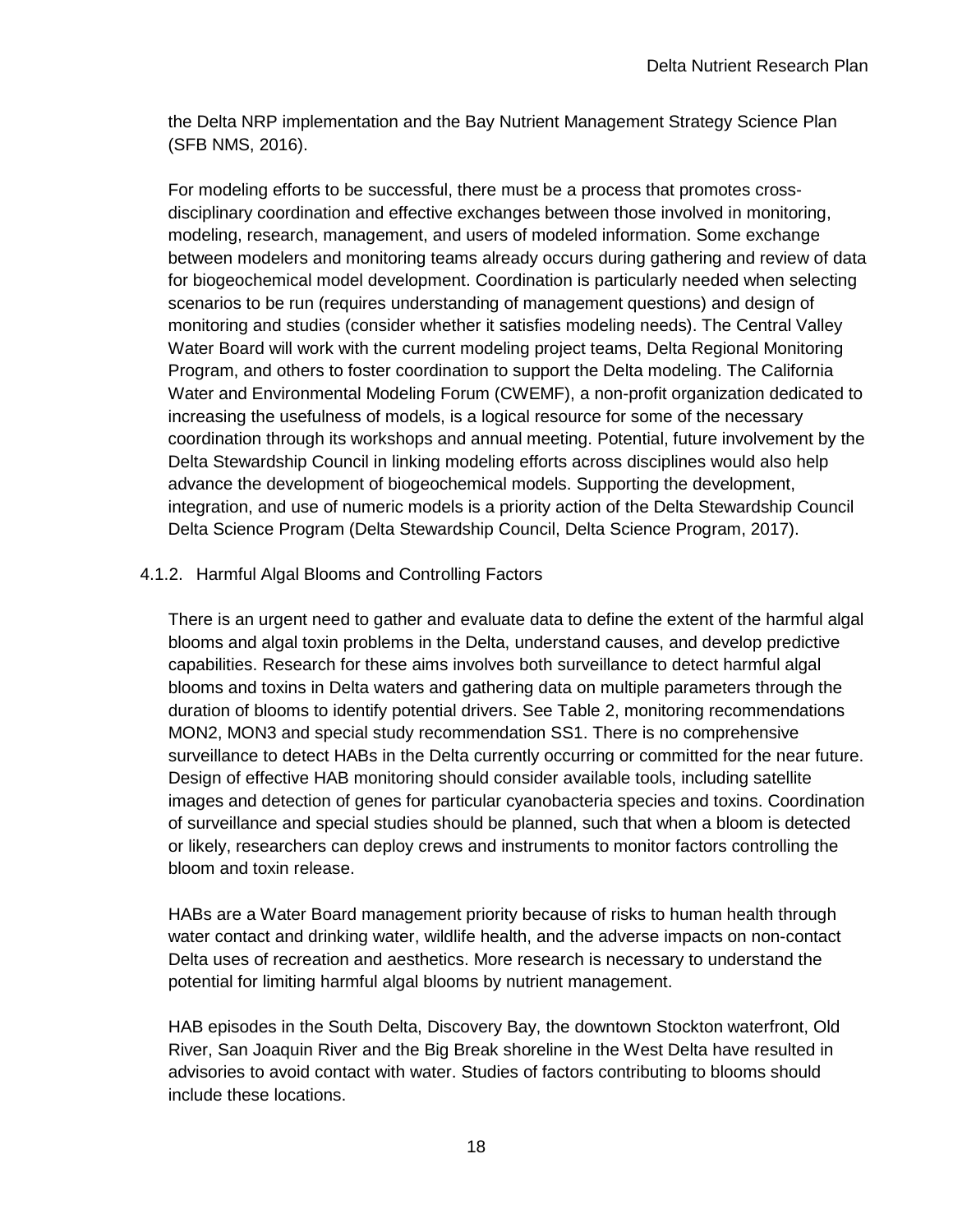cyanobacteria blooms. The Department of Water Resources and water districts that draw Bloom (CCHAB) Network and the Water Board would increase the pool of data for syntheses and analysis of causative factors. For the CCHAB Network, the State Water Drinking water conveyance and reservoir systems that use Delta water also experience water from the Delta monitor HABs and toxins at drinking water intakes and in water delivery systems outside of the Delta. More coordination between the monitoring and special studies conducted by drinking water programs, the California Cyanobacteria and Harmful Algal Board developed monitoring and data reporting guidance (Anderson-Abbs, et al., 2016).

### 4.1.3. Aquatic Macrophytes, Treatments, and Ecosystem Impacts

 and SS2, respectively. Filling this information gap involves data collection in the field and Information is lacking to understand the interactions between invasive aquatic macrophytes and macrophyte chemical treatments on nutrient cycling and phytoplankton growth and species composition. See Table 2 monitoring and special study recommendations MON4 under controlled conditions to confirm field observations. Presence and decay of dense colonies of aquatic macrophytes alter growth of phytoplankton by affecting water clarity and light intensity, flow rates, and nutrient availability. In addition to physical effects of aquatic plants themselves, chemical treatment of macrophytes may result in selective promotion of cyanobacteria. Chemical treatment is the principal tool available to the Division of Boating and Waterways to control aquatic macrophytes to maintain capacities for navigation.

 Particularly needed are investigations of macrophyte growth and nutrient uptake as functions of nutrient concentrations in water and sediment. Such research would lead to reduce aquatic macrophyte growth. The first step involves studies under controlled understanding of the potential extent and conditions under which nutrient reductions may conditions of macrophyte growth rates, nutrient uptake rates, and nutrient tissue concentration under conditions of varying nutrient concentrations in sediment and water. Laboratory work should be followed by field studies in the Delta to confirm nutrientmacrophyte relationships over a range of ambient nutrient concentrations.

 A research forum and several current projects are making steps toward achieving the macrophyte-related work. In 2016, the Interagency Ecological Program formed an Aquatic economic impacts of management. The Delta Smelt Resiliency Strategy calls for treatment of aquatic weeds in North Delta habitats to benefit delta smelt. A team of researchers from Vegetation Project Work Team to promote coordination and information sharing. Funded through the US Dept. Agriculture, the Delta Regional Area-wide Aquatic Weed Project (DRAAWP), involves teams researching various aspects of aquatic weeds, including plant growth, development of a mapping tool based on satellite images, biological control and UC Davis, Dept. Fish and Wildlife and DWR is in the midst of a 2-year study of the effects of chemical treatments on delta smelt habitats and food web in the North Delta (California Natural Resources Agency, 2016). This study is useful for optimizing aquatic weed management for delta smelt.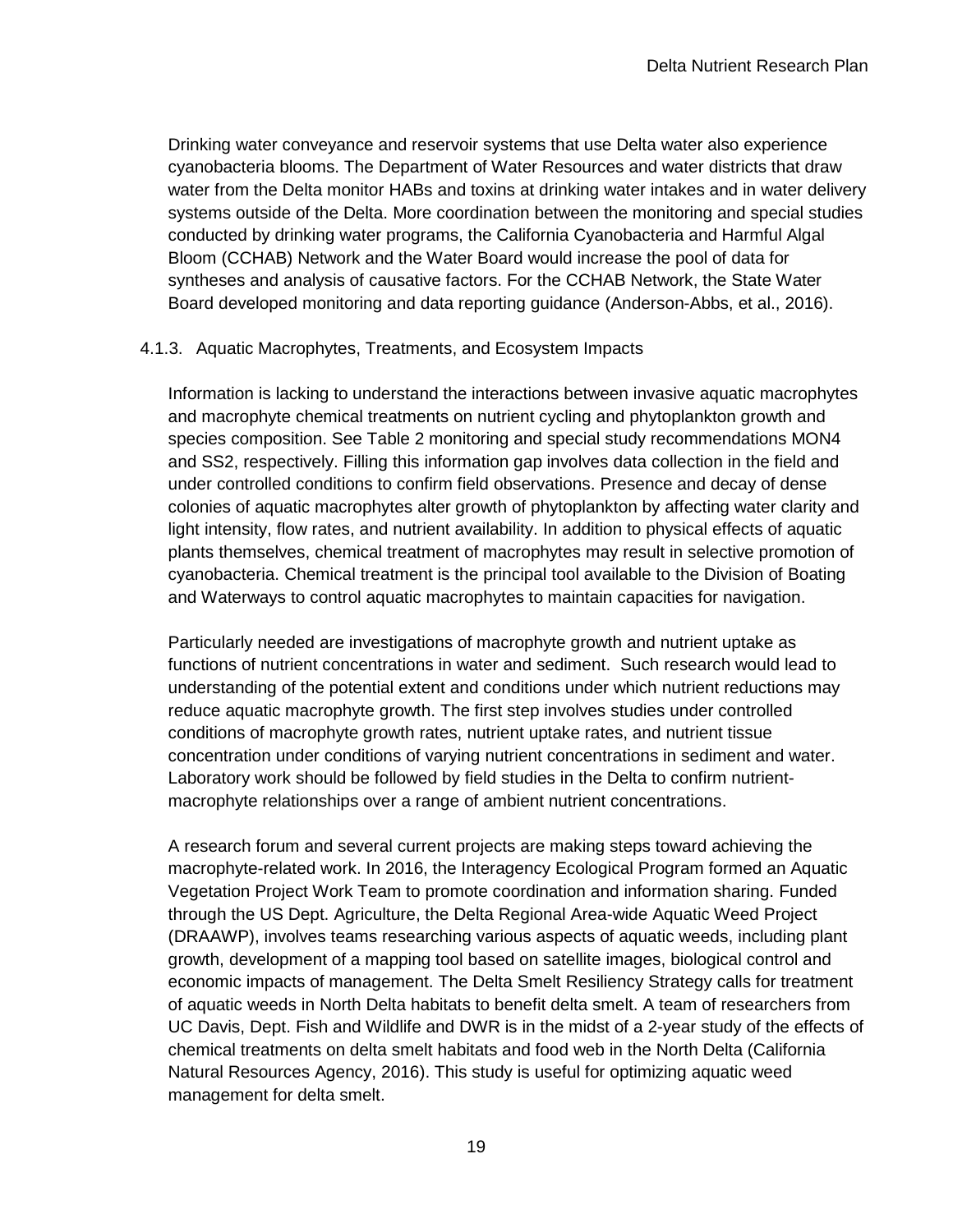and other herbicides on phytoplankton species in the Delta is needed.<br>4.1.4. Low Dissolved Oxygen In laboratory and controlled field studies, cyanobacteria have shown greater tolerance to the herbicide glyphosate than other phytoplankton species (Forlani, 2008; Harris and Smith, 2016). The Central Valley Water Board is funding a small study to test the toxicity of individual herbicides and fungicides to Delta phytoplankton species. This testing is useful as early implementation of the Delta NRP. However, more study of the effects of glyphosate

waterways: the Delta NRP and the Old and Middle Rivers dissolved oxygen project. Two projects in the 2014 Delta Strategic Plan are directed at low dissolved oxygen in Delta Regional Board staff is currently engaged in evaluating data and information needs to address low dissolved oxygen (DO) impairments in Old and Middle Rivers and Grant Line Canal in the South Delta. The Delta NRP STAG did not commission a white paper on low DO. Rather, the STAG proceeded with white papers on other nutrient-related issues while Regional Board staff is assessing the Old and Middle Rivers DO issue.

 indicators and relationships of factors causing low DO have not been identified for Delta locations. Eleven additional waterways that are partially or completely within the Delta are identified on the Clean Water Action Section 303(d) List as impaired due to low DO. Work is waterways is to gather data to confirm the impairments. Monitoring should include DO and Kellogg Creek. Additional effort focused on low DO in Delta waterways is needed because aquatic life still needed to examine and address low DO in these waterways. The first step for these conditions and beneficial use impacts in waterways identified as impaired and in comparative Delta sloughs and off-channel locations. Water bodies of concern for low DO include Old and Middle Rivers (southern Delta sections); Grant Line Canal; lower Mokelumne River; Pixley, Mosher, and Five Mile Sloughs; Bear Creek (San Joaquin County)

water column, and dense colonies of aquatic plants.<br>4.1.5. Low Phytoplankton Production Subsequent steps are data evaluation to identify contributing factors and analyses of management options. Addressing low dissolved oxygen may include refining water quality objectives for dissolved oxygen in the Delta. Example approaches to DO objectives include projects in [Suisun Marsh](https://www.waterboards.ca.gov/sanfranciscobay/water_issues/programs/TMDLs/suisunmarshtmdl.shtml) (Flippin et al., 2017) and the Klamath River (North Coast Regional Water Quality Control Board, 2010). Factors contributing to DO impairments in Delta sloughs and small waterways include low volumes of freshwater inputs, elevated nutrient concentrations, high organic loads, extended water residence times, stratification of the

 phytoplankton growth. Important physical factors include flow, water residence time, mixing, An objective of implementing the Delta NRP is to understand relationships between nutrients, biological, physical factors, and their combined effects on nutrient use and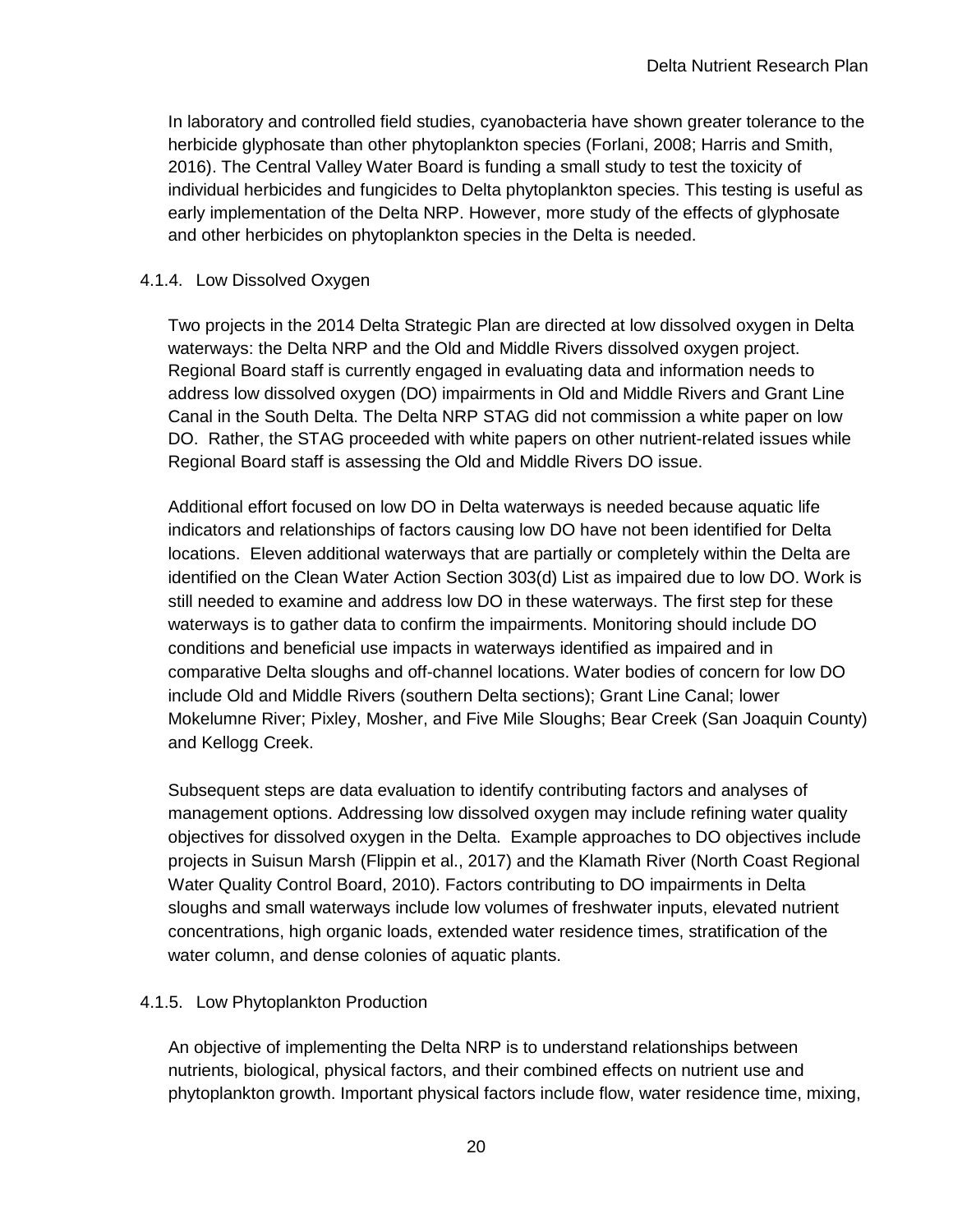turbidity, irradiance, channel geomorphology, and temperature. In Table 2, monitoring analyses, and computer models are all needed to generate this understanding. recommendation #1 (MON1) describes the broad approach to monitoring and data collection needed for a holistic understanding of nutrient impacts. Conceptual models, statistical

analyses, and computer models are all needed to generate this understanding.<br>The Delta Stewardship Council is funding the initiative "Operation Baseline" to address uncertainty about how changes in nitrogen inputs to the Delta resulting from the Regional San wastewater treatment plant upgrades will impact the Delta. Operation Baseline includes approaches to measuring nutrient concentrations and transformation rates, and to link these development of a conceptual model identifying likely effects of the Regional San upgrade. As a collaborative effort involving several research teams, Operation Baseline is supporting ecosystem response before, during, and after major changes in nutrient loads from point pilot studies that are geared toward developing new analytical tools and approaches while simultaneously collecting pre-upgrade data. The pilot studies are designed to develop new to effects on the lower food web. The Delta Stewardship Council is also supporting holistic data collection and integration across disciplines. Studies to better understand the sources is a Delta Science Action Agenda priority science action (Delta Stewardship Council, Delta Science Program 2017).

 Other studies or pilot tests within particular areas or hydrologic conditions are encouraged. phytoplankton abundance and species composition to changes in the forms and concentrations and phytoplankton species composition and abundance. There may be other Focused studies are useful to evaluate hypotheses about nutrient-phytoplankton relationships and inform adaptive management programs. Short-term (5-day) nutrient addition experiments in the Delta Mendota Canal, for example, documented the response of concentrations of nitrogen and phosphorous under a constant N:P ratio (Van Nieuwenhuyse et al., 2011). USGS also performed a focused study to understand potential effects of ammonium-rich wastewater effluent on phytoplankton health the lower Sacramento River (Kraus et al. 2017). The study traced parcels of water, with wastewater effluent presence or absent, down the Sacramento River over five days, measuring changes in nutrient locations in or near the Delta amenable to similar types of pilot projects, which conduct controlled nutrient manipulation experiments in the watershed and measure for chemical and biological responses.

 collection and/or analyses can be integrated with physical, chemical, and biological factors. producing phytoplankton responses. In general, nutrient monitoring and special studies in the Delta should consider how data This evaluation is essential to understand interactions of these factors with nutrients in

 these other biological compartments should be quantified. This is particularly useful to track In addition to phytoplankton, other biological compartments of benthic algae, plants, and bacteria, are involved in nutrient cycling contribute to the lower food web. To fully understand effects of nutrients on ecosystem productivity, growth rates and nutrient fate in the effects of habitat restoration, as the food web contributions by phytoplankton and other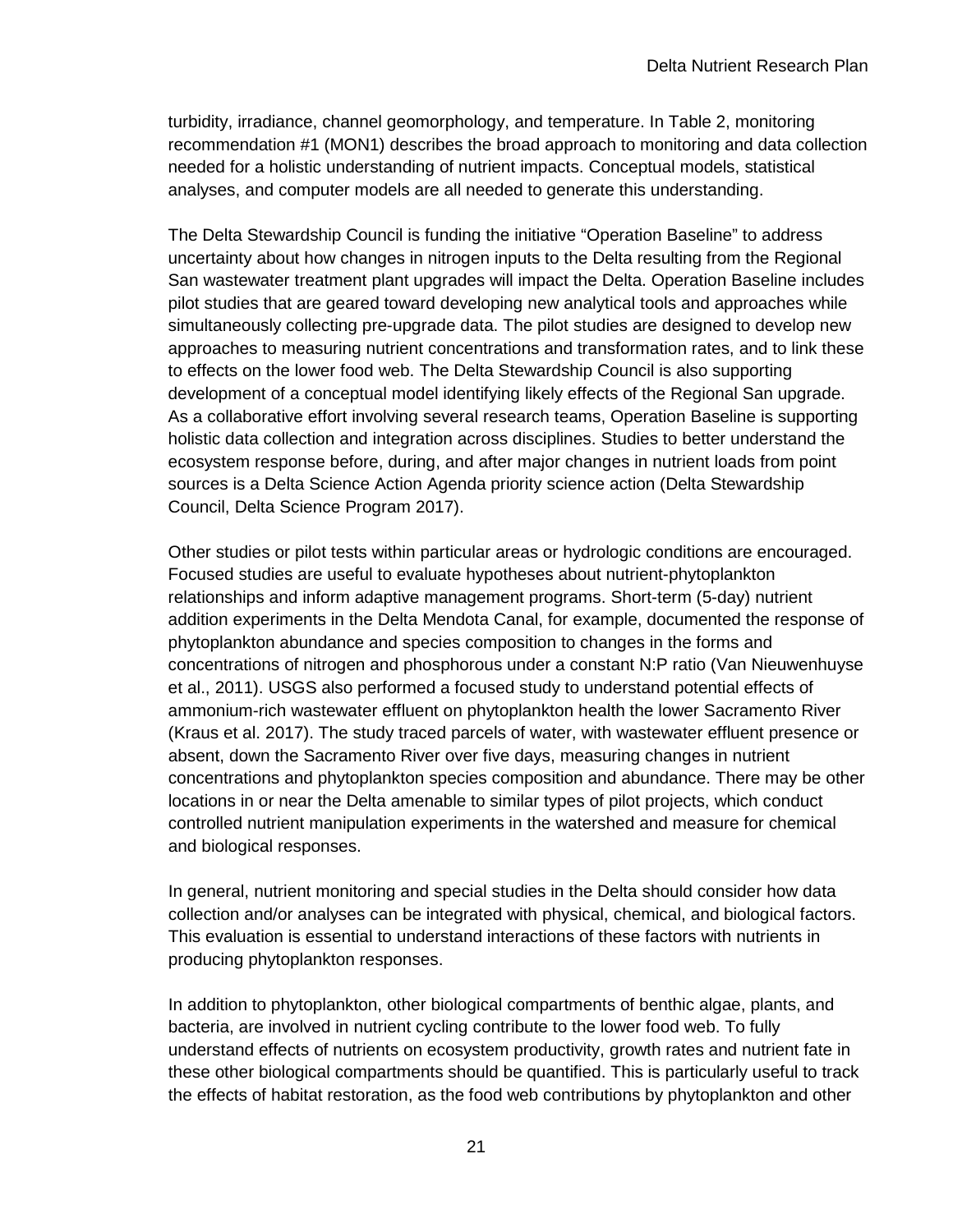carbon sources vary by habitat and are hypothesized to have changed over time (Cloern et al., 2016).

### 4.1.6. Nutrient Trend Evaluations and Mass Balances

 missing components. Data compilation efforts for use in mass balances are useful for data quality needed for a mass balance, data gaps for can be identified. In addition to acting A mass balance is a useful and relatively simple tool for integrating data and identifying computer modeling and vice-versa. Through the process of identifying the components and as a useful step toward computer-based modeling, nutrient mass balances both within the Delta and in the Sacramento River and San Joaquin River watersheds would also provide tools to realistically evaluate potential management alternatives to control nutrient loading.

 A well-developed nitrogen mass balance exists within the Delta boundaries (Novick et al 2015). A similar phosphorus mass balance for the Delta is needed. Also, mass balances for help in understanding potential relationships to nutrient sources. Two areas that are prime Court Forebay (including Old and Middle Rivers and Grant Line Canal). areas within the Delta that are highly impacted by cyanobacteria and macrophytes would candidates for detailed mass balances to identify sources and nutrient use within the Delta are Discovery Bay and South Delta channels between the San Joaquin River and Clifton Court Forebay (including Old and Middle Rivers and Grant Line Canal). 22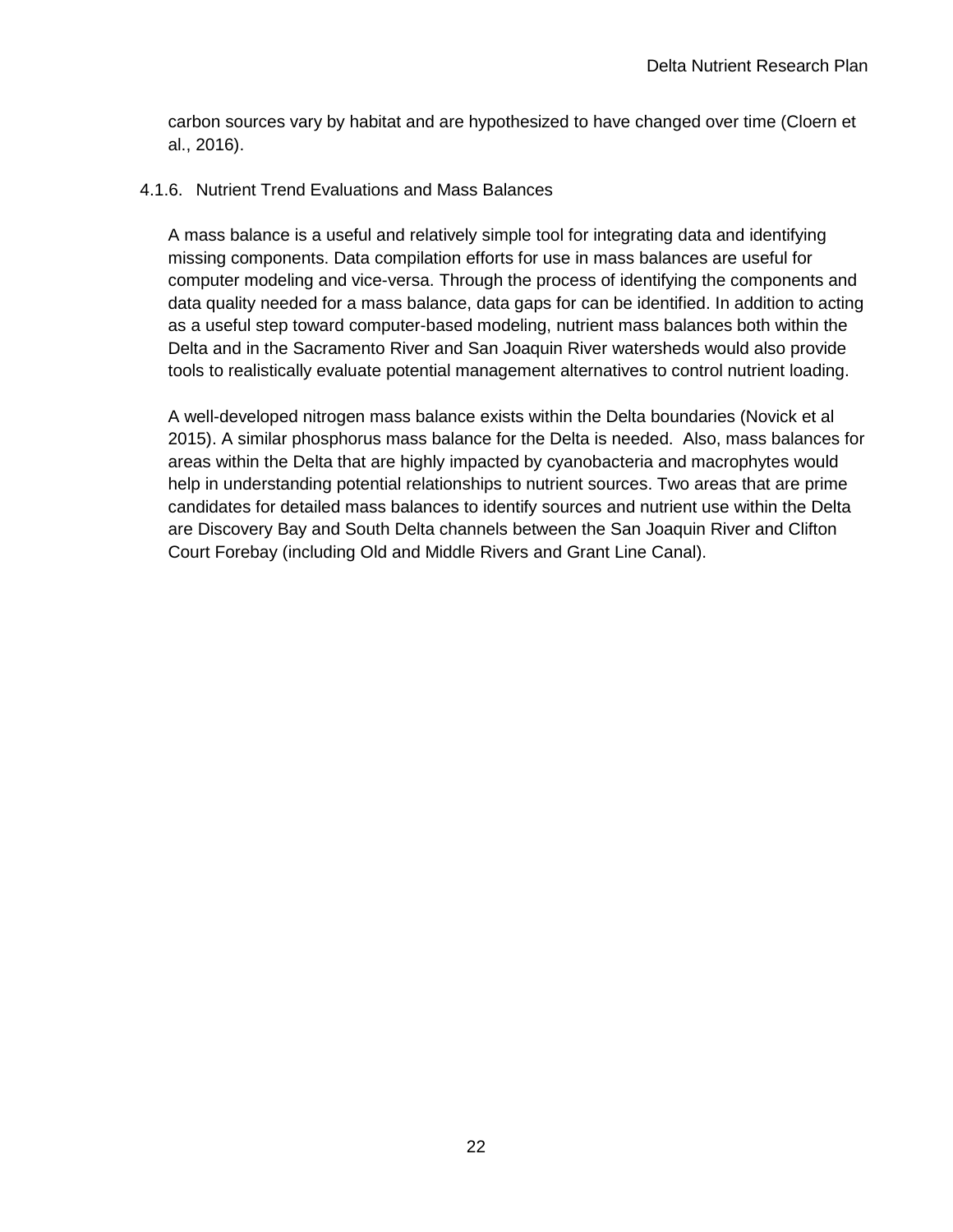<span id="page-26-0"></span>

| Table 2a. Research Recommendations for Monitoring                                                                                                                                                                                                                                                                                                                                                                                                                                                                                                         |                    |              |            |                       |                                           |            |                 |  |                                                                                                                                                                                                                                                                                                                                                                                                                                                                                                                                                                                                                                                                                                                                                                                                                                                                     |  |  |  |
|-----------------------------------------------------------------------------------------------------------------------------------------------------------------------------------------------------------------------------------------------------------------------------------------------------------------------------------------------------------------------------------------------------------------------------------------------------------------------------------------------------------------------------------------------------------|--------------------|--------------|------------|-----------------------|-------------------------------------------|------------|-----------------|--|---------------------------------------------------------------------------------------------------------------------------------------------------------------------------------------------------------------------------------------------------------------------------------------------------------------------------------------------------------------------------------------------------------------------------------------------------------------------------------------------------------------------------------------------------------------------------------------------------------------------------------------------------------------------------------------------------------------------------------------------------------------------------------------------------------------------------------------------------------------------|--|--|--|
| <b>Research Recommendations</b>                                                                                                                                                                                                                                                                                                                                                                                                                                                                                                                           |                    |              |            | <b>Prioritization</b> |                                           |            |                 |  | <b>Research In Process or Funded?</b>                                                                                                                                                                                                                                                                                                                                                                                                                                                                                                                                                                                                                                                                                                                                                                                                                               |  |  |  |
| <b>Monitoring (MON#)</b>                                                                                                                                                                                                                                                                                                                                                                                                                                                                                                                                  | <b>Total score</b> | Management Q | Early step | Model use             | <b>Applies broadly</b><br>Multiple issues | Leveraging | 3-5 yr timeline |  |                                                                                                                                                                                                                                                                                                                                                                                                                                                                                                                                                                                                                                                                                                                                                                                                                                                                     |  |  |  |
| <b>MON1:</b> Surveillance of cyanobacteria blooms<br>in the Delta for 3-5 years to understand where,<br>when and under what conditions blooms occur.<br>Include major cyanobacteria species, range of<br>habitats, particularly natural and restored<br>wetlands, drinking water intakes and<br>recreational areas.                                                                                                                                                                                                                                       | 16                 |              |            | 3   3   2   3   1     |                                           |            | 3 1             |  | Partially. Some Central Delta and main river stations are monitored<br>regularly and other, selected locations monitored by various agencies when<br>blooms appear. DWR monitors visually for Microcystis in the lower San<br>Joaquin River and at several other fixed stations in main channels, monthly<br>in summer-fall. DWR Municipal Water Quality Investigations Program and<br>water suppliers monitor at intakes, including HAB taxonomy and toxins. UC<br>Davis & CDFW received Prop 1 funds to identify phytoplankton genera at<br>these stations 2017-2019. The California Water Quality Monitoring Council<br>and SWAMP maintain a portal for real-time HAB data display. However,<br>monitoring data are not easily accessible from one source or database.<br>Lacking regular surveillance for multiple toxin-producing species across the<br>Delta. |  |  |  |
| MON2: Monitoring and assessment of data<br>on physical, chemical and biological factors<br>affecting phytoplankton abundance and growth.<br>Include nutrients, phytoplankton growth and<br>species composition, microbial processes<br>related to nutrient release, biological controls of<br>phytoplankton (e.g., grazing), and physical<br>factors, including hydrology, turbidity,<br>turbulence, irradiance, and temperature.<br>Include examination of previous light and<br>nutrient conditions as they affect nutrient uptake<br>by phytoplankton. | 15                 |              |            | 3 3 3 2 1             |                                           |            | 2 1             |  | No. Monitoring generally hasn't included full suite of biological, physical,<br>and chemical parameters. Existing data have been analyzed sufficiently to<br>generate conceptual models (e.g. Dahm et al, 2016 Fig 4). Some studies<br>have probed specific relationships between physical and biological factors<br>using experimental design or multivariate statistical analyses. Data<br>collection across the Delta and among a range of habitats is still needed.<br>Evaluation of data collected in MON2 will require advanced statistical<br>analyses (Beck et al., 2018) and process-based modeling. Related: IEP<br>Science Strategy identifies gap in understanding multiple factors affecting<br>phytoplankton and pelagic primary production (IEP, 2016).                                                                                              |  |  |  |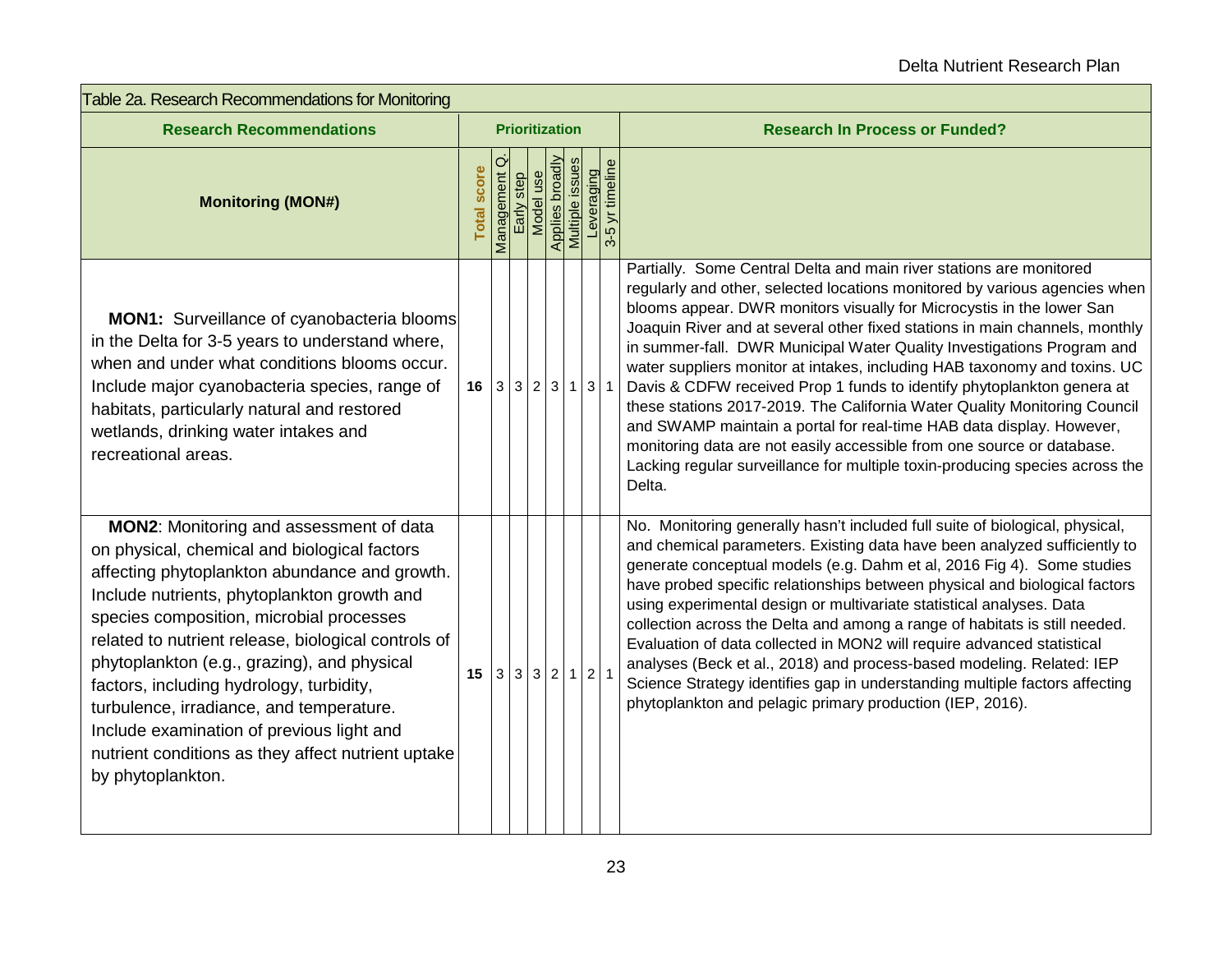|                                                                                                                                                                                                                                                                                                                          | Table 2a. Research Recommendations for Monitoring |              |            |                              |                 |                                               |                 |                                                                                                                                                                                                                                                                                                                                                                                                                                                                                                                                                                                                                                                                                                                                                                      |  |  |  |  |  |  |
|--------------------------------------------------------------------------------------------------------------------------------------------------------------------------------------------------------------------------------------------------------------------------------------------------------------------------|---------------------------------------------------|--------------|------------|------------------------------|-----------------|-----------------------------------------------|-----------------|----------------------------------------------------------------------------------------------------------------------------------------------------------------------------------------------------------------------------------------------------------------------------------------------------------------------------------------------------------------------------------------------------------------------------------------------------------------------------------------------------------------------------------------------------------------------------------------------------------------------------------------------------------------------------------------------------------------------------------------------------------------------|--|--|--|--|--|--|
| <b>Research Recommendations</b>                                                                                                                                                                                                                                                                                          |                                                   |              |            | <b>Prioritization</b>        |                 |                                               |                 | <b>Research In Process or Funded?</b>                                                                                                                                                                                                                                                                                                                                                                                                                                                                                                                                                                                                                                                                                                                                |  |  |  |  |  |  |
| <b>Monitoring (MON#)</b>                                                                                                                                                                                                                                                                                                 | <b>Total score</b>                                | Management Q | Early step | Applies broadly<br>Model use | Multiple issues | Leveraging                                    | 3-5 yr timeline |                                                                                                                                                                                                                                                                                                                                                                                                                                                                                                                                                                                                                                                                                                                                                                      |  |  |  |  |  |  |
| <b>MON3:</b> Surveillance of harmful algal toxins in<br>water to assess risks. Include monitoring of<br>particulate and dissolved toxins in a range of<br>habitats, particularly natural and restored<br>wetlands, drinking water intakes and<br>recreational areas. Quantify algal toxins in<br>surface water and scum. | 15                                                |              |            | 3223                         |                 | $1 \overline{\smash{3}} \overline{\smash{1}}$ |                 | No. Toxins monitored as needed by Water Boards, DWR Municipal Water<br>Quality Investigations and Environmental Monitoring Programs, county<br>public health departments and water suppliers to assess risks to public<br>health. DWR and water suppliers monitor for algal toxins at drinking water<br>intakes and in Central Valley Project and Water Project facilities. Some<br>special studies have published toxin detections. California Water Quality<br>Monitoring Council and SWAMP maintain the freshwater HAB portal for<br>display and archiving of voluntarily reported HAB episodes. Lacking<br>widespread testing for multiple toxins or associated gene sequences and<br>detailed data sharing for use in studies beyond testing for public health. |  |  |  |  |  |  |
| MON4: Comprehensive, multi-year<br>monitoring program of macrophytes in a variety<br>of Delta habitats to determine status and trends<br>in seasonal and annual biomass of aquatic<br>floating and submersed invasive macrophyte<br>species. Record observations of new species.                                         | 14 3 1 2 3                                        |              |            |                              |                 | $1 \overline{\smash{3}}$ 1                    |                 | Partially. Monitoring involves analysis and mapping of remote sensor data<br>(hyperspectral images collected by satellite or other airborne means) plus<br>ground surveys (Ta et al., 2017). Mapping of FAV and SAV in the Delta has<br>been done for 2004-2008 and 2014-2017 for 1-2 dates per year. Support<br>needed to continue acquisition of images and analyze them. Monitoring<br>would be improved by increasing the number of dates for which images are<br>processed per year. Lacking a publicly available platform for collecting,<br>integrating and displaying remote sensor and on-the-ground data.                                                                                                                                                  |  |  |  |  |  |  |
| <b>MON5:</b> Monitoring of nutrients to fill temporal<br>and spatial gaps in nutrient monitoring efforts<br>(Supports SS11; some similar tools as for<br>SS <sub>10</sub> )                                                                                                                                              | 13 2 2 3 2                                        |              |            |                              |                 | $1 \quad 2 \quad 1$                           |                 | No. Gaps exist in existing networks and projects. Spatial gaps include<br>shallow water, high-residence time habitats and some areas of the Central<br>and South Delta with HAB and macrophyte problems not represented by<br>current monitoring (Jabush et al, 2016). Temporal gaps exist when<br>monitoring is not frequent enough to detect biochemical processes and<br>changes in nutrient concentrations (Bergamaschi et al, 2017).                                                                                                                                                                                                                                                                                                                            |  |  |  |  |  |  |
| <b>MON6:</b> Monitoring of harmful algal toxins in<br>biota for use in assessing risk to people and<br>wildlife. Measure harmful algal toxins in fish<br>tissue, bivalves, and/or sensitive wildlife.                                                                                                                    | 11 $ 2 2 1 3 0 2 1$                               |              |            |                              |                 |                                               |                 | No. Monitoring of toxins in biota in the Delta has been proposed, but not<br>yet funded. California Cyanobacteria and Harmful Algal Bloom Network has<br>convened a subcommittee to examine risks to wildlife and identified initial<br>tasks of gathering data.                                                                                                                                                                                                                                                                                                                                                                                                                                                                                                     |  |  |  |  |  |  |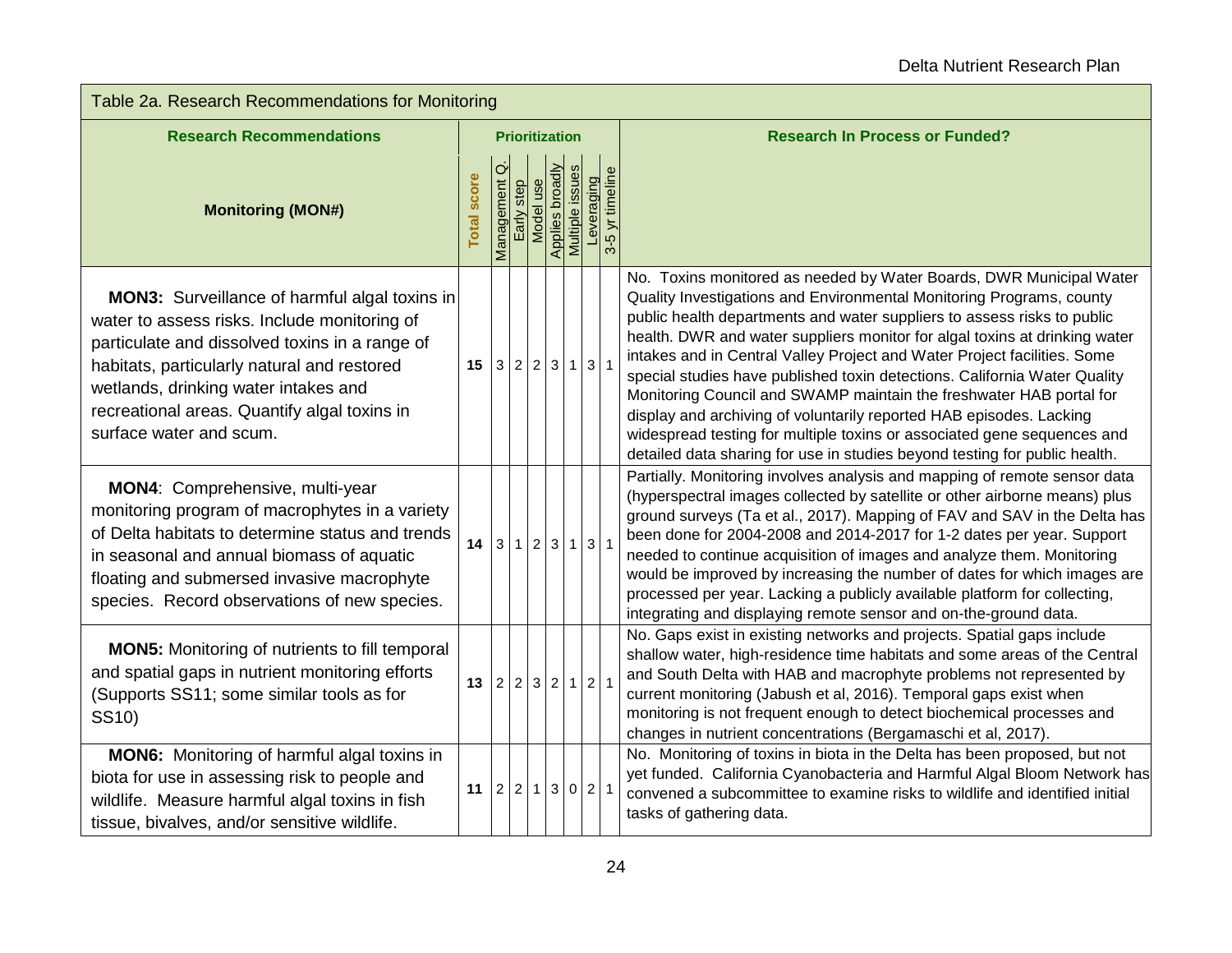<span id="page-28-0"></span>

| Table 2b. Research Recommendations for Special Studies                                                                                                                                                                                                                                                                                                                                                                                                                                                                                                                                                                          |                    |            |            |           |                        |                 |                |                 |                                                                                                                                                                                                                                                                                                                                                             |  |
|---------------------------------------------------------------------------------------------------------------------------------------------------------------------------------------------------------------------------------------------------------------------------------------------------------------------------------------------------------------------------------------------------------------------------------------------------------------------------------------------------------------------------------------------------------------------------------------------------------------------------------|--------------------|------------|------------|-----------|------------------------|-----------------|----------------|-----------------|-------------------------------------------------------------------------------------------------------------------------------------------------------------------------------------------------------------------------------------------------------------------------------------------------------------------------------------------------------------|--|
| <b>Research Recommendations</b>                                                                                                                                                                                                                                                                                                                                                                                                                                                                                                                                                                                                 |                    |            |            |           | <b>Prioritization</b>  |                 |                |                 | <b>Research In Process or Funded?</b>                                                                                                                                                                                                                                                                                                                       |  |
| <b>Special Study (SS#)</b>                                                                                                                                                                                                                                                                                                                                                                                                                                                                                                                                                                                                      | <b>Total score</b> | Management | Early step | Model use | <b>Applies broadly</b> | Multiple issues | Leveraging     | 3-5 yr timeline |                                                                                                                                                                                                                                                                                                                                                             |  |
| SS1: Field study to determine roles of nutrients and other drivers<br>in controlling growth rate, maximum biomass, and toxin production of<br>HABs. Sample multiple events in bloom and non-bloom (control)<br>areas and monitor all potential drivers, including possible effects of<br>herbicides and grazing. Collect data on nutrient forms and<br>concentrations during bloom. Coordination recommendation:<br>maximize data collected within 3-5 years by using the routine<br>monitoring (detection of blooms) to identify time and locations for<br>special study (follow bloom & factors affecting size and duration). | 17                 | 3          | 3          | 3         | $\mathbf{3}$           | 1               | $\sqrt{3}$     | $\overline{1}$  | No. Data collection during full arc of<br>growth and decline of HAB for<br>cyanobacteria and possible physical and<br>biochemical drivers of the bloom for a<br>series of HABs has not been done.                                                                                                                                                           |  |
| <b>SS2</b> : Examine nutrient transformation and transport and responses<br>by primary producers, including phytoplankton, microalgae, vascular<br>plants, bacteria, and detritus, in range of Delta habitats. Use<br>information to understand connections between peripheral habitats<br>(wetlands, floodplains, and macrophyte beds) and phytoplankton in<br>open water.                                                                                                                                                                                                                                                     | 16                 | 3          | 3          | 3         | $\mathbf{3}$           | $\overline{2}$  | $\mathbf{1}$   | $\overline{1}$  | Partially. USGS is using high frequency<br>sensors at fixed stations and on boat<br>cruises to track gradients in<br>phytoplankton and associated<br>parameters (e.g., light, residence time,<br>nutrients, chlorophyll). Lacking studies in<br>full suite of habitats from shallow, non-<br>navigable wetland habitats and nutrient<br>source evaluations. |  |
| SS3: Special study (field and/or controlled) to understand factors<br>that control submersed and floating aquatic macrophytes. Monitor in<br>representative Delta habitats of instantaneous, annual, and inter-<br>annual production rates of aquatic macrophytes and of the potential<br>drivers of production.                                                                                                                                                                                                                                                                                                                | 15                 | 3          | 3          | 3         | $\mathbf{3}$           | $\mathbf 0$     | $\overline{2}$ | $\mathbf{1}$    | Partially. Delta Region Areawide Aquatic<br>Weed Project includes study of growth of<br>three invasive macrophyte species under<br>various field conditions and across<br>seasonal cycles.                                                                                                                                                                  |  |
| 25                                                                                                                                                                                                                                                                                                                                                                                                                                                                                                                                                                                                                              |                    |            |            |           |                        |                 |                |                 |                                                                                                                                                                                                                                                                                                                                                             |  |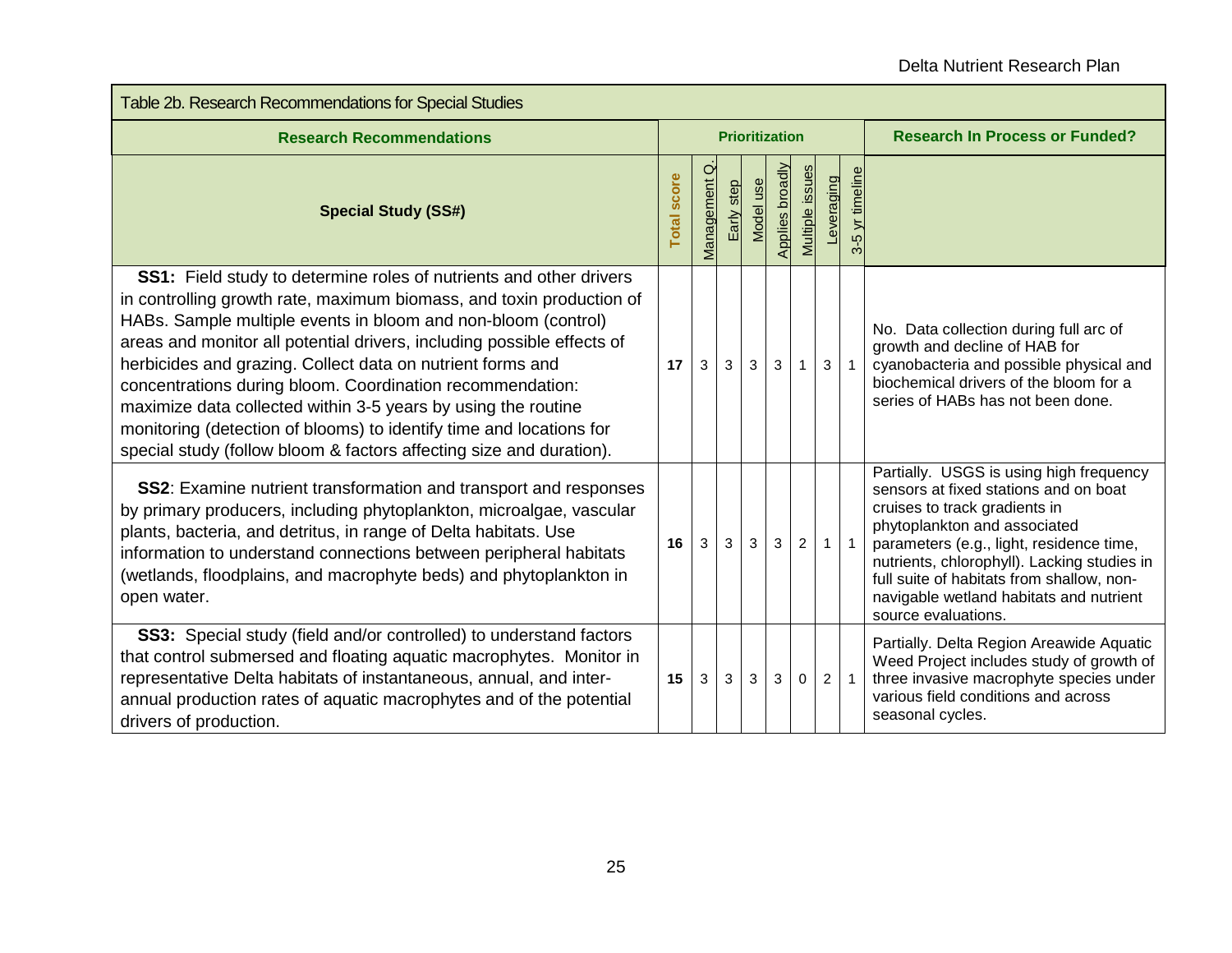| Table 2b. Research Recommendations for Special Studies                                                                                                                                                                                                                                                                                                       |                    |                |                |                       |                 |                 |                |                                          |                                                                                                                                                                                                                                      |
|--------------------------------------------------------------------------------------------------------------------------------------------------------------------------------------------------------------------------------------------------------------------------------------------------------------------------------------------------------------|--------------------|----------------|----------------|-----------------------|-----------------|-----------------|----------------|------------------------------------------|--------------------------------------------------------------------------------------------------------------------------------------------------------------------------------------------------------------------------------------|
| <b>Research Recommendations</b>                                                                                                                                                                                                                                                                                                                              |                    |                |                | <b>Prioritization</b> |                 |                 |                |                                          | <b>Research In Process or Funded?</b>                                                                                                                                                                                                |
| <b>Special Study (SS#)</b>                                                                                                                                                                                                                                                                                                                                   | <b>Total score</b> | Ø<br>anagement | step<br>Early  | Model use             | Applies broadly | Multiple issues | Leveraging     | $\mathbf{\Phi}$<br>yr timelin<br>$3 - 5$ |                                                                                                                                                                                                                                      |
| <b>SS4:</b> Controlled studies to examine growth rates of invasive<br>aquatic macrophytes under conditions including ranges of nutrient<br>levels in water and sediment. Simultaneously collect and analyze<br>tissue to determine whether there is a predictable relationship<br>between tissue growth, nutrient uptake rates & nutrient<br>concentrations. | 15                 | 3              | 3              | 3                     | 3               | 0               | $\overline{2}$ | $\overline{1}$                           | Partially. Several Delta Region<br>Areawide Aquatic Weed Project studies<br>include studies of aquatic plant growth<br>under various conditions, but are not<br>specifically designed to identify nutrient-<br>growth relationships. |
| <b>SS5:</b> Controlled studies and data syntheses to confirm key drivers<br>of cyanoHABs identified in field studies and to refine rate<br>measurements for use in modeling. (Follows SS1)                                                                                                                                                                   | 15                 | 3              | $\overline{2}$ | 3                     | 3               | $\mathbf{1}$    | $\overline{c}$ |                                          | No. Key drivers are known in general.<br>Specific study goals are to be identified<br>and will be determined, in part, by<br>process-based model needs.                                                                              |
| <b>SS6:</b> Study to evaluate potential for environmental conditions,<br>including herbicides and grazing pressure, to selectively enhance<br>growth of cyanobacteria.                                                                                                                                                                                       | 14                 | 3              | $\overline{2}$ | 3 <sup>1</sup>        | $\overline{2}$  | 1 <sup>1</sup>  | $\overline{2}$ | $\mathbf{1}$                             | No.                                                                                                                                                                                                                                  |
| <b>SS7:</b> Study of potential for changes in nutrients or physical drivers<br>to reduce frequency and magnitude of harmful cyanobacteria blooms<br>and toxins. (Follows SS1)                                                                                                                                                                                | 14                 | 3 <sup>1</sup> | $2^{\circ}$    | 2 <sup>1</sup>        | 3 <sup>1</sup>  | $\vert$ 1       | $\overline{2}$ | $\mathbf{1}$                             | No.                                                                                                                                                                                                                                  |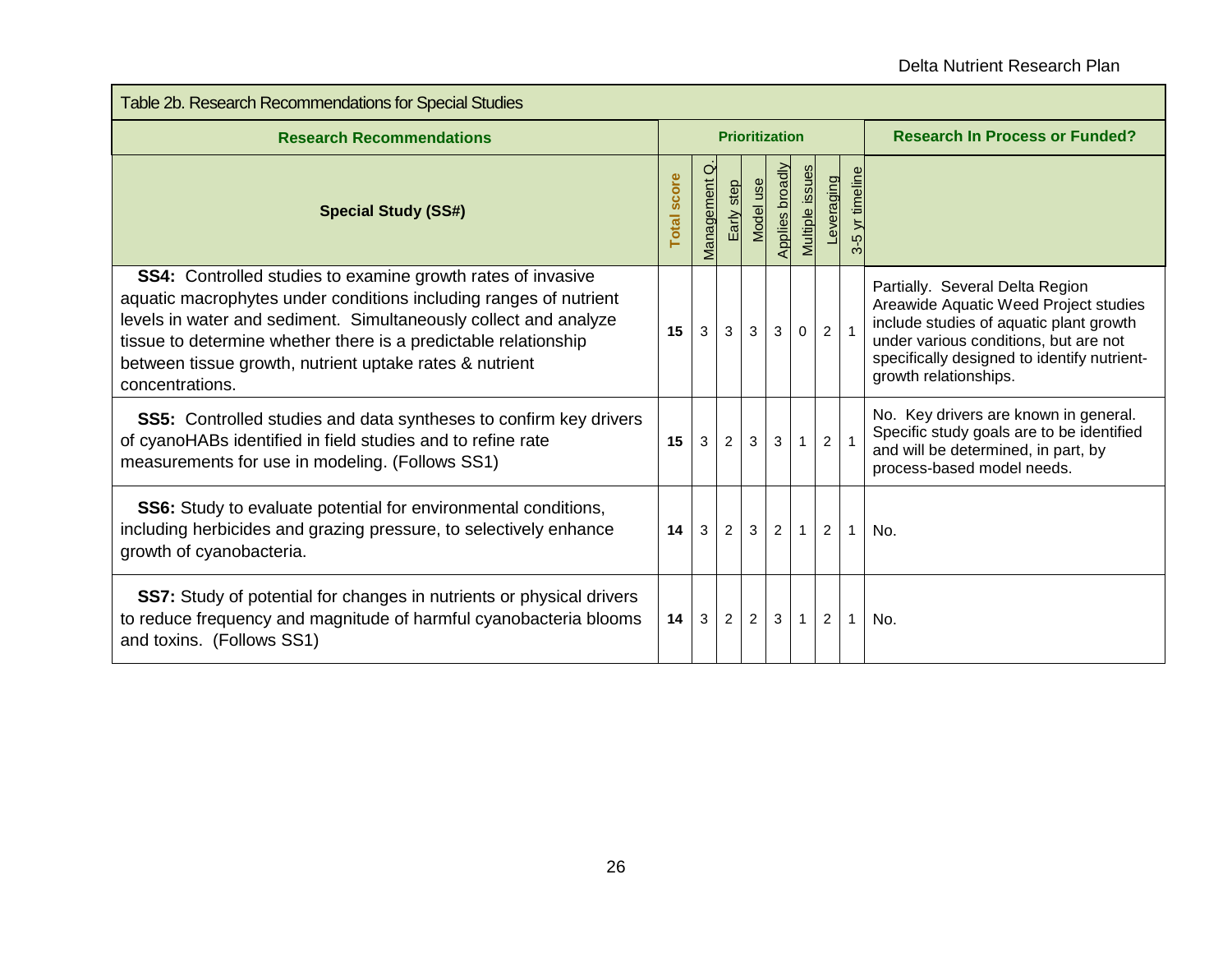| Table 2b. Research Recommendations for Special Studies                                                                                                                                                                                                                                                                                                                          |                    |                 |            |           |                       |                        |                |                 |                                                                                                                                                                                                                                                                                                                                                                                                                                                                                                                                                                                                                                                          |  |
|---------------------------------------------------------------------------------------------------------------------------------------------------------------------------------------------------------------------------------------------------------------------------------------------------------------------------------------------------------------------------------|--------------------|-----------------|------------|-----------|-----------------------|------------------------|----------------|-----------------|----------------------------------------------------------------------------------------------------------------------------------------------------------------------------------------------------------------------------------------------------------------------------------------------------------------------------------------------------------------------------------------------------------------------------------------------------------------------------------------------------------------------------------------------------------------------------------------------------------------------------------------------------------|--|
| <b>Research Recommendations</b>                                                                                                                                                                                                                                                                                                                                                 |                    |                 |            |           | <b>Prioritization</b> |                        |                |                 | <b>Research In Process or Funded?</b>                                                                                                                                                                                                                                                                                                                                                                                                                                                                                                                                                                                                                    |  |
| <b>Special Study (SS#)</b>                                                                                                                                                                                                                                                                                                                                                      | <b>Total score</b> | Ø<br>Management | Early step | Model use | Applies broadly       | <b>Multiple issues</b> | Leveraging     | 3-5 yr timeline |                                                                                                                                                                                                                                                                                                                                                                                                                                                                                                                                                                                                                                                          |  |
| <b>SS8:</b> Controlled study to examine effects of environmentally-<br>relevant concentrations of herbicides, fungicides, and mixtures<br>thereof on aquatic macrophytes, harmful algal species, and<br>phytoplankton species composition.                                                                                                                                      | 14                 | 3               | 3          |           | $\mathfrak{S}$        |                        | $\overline{2}$ | $\overline{1}$  | Partially. Central Valley Water Board is<br>managing a contract to test toxicity of<br>several herbicides and fungicides to<br>Delta phytoplankton species. Work on<br>the multi-agency Delta Smelt Resiliency<br>Strategy in 2017-2018 includes<br>evaluating effects of aquatic weed<br>spraying at sites in the Northern and<br>Western Delta on the delta smelt food<br>web, including phytoplankton. Toxicity<br>studies planned to date are limited and<br>do not include herbicide mixtures or<br>examining effects of multiple stressors.<br>Studies outside the Delta are relevant,<br>so periodic updating of literature reviews<br>is needed. |  |
| <b>SS9</b> : Study of the effects of grazers (including grazing by bivalve,<br>zooplankton, and protists) on phytoplankton biomass, productivity,<br>and composition to understand where, when and under what<br>conditions grazers can have the most significant impacts on<br>phytoplankton growth and composition as well as relationships<br>between nutrients and grazing. | 14                 | 3               | 2          | 3         | 3                     | $\mathbf 1$            | $\mathbf{1}$   | $\overline{1}$  | Partially. Effects of past bivalve<br>introductions on phytoplankton biomass,<br>particularly in Suisun Bay, are known.<br>Lacking information on magnitude of<br>effects of zooplankton and protist<br>grazing, extent of bivalve grazing in<br>some waterways, effects of grazing on<br>phytoplankton species composition, and<br>potential of nutrient management to<br>ameliorate effects of grazers.                                                                                                                                                                                                                                                |  |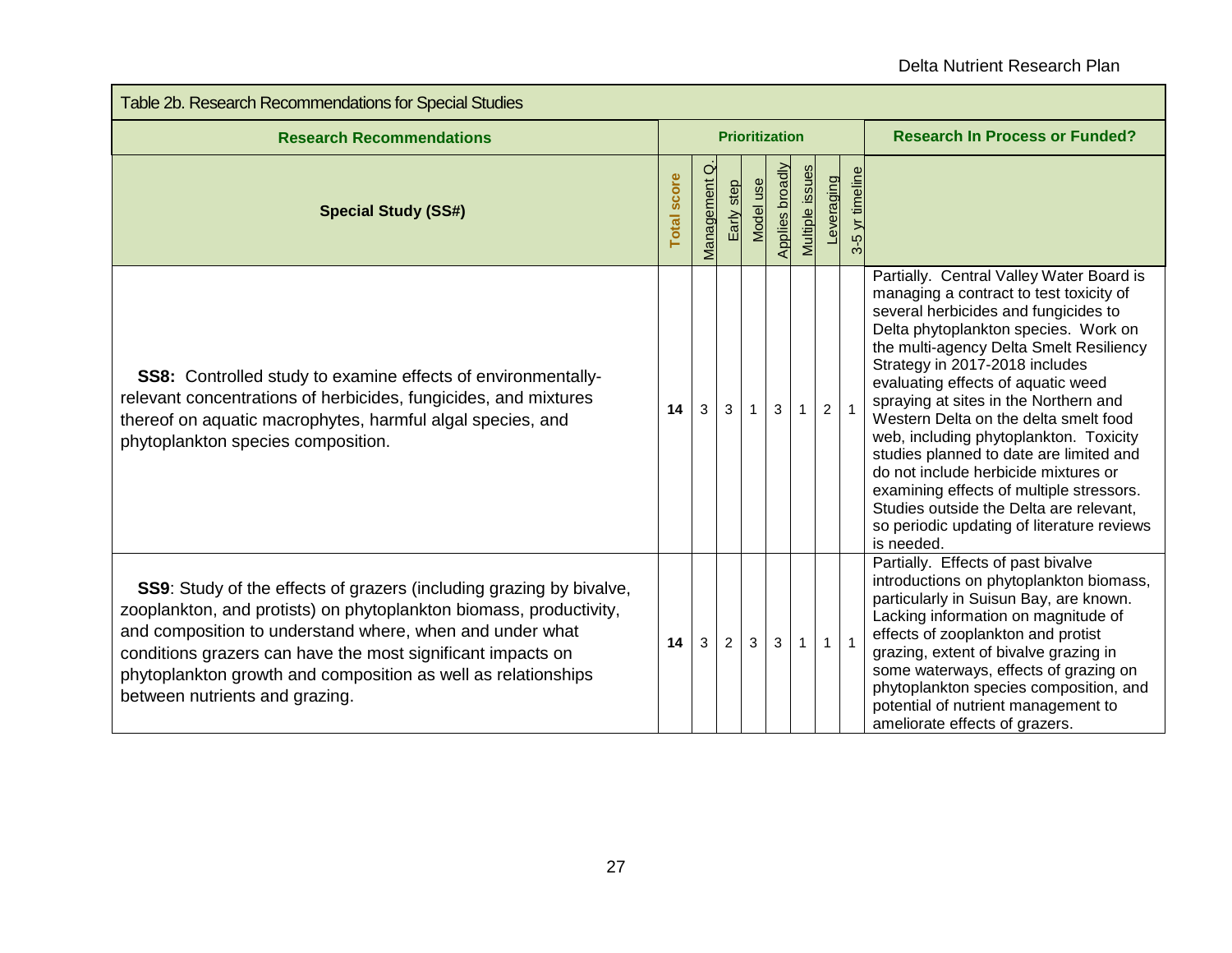| Table 2b. Research Recommendations for Special Studies                                                                                                                                                                                                                                                                                                                                               |                    |                |                |                |                       |                 |                |                 |                                                                                                                                                                                                                                                                       |  |
|------------------------------------------------------------------------------------------------------------------------------------------------------------------------------------------------------------------------------------------------------------------------------------------------------------------------------------------------------------------------------------------------------|--------------------|----------------|----------------|----------------|-----------------------|-----------------|----------------|-----------------|-----------------------------------------------------------------------------------------------------------------------------------------------------------------------------------------------------------------------------------------------------------------------|--|
| <b>Research Recommendations</b>                                                                                                                                                                                                                                                                                                                                                                      |                    |                |                |                | <b>Prioritization</b> |                 |                |                 | <b>Research In Process or Funded?</b>                                                                                                                                                                                                                                 |  |
| <b>Special Study (SS#)</b>                                                                                                                                                                                                                                                                                                                                                                           | <b>Total score</b> | O<br>anagement | Early step     | Model use      | Applies broadly       | Multiple issues | Leveraging     | 3-5 yr timeline |                                                                                                                                                                                                                                                                       |  |
| SS10: Special study of nitrification and other nitrogen<br>transformation processes in benthic and pelagic zones and fluxes<br>between these zones.                                                                                                                                                                                                                                                  | 14                 | 2              | 3              | 3              | $\overline{2}$        | $\overline{1}$  | $\overline{2}$ | $\overline{1}$  | Partially. Comparisons of aqueous<br>concentrations of nitrogen forms<br>between monitoring points indicate<br>transformation rates (e.g., Kraus et al.,<br>2017). Lacking understanding of<br>contributions from sediment, which is<br>needed for computer modeling. |  |
| <b>SS11:</b> Development of quantitative estimates of nitrogen and<br>phosphorus inputs, sinks, and outputs in breadth of hydrologic<br>conditions and seasons                                                                                                                                                                                                                                       | 13                 | 3              | $\overline{2}$ | $\overline{2}$ | $\mathbf{3}$          | $\mathbf{1}$    | $1 \mid$       | $\overline{1}$  | Partially. Mass balances for nitrogen in<br>the entire Delta and subareas for data<br>through 2011 have been completed<br>(Novick et al., 2015). Lacking estimates<br>for phosphorus and improved estimates<br>of Delta internal sources and sinks for N<br>and P.    |  |
| <b>SS12:</b> Monitoring of aquatic plant biomass (MON4), nutrient<br>content, and instantaneous and net tissue growth rates of aquatic<br>plants (SS3) to estimate production and cycling rates for both<br>nutrients and carbon. Compare these values with similar estimates<br>for pelagic and benthic algae to determine the relative importance of<br>aquatic vegetation processes in the Delta. | 12                 | 3              | 0              | $\overline{c}$ | 3                     | $\mathbf{1}$    | 2 <sup>1</sup> | (1)             | No. Preliminary calculations in Dahm et<br>al., 2016. SS12 is important for<br>understanding potential for success of<br>various management actions.                                                                                                                  |  |
| <b>SS13:</b> Data collection and evaluation to determine whether<br>predictive relationships exist between cyanobacteria (bloom<br>occurrence and toxin concentrations) and continuous sensors or<br>other readily available data (e.g., nitrogen forms, chlorophyll, other<br>pigments).                                                                                                            | 11                 | $\overline{2}$ | $\mathbf{1}$   | $2^{\circ}$    | 3 <sup>1</sup>        | $\mathbf 0$     | $\overline{2}$ | $\mathbf{1}$    | No.                                                                                                                                                                                                                                                                   |  |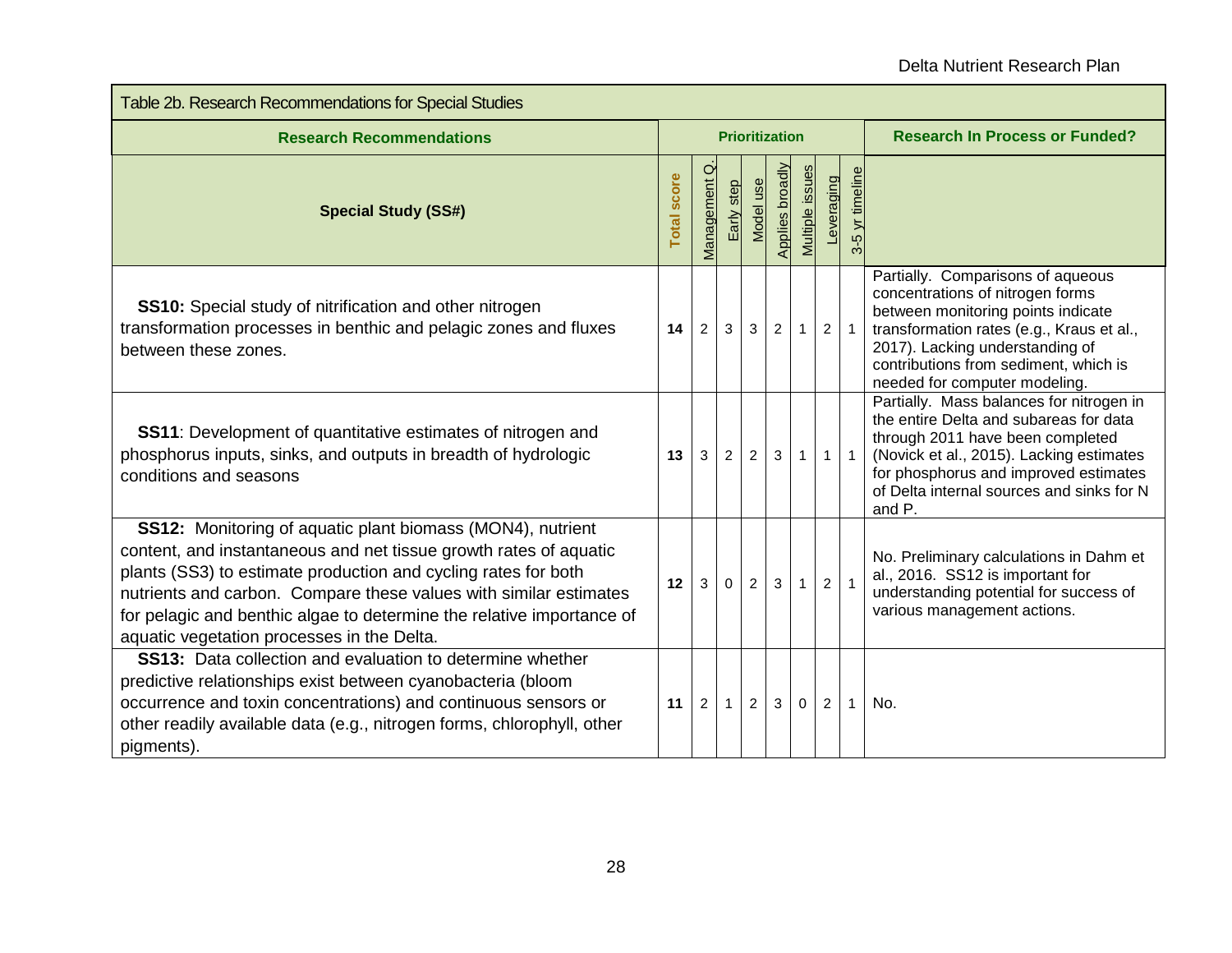| Table 2b. Research Recommendations for Special Studies                                                                                                                                                                                                                                                                                                   |                    |                       |                                       |                |                 |                 |                |                 |                                                                                                                                                                                                                                                                                                                                                           |
|----------------------------------------------------------------------------------------------------------------------------------------------------------------------------------------------------------------------------------------------------------------------------------------------------------------------------------------------------------|--------------------|-----------------------|---------------------------------------|----------------|-----------------|-----------------|----------------|-----------------|-----------------------------------------------------------------------------------------------------------------------------------------------------------------------------------------------------------------------------------------------------------------------------------------------------------------------------------------------------------|
| <b>Research Recommendations</b>                                                                                                                                                                                                                                                                                                                          |                    | <b>Prioritization</b> | <b>Research In Process or Funded?</b> |                |                 |                 |                |                 |                                                                                                                                                                                                                                                                                                                                                           |
| <b>Special Study (SS#)</b>                                                                                                                                                                                                                                                                                                                               | <b>Total score</b> | σ<br>anagement<br>Ž   | Early step                            | Model use      | Applies broadly | Multiple issues | Leveraging     | 3-5 yr timeline |                                                                                                                                                                                                                                                                                                                                                           |
| <b>SS14:</b> Field studies of nutrient concentrations at increasing<br>distance from and into aquatic macrophyte beds. Combine with<br>results from SS8 to determine seasons and locations in the Delta<br>when nutrient concentrations might be restricting growth. If<br>prioritization is needed, target floating aquatic species for initial effort. | 11                 | 3                     | $\Omega$                              | $\overline{2}$ | 3               | $\mathbf 0$     | $\overline{2}$ | $\overline{1}$  | No. Macrophyte growth studies within<br>Delta Region Areawide Aquatic Weed<br>Project may provide some information.                                                                                                                                                                                                                                       |
| SS15: Survey of HAB occurrence and toxins in water conveyance<br>and reservoir system downstream of the Delta and evaluate with<br>respect to Delta nutrient sources, cycling, and other Delta conditions<br>to understand potential for Delta factors to manage problems in<br>drinking water systems.                                                  | 10                 | $\Omega$              | $\overline{2}$                        | $1 \mid$       | $2^{\circ}$     | $1 \vert$       | 3              | $\mathbf{1}$    | No.                                                                                                                                                                                                                                                                                                                                                       |
| <b>SS16:</b> Survey phytoplankton species with a focus on benthic<br>phytoplankton, to expand knowledge of cyanobacteria associated<br>with taste and odor problems, other impacts of benthic phytoplankton<br>species, and factors driving their growth. Research needed in Delta<br>and downstream in water conveyance and reservoir system.           | 10                 | $\mathbf{1}$          | $\overline{2}$                        | $\mathbf{1}$   | $\overline{2}$  | $\mathbf 0$     | 3              | $\overline{1}$  | Partially. Dept. Water Resources<br>Municipal Water Quality Investigations<br>program and drinking water purveyors<br>lead data collection of HAB, toxin and<br>taste and odor episodes that affect<br>drinking water systems. Lacking<br>examination of potential associations<br>between these data and Delta nutrient<br>and environmental conditions. |
| <b>SS17:</b> If field and controlled studies indicate that nutrient<br>management could help reduce macrophyte growth, then conduct<br>studies to determine whether macrophyte controls (mechanical,<br>herbicide and biological) would be enhanced at lower nutrient levels.                                                                            | 10                 | 3                     | 1                                     | $\overline{2}$ | $\overline{2}$  | $\overline{0}$  | $\overline{2}$ | $\mathbf 0$     | No.                                                                                                                                                                                                                                                                                                                                                       |
| <b>SS18:</b> Use controlled studies and data evaluation to examine<br>potential for changes in nutrients or physical drivers to reduce the<br>frequency and magnitude of benthic and planktonic cyanobacteria<br>causing taste and odor problems. (Follows SS15).                                                                                        | 8                  |                       | $\mathbf{1}$                          | $\mathbf{1}$   | $\overline{2}$  | $\mathbf 0$     | 3              | $\mathbf 0$     | Partially by managers of drinking water<br>reservoirs. Not currently investigated for<br>the Delta.                                                                                                                                                                                                                                                       |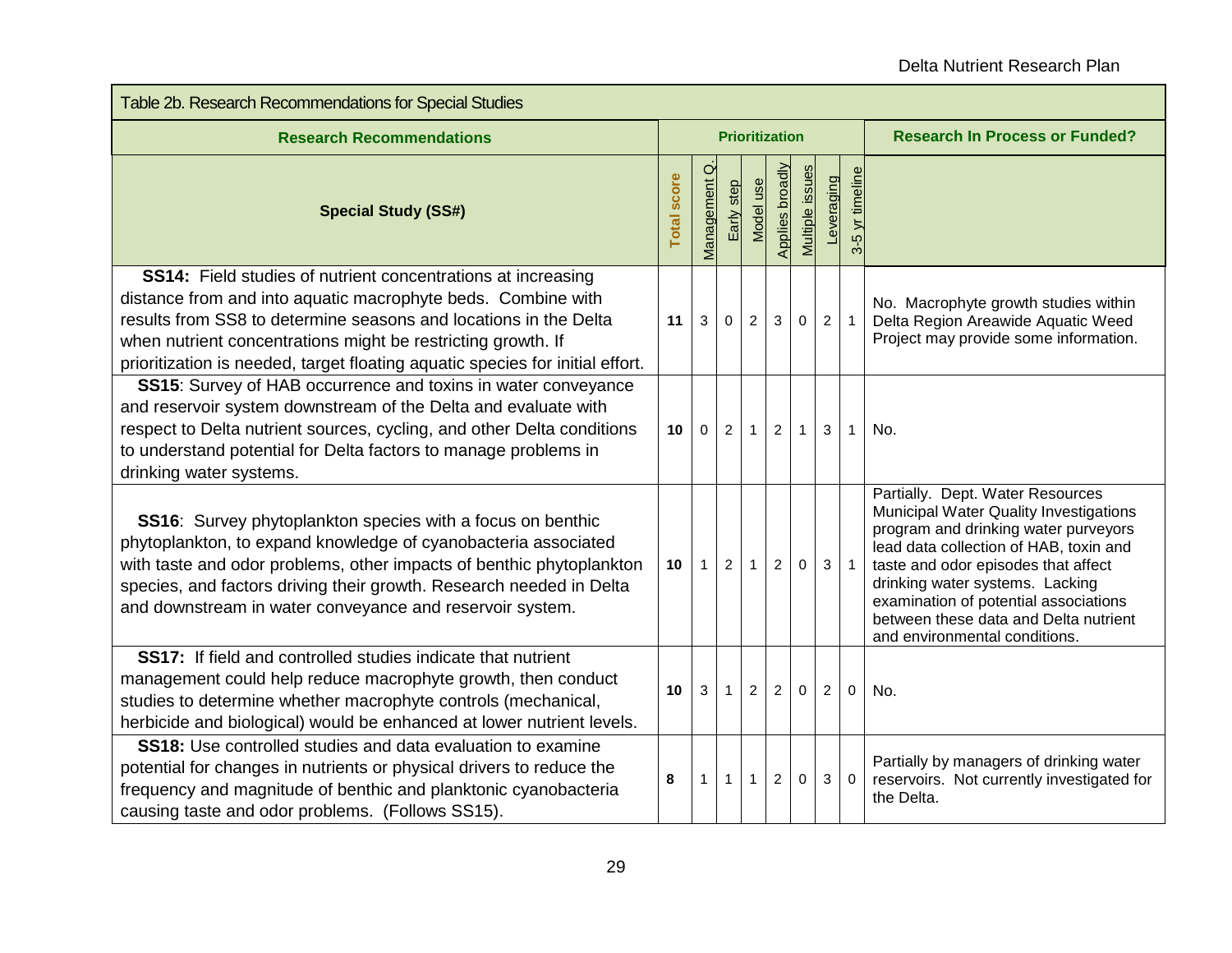| Table 2b. Research Recommendations for Special Studies                                                                                                                                                        |                       |                       |               |              |                 |                                       |            |                           |                                                                                                                                                                                                                                               |
|---------------------------------------------------------------------------------------------------------------------------------------------------------------------------------------------------------------|-----------------------|-----------------------|---------------|--------------|-----------------|---------------------------------------|------------|---------------------------|-----------------------------------------------------------------------------------------------------------------------------------------------------------------------------------------------------------------------------------------------|
| <b>Research Recommendations</b>                                                                                                                                                                               | <b>Prioritization</b> |                       |               |              |                 | <b>Research In Process or Funded?</b> |            |                           |                                                                                                                                                                                                                                               |
| <b>Special Study (SS#)</b>                                                                                                                                                                                    | score<br>Total        | <u>anagement</u><br>⋝ | step<br>Early | <b>Model</b> | Applies broadly | <b>Multiple issue</b>                 | Leveraging | timelin<br>ယူ<br>$\infty$ |                                                                                                                                                                                                                                               |
| <b>SS19:</b> Special study (field and/or controlled) to identify the<br>relationship between aquatic macrophyte species and biomass and<br>uses by other aquatic organisms, including fish and invertebrates. | $\overline{7}$        |                       |               |              | $\overline{2}$  |                                       | 3          | $\overline{1}$            | Partially. Implementation of the Delta<br>Smelt Resiliency Strategy includes multi-<br>agency investigation of aquatic weed<br>and treatment effects on delta smelt food<br>web http://resources.ca.gov/delta-smelt-<br>resiliency-strategy/) |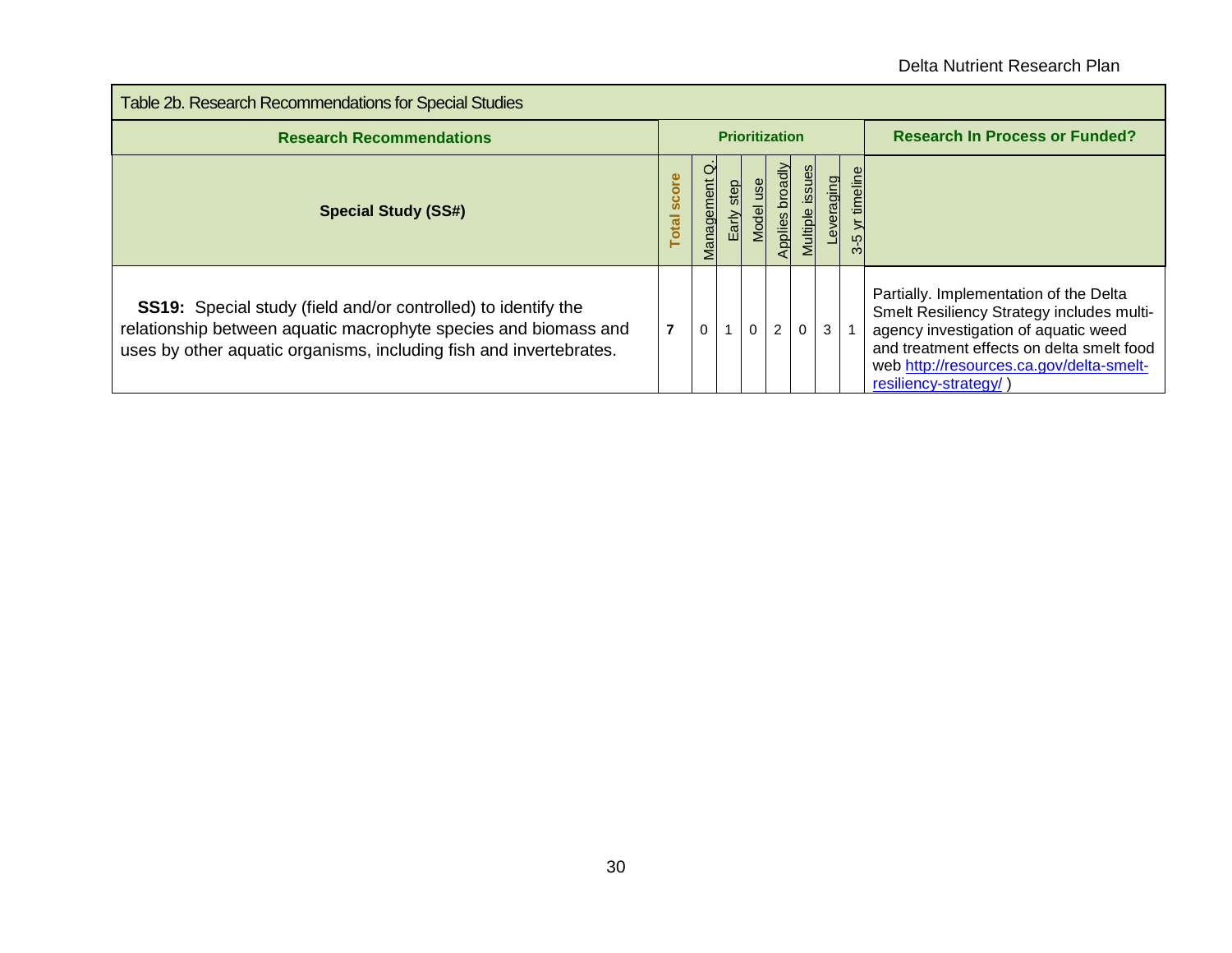### Table 2c. Recommendations for Modeling

**MOD1:** Develop computer-based, biogeochemical model(s) for the Delta that includes hydrodynamics; nutrient and organic carbon water quality; productivity and nutrient cycling by phytoplankton, vascular plants, non-phytoplankton microalgae, and bacteria; benthic and pelagic grazing, sediment transport, and macrophyte-related processes.

 growth and to test predictions of effects of possible nutrient and water management changes. **MOD2:** Develop biogeochemical model and use it to assess relative importance of nutrients and other drivers of aquatic macrophyte

 controls of maximum bloom size. **MOD3:** Develop biogeochemical model(s) and use to assess relative importance of nutrients and other drivers of HAB growth and

**MOD4:** Use biogeochemical model to help identify factor(s) is (are) limiting or enhancing the occurrence of the nutrient-related effects, including in different seasons and locations in the Delta where the effect has been observed.

**MOD5:** Perform sensitivity analyses to understand how changes in limiting factor(s) may influence the magnitude of response to nutrient load reductions or increases.

<span id="page-34-0"></span> **MOD6:** Use an ecosystem model to predict the effectiveness of management measures to control the initiation, magnitude, and duration of HABs, including at specific Delta locations where HABs affect non-contact recreation.

 **MOD7:** Use an ecosystem model to predict the changes in frequency and magnitude of harmful algal blooms in the Delta as a result of climate change and water management changes.

**MOD8:** Use biogeochemical models to determine if mechanical, herbicide, and biological control practices could be modified for a greater level of efficacy.

 **MOD9:** Use ecosystem model to examine whether turbidity, flow rates, and mixing can be controlled by flow management, habitat restoration, or turbidity inputs. (recommended for understanding options for harmful algal bloom management)

 restoration. **MOD10:** Use modeling to examine whether non-nutrient drivers of algal blooms (e.g., turbidity, residence time, limited flushing of biomass, stratification) can be controlled by management of flow routes and volumes, suspended sediment inputs, and habitat

 **MOD11**: Establish collaborative relationships between agencies for data management sharing of expertise, and amassing additional funds to meet modeling goals.

 Note: Recommendations for modeling were not ranked by priority or importance because the nutrient modeling effort must include multiple, interrelated parameters and processes.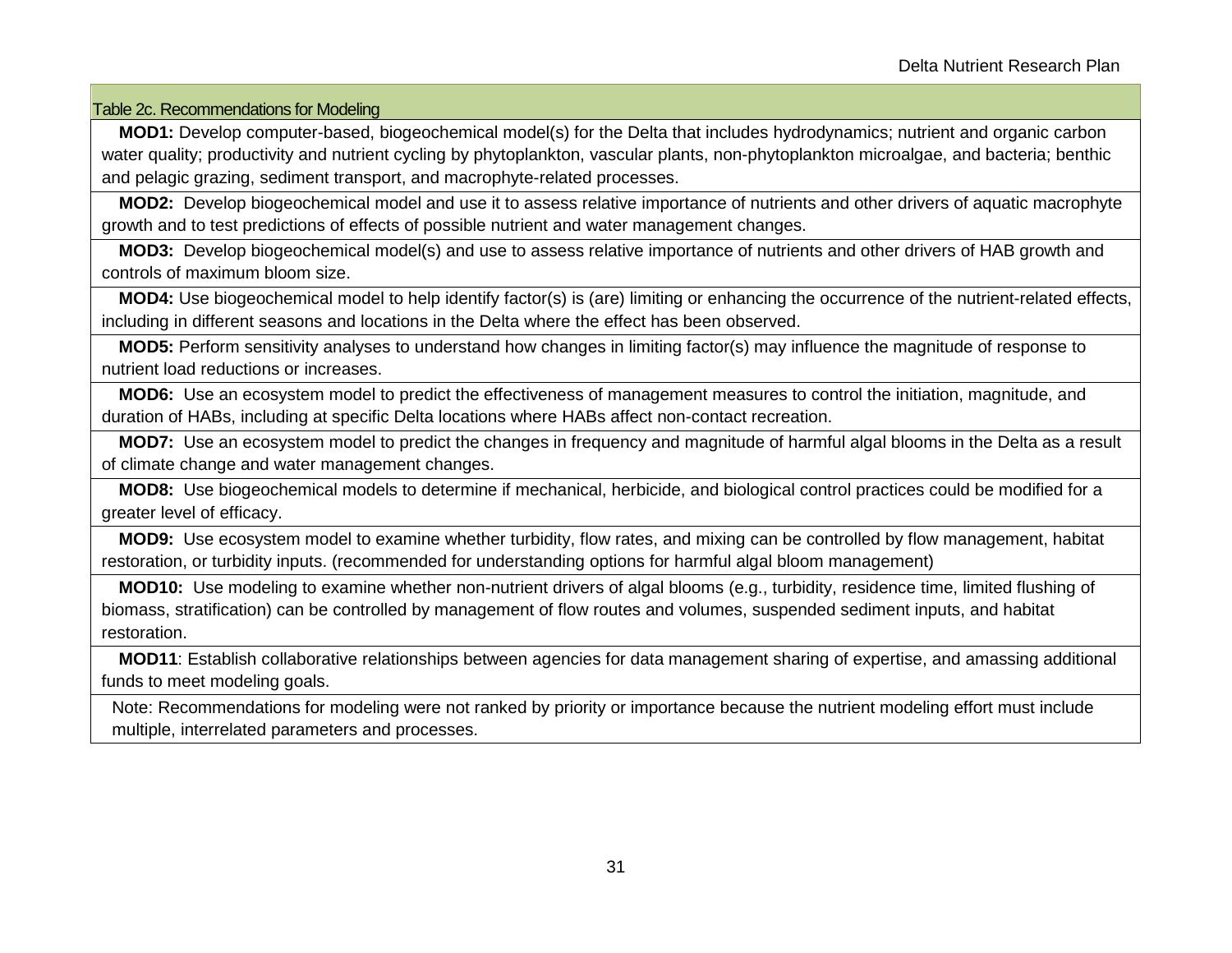# <span id="page-35-0"></span>5. Delta Nutrient Research Plan

## <span id="page-35-1"></span>5.1 Strategy and Framework

 identifying the information gaps in our understanding of the impacts of nutrients in the Delta. The 2b and 2c, are written to fill gaps in our knowledge of the processes and scales of nutrient management of nutrient-related problems in the Delta and to consider numeric water quality In the past three years, staff and stakeholders have focused their attention and activities on Delta NRP's monitoring, special study, and modeling recommendations, captured in Tables 2a, impacts. Additional types of information are needed, however, to develop an approach to objectives. The three components in the Water Boards' process for evaluating potential management and water quality objectives are:

- a) Scientific research and modeling to understand nutrient mechanisms and impacts;
- b) Identification of protective thresholds and policy options; and
- c) Identification of management options and potential changes in nutrient loads.

 model development and use and understanding of nutrient processes. Nutrient trends and load actions on top of other landscape and climactic changes. In other words, what is the feasibility of These components are inter-related (Figure 3). For example, evaluating nutrient trends and mass balances is a special study recommendation (Section 4.1.6 and Table 2b, #11) to support estimates are also needed in order to evaluate the potentials for change due to management effectively changing nutrients loading through regulation of different sources? Also, depending on the potential impact, is it worth making the change?

 required to incorporate these components into the Delta NRP. Due to the extensive and varied such as development of a robust modeling tool, initiate a review of protective thresholds, that further refines activities needed to insure necessary research is funded and appropriate nutrient management controls implemented. Section 5.3 discusses these activities in more detail During STAG meetings in Spring 2018, staff and stakeholders began discussing the steps types of research needs identified, an initial step was to develop a prioritization process as discussed in Section 5.2. The prioritization process further identified the need to capitalize on current activities such as existing monitoring efforts, initiate long-term, multi-layered activities management options and policies utilized in other settings, and develop a Science Action Plan for both the near and long-term.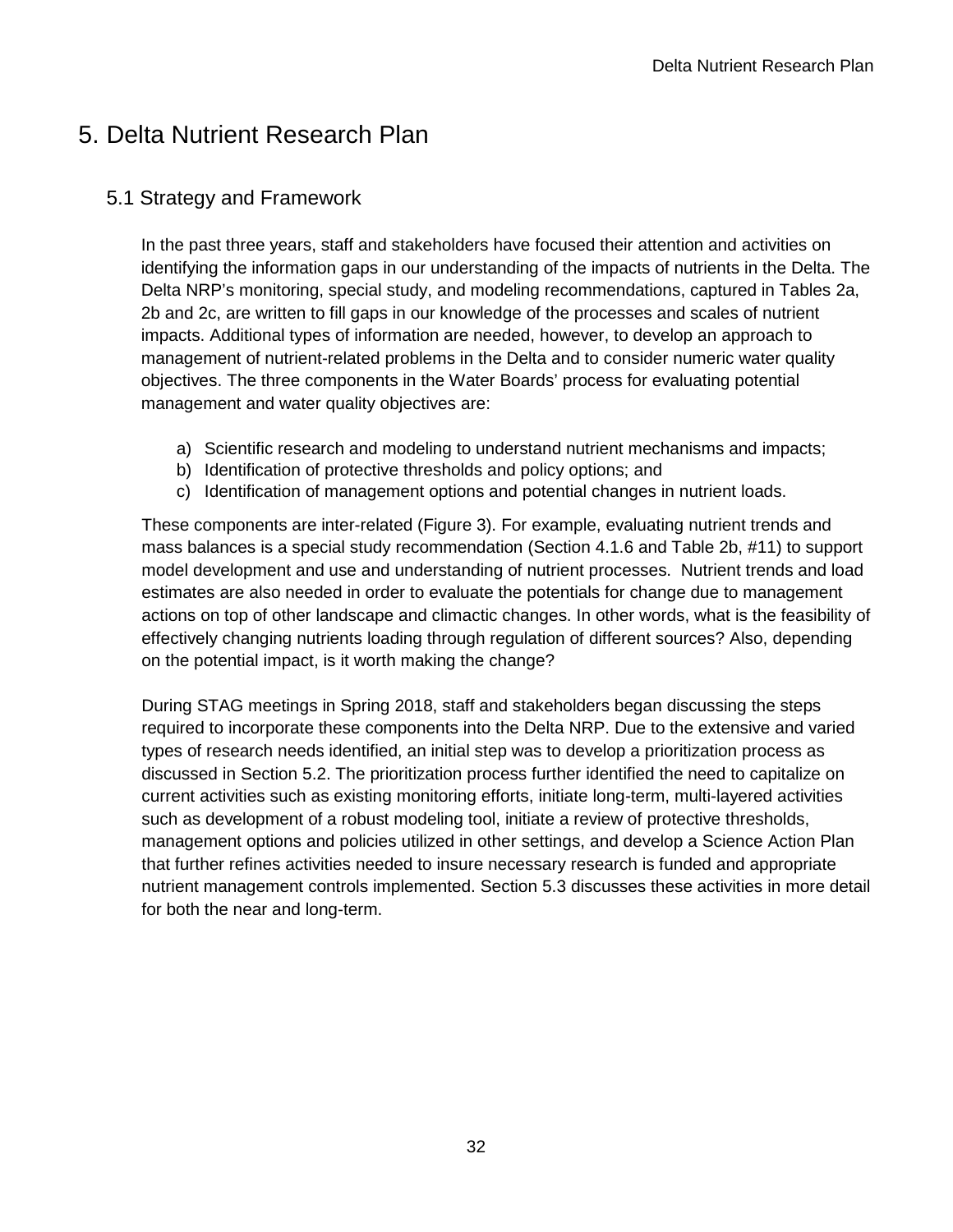

<span id="page-36-1"></span>Figure 3. Components of Delta Nutrient Research Plan Implementation

# <span id="page-36-0"></span>5.2. Prioritization of Research Recommendations

 recommendations (NRP Prioritization Work Group, 2017) and applied it to the process consists of the Delta NRP Management Questions, prioritization criteria, and a Staff and stakeholders created a decision-making process to prioritize research recommendations for monitoring and special studies (Tables 2a and 2b). The prioritization system for applying the prioritization criteria. Because the modeling white paper concluded with one recommendation, to develop and apply biogeochemical models, staff and stakeholders did not apply the prioritization process to the modeling effort.

### Prioritization Criteria for Research Recommendation

- 1. Does the research recommendation address a management question?
- 2. Will the recommended research fill an early need for information or is it first on a path to subsequent research?
- 3. Will information generated provide important input to proposed models?
- 4. Does the research recommendation have broad application within the Delta?
- 5. Does the research recommendation address multiple water quality issues?
- 6. Does the candidate research offer opportunities for collaboration or leveraging of research by other agencies or projects?
- 7. Could the recommended research be accomplished within 3-5 years (not including acquisition of funds)?

 Scores of 0, 1, 2, or 3 points, representing No, Low, Medium, or High support for the criteria question, were assigned to five of the prioritization criteria questions. Questions #5 and #7 are yes or no questions and were assigned scores of 1 or 0, respectively.

 possible?). These additional criteria were recorded for use in during implementation. 33 The STAG also identified criteria and questions relevant to ranking future research proposals (e.g., are we able to forecast the research will have a positive cost-benefit?) and assessing feasibility of nutrient management (e.g., what changes in ambient concentrations are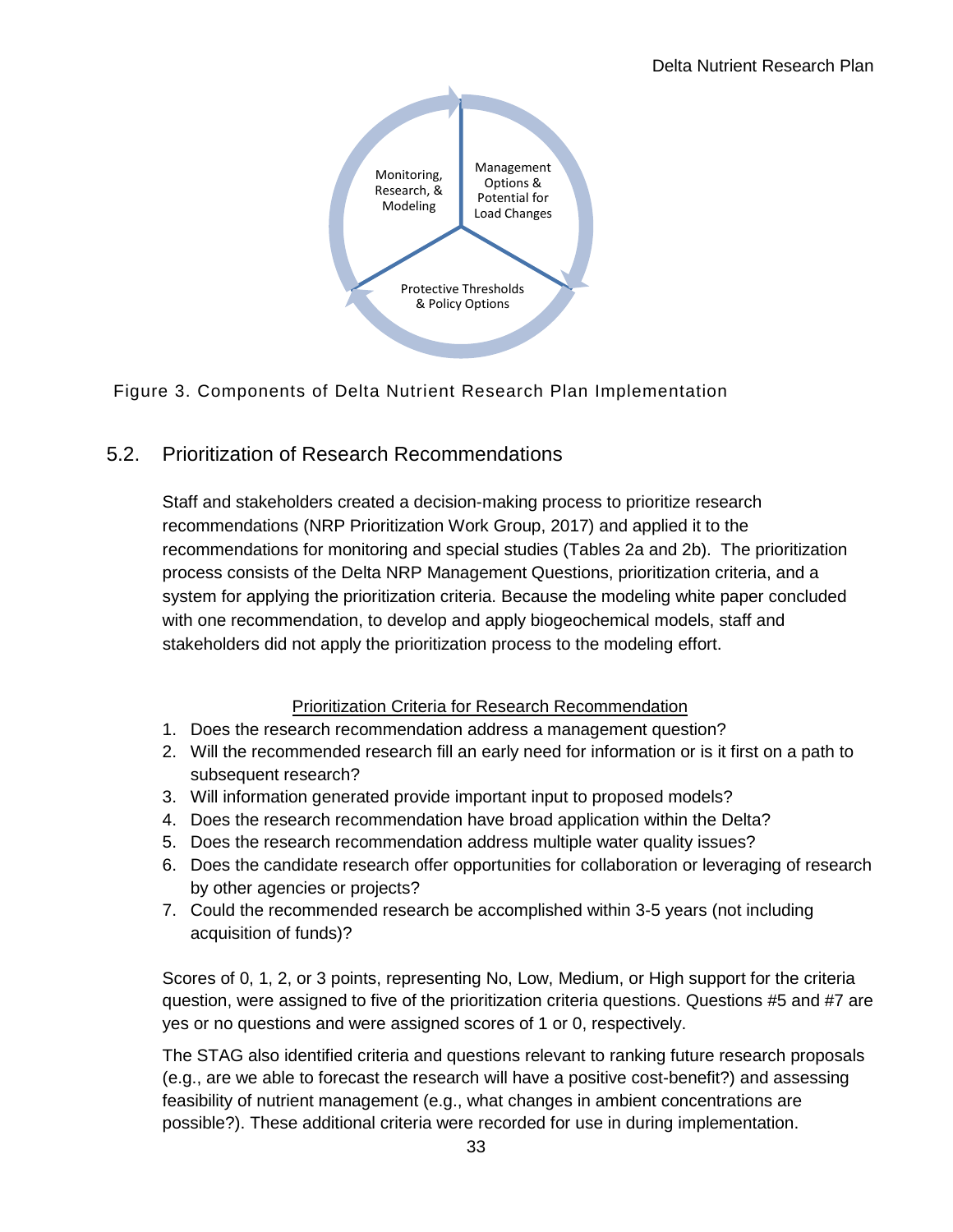Each research recommendation in Tables 2a-c is valuable and can be used as support for future work. The prioritization process served to highlight those research recommendations that would fill modeling needs as well as special study or monitoring gaps, address multiple Delta Nutrient Research Plan water quality issues, and/or apply broadly in the Delta.

 The Water Board itself places a high priority on filling information gaps to better understand several other entities and are described in the last column of Tables 2a and 2b. and manage HABs. Delta HABs pose a significant health risk and adversely impact direct water contact, recreation and drinking water. Although the STAG's prioritization was not directed by the Water Board's top concerns, information gaps related to HABs are ranked highly in Tables 2a and 2b. Also, the total of existing HAB-related efforts by all agencies in the Delta falls far short of needed monitoring and special studies identified. In comparison, a greater proportion of the research needed for issues of low phytoplankton production and aquatic macrophytes are underway or under consideration. These ongoing efforts involve

### <span id="page-37-0"></span>5.3 Near-term Activities

 conditions and processes and determination if nutrient water quality objectives are thresholds, management actions and policies. In general, the initial path forward consists of: The Delta NRP contains phased activities to move toward a better understanding of nutrient appropriate to address current issues related to HABs, macrophytes, low dissolved oxygen and phytoplankton species abundance. Initial activities have been identified with near-term projects focused on completing existing efforts, strengthening coordination, prioritizing efforts related to HABs, developing a Science Action Plan to fill research data needs, and evaluating

- Completing existing and contracted work supporting the 2014 Delta Strategic Plan
	- o Directed low dissolved oxygen assessment,
	- o Contracted work for numeric model development, and
	- o Herbicide toxicity evaluation of sensitive Delta algal species
- Prioritizing new projects for HAB monitoring and special studies;
- Integrating efforts with the Delta Regional Monitoring Program for both monitoring coordination and building bridges with other agencies;
- Initiating review of nutrient thresholds and policies and developing initial nutrient mass balance framework; and
- • Developing a Science Action Plan to systematically fill research gaps through enhanced collaboration and funding opportunities.

Near-term activities are discussed briefly below and summarized in Table 3.

### 5.3.1 Complete Existing and Contracted Work

 **Contract to Develop Hydrodynamic-linked Biogeochemical Model**: A Water Boardfunded contract with the San Francisco Estuary Institute to further develop Delta modeling will begin in Fall 2018. This contracted effort will build on modeling work supported by the Delta Science Program, Central Contra Costa Sanitary District, Sacramento Regional County Sanitation District, Department of Water Resources and the Delta Regional Monitoring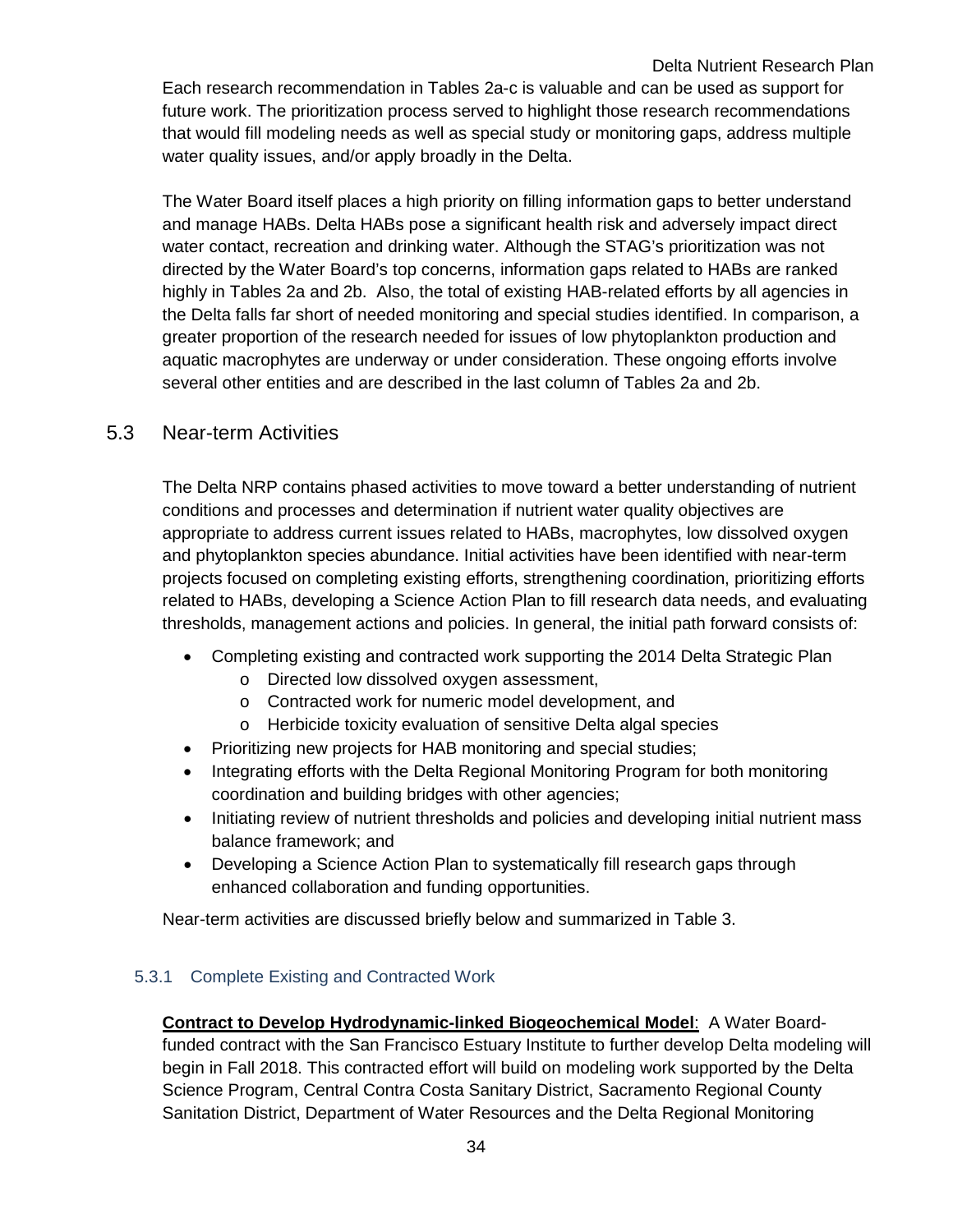Delta Nutrient Research Plan

 Program. The model development will link Suisun Bay models to the Delta and provide initial testing of potential future scenarios within the Delta. The project is coordinated with the San Francisco Bay Regional Water Board. A status report for previous work is available at:

<http://sfbaynutrients.sfei.org/books/reports-and-work-products>

 forms and their movement in water, sediment, and the food web. **Supports:** Modeling Recommendations Additional funding and time will be required to fully model relationships between nutrient

### **Contract End Date:** 2021

 2014 Delta Strategic Plan. The Department of Water Resources (DWR) is developing a report to evaluate the effects of the South Delta Temporary Barriers Project on water quality. **Address Low Dissolved Oxygen in Old and Middle Rivers:** Central Valley Water Board anticipates releasing a white paper in 2018, with an evaluation of low dissolved oxygen conditions in the South Delta, specifically within the area encompassed by Old and Middle Rivers. The project is a nutrient related priority identified in the Central Valley Water Board's **Supports:** Monitoring of physical, chemical and environmental factors and their impact on eutrophic conditions, HABs, and low dissolved oxygen levels.

 **End Dates:** 2018—Old and Middle River White Paper; 2020—DWR Evaluation of South Delta Temporary Barriers Project

 **Contract to Test Herbicide Toxicity on Native Delta Phytoplankton Species:** A contract the Northern and Western Delta on the Delta smelt food web. The current project is limited in is in place with the University of California, Davis to evaluate the sensitivity of native Delta phytoplankton to a select set of herbicides and fungicides, including those used in aquatic weed control. The work is being conducted on phytoplankton cultured within the laboratory. This project is a nutrient-related priority identified in the Central Valley Water Board's 2014 Delta Strategic Plan. It complements work on the multi-agency Delta Smelt Resiliency Strategy in 2017-2018 that includes evaluating effects of aquatic weed spraying at all sites in scope and does not address effects of multiple stressors.

 **Supports:** Determination of drivers impacting phytoplankton species diversity **End Date:** 2021

### 5.3.2 Projects Related to HAB Monitoring and Special Studies

 **Seek Funding for HAB Related Projects:** In June 2018, Central Valley Water Board staff Management Strategy Group and members of the California CyanoHAB Network) to submit a funding to assess the state of nutrients and HABS in Discovery Bay. teamed with a suite of HAB researchers (including the San Francisco Bay Nutrient proposal to the California Department of Fish and Wildlife for Prop 1 funds for monitoring microcystins in water and benthic organisms. Staff also developed a proposal and is seeking

 **Supports:** Improved understanding of HABs and toxin risks to people and wildlife. The Discovery Bay project also supports examination of links between HABS and nutrients in a specific area.

**End Date:** Dependent on funding decisions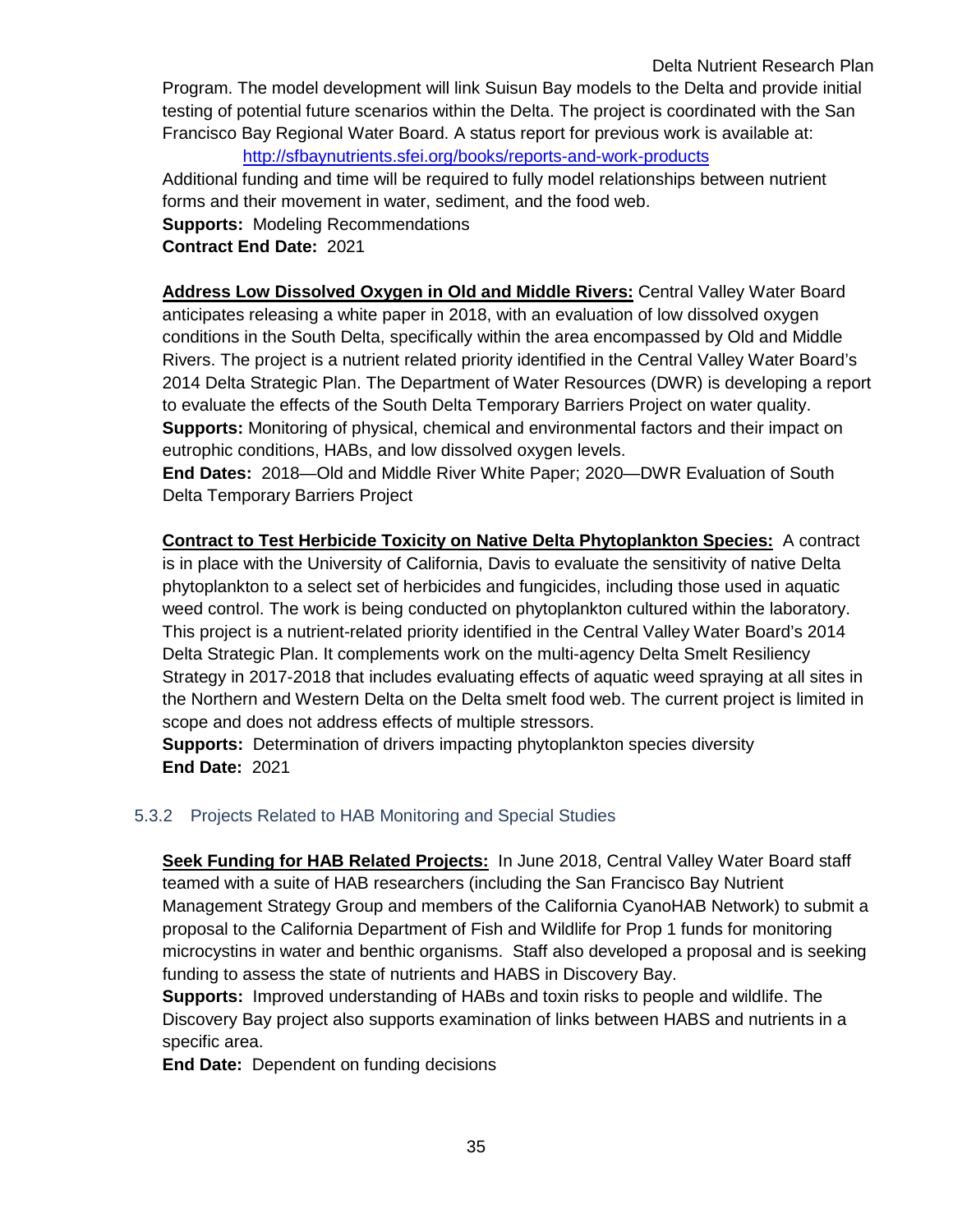**Complete Delta HAB Data Synthesis:** Central Valley Water Board staff will work with other agencies with HAB data and develop a framework for recording detailed information, including Delta Nutrient Research Plan bloom location, bloom duration, genetic and toxin data, and ancillary parameters where available. Information on blooms will be linked to a GIS database layer for the Delta to identify high frequency bloom locations as well as apparent unimpacted areas. The information will be compiled in a summary report to support development of new HAB monitoring and special studies.

 **Supports:** Future development of HAB specific studies **End Date:** December 2018

### 5.3.3 Integrate Efforts with Delta Regional Monitoring Program (Delta RMP)

 **Coordinate with Delta RMP Nutrient Technical Advisory Committee:** Initiate joint meetings between the STAG and the Delta RMP Nutrient Technical Advisory Committee to facilitate development of monitoring efforts supportive of both programs. See also 5.4.1. under Collaboration.

 **Supports:** Coordinated monitoring efforts **End Date:** ongoing

### 5.3.4 Review of Potential Thresholds and Policies and Initial Mass Balance

 **Review Potential Thresholds and Policies:** Review and summarize regulatory approaches used to manage nutrient impacts in other areas (non-Delta) including areas outside of California. The initial focus will be on nutrient thresholds and policies developed to address HABs including documentation of any benchmarks utilized.

 **Supports:** Development of alternative regulatory approaches and potential targets, triggers and/or water quality objectives

**End Date:** June 2019—Draft report focused on HABs

 **Nutrient Mass Balance:** Summarize current status, information sources, and information proposal to fund efforts to fill remaining data gaps. The effort will build on the nitrogen mass balance developed within the Delta boundaries (Novick et al 2015). Two focus areas for detailed mass balances to identify sources and nutrient use are within the Delta are Discovery needs to develop nutrient loading estimates and mass balances both within the Delta and within watersheds draining to the Delta. Based on the information gathered, develop a Bay and South Delta channels between the San Joaquin River and Clifton Court Forebay (including Old and Middle Rivers and Grant Line Canal). Both areas experience high occurrence and duration of HABs.

### **Supports:**

- **a)** Data compilation and identification of data gaps for computer modeling
- nutrient loading **b)** Provides tools to realistically evaluate potential management alternatives to control

 **End Date:** June 2019—Summary Report and Proposal to Fill Data Gaps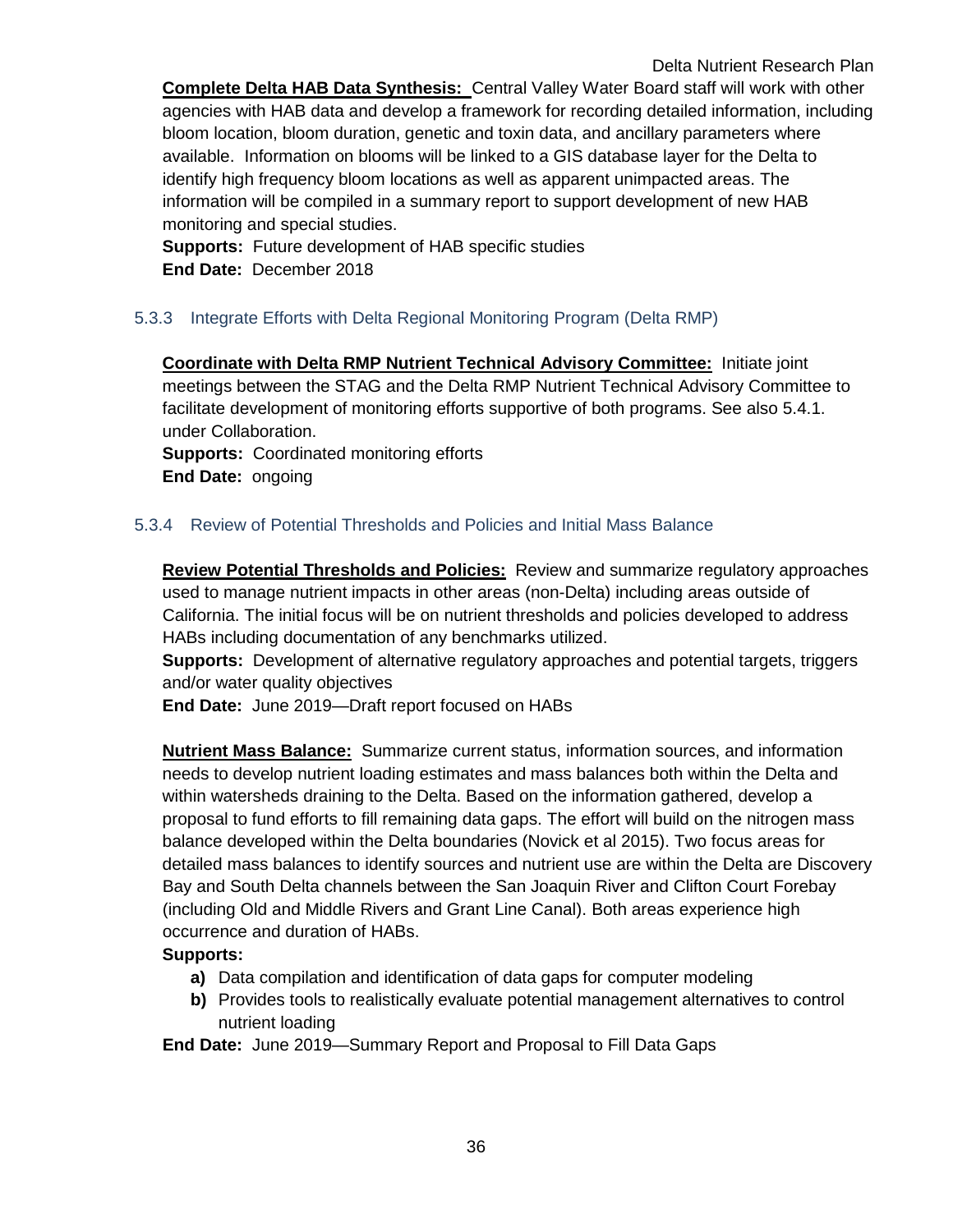### 5.3.5 Develop Science Action Plan

 **Science Action Plan:** Central Valley Water Board staff will work with the STAG and other interested parties to identify tasks, funding needs, partnerships and priorities to systematically fill research gaps identified in Tables 2a and 2b and support modeling aims identified in Table 2c and present them in a Science Action Plan for Delta nutrients. The Science Action Plan will also identify a framework to evaluate potential metrics and thresholds that correspond to beneficial use protection as well as to evaluate potential management options. Goals of the Science Action Plan are to refine activities needed to insure necessary research is funded and appropriate nutrient management controls implemented.

 **Supports:** Determination of whether future nutrient triggers, targets and/or objectives would effectively reduce impact from HABs, aquatic macrophytes, low dissolved oxygen and low desirable phytoplankton production.

**End Date:** 2019

### <span id="page-40-0"></span>5.4 Collaboration

 Monitoring, special studies, and modeling recommended to fill information gaps exceed resources continue work with the STAG and others to identify additional funding and support implementation of the NRP. Implementation actions are described in more detail in Table 3. that are presently labeled for the work. Collaboration between agencies and entities conducting nutrient-related projects is vital to completion of the research identified in the Delta NRP. Staff will

Following are specific actions enhanced coordination and collaboration in the next 1-5 years:

- • Continue work with a stakeholder and technical advisory group (STAG) to oversee implementation of the Delta NRP. Tasks include tracking the stability of long-term monitoring programs, identifying opportunities to leverage other efforts, and evaluating the progress of filling nutrient information gaps.
- Identify areas of overlap in management questions guiding other Delta programs and initiatives. Important directives that identify shared interest in nutrient-related issues are the Interagency Ecological Program (IEP) Science Strategy (IEP, 2016), the Delta Science Plan (Delta Stewardship Council, Delta Science Program, 2016), and the Delta Science Action Agenda (Delta Stewardship Council, Delta Science Program, 2017).
- • Coordinate with long-term water quality monitoring programs in the Delta, including the Department of Water Resources' Environmental Monitoring and Municipal Water Quality Investigations Programs and the US Geological Survey network of high frequency monitoring stations.
- Table 2. Staff will work with STAG and others to develop process for review of projects and proposals. • Seek funding and collaborations to implement remaining research and modeling in
- efforts. • Identify opportunities to leverage existing monitoring, special study, and modeling
- Expand monitoring and data sharing for HABs through partnerships with CCHAB Network and others.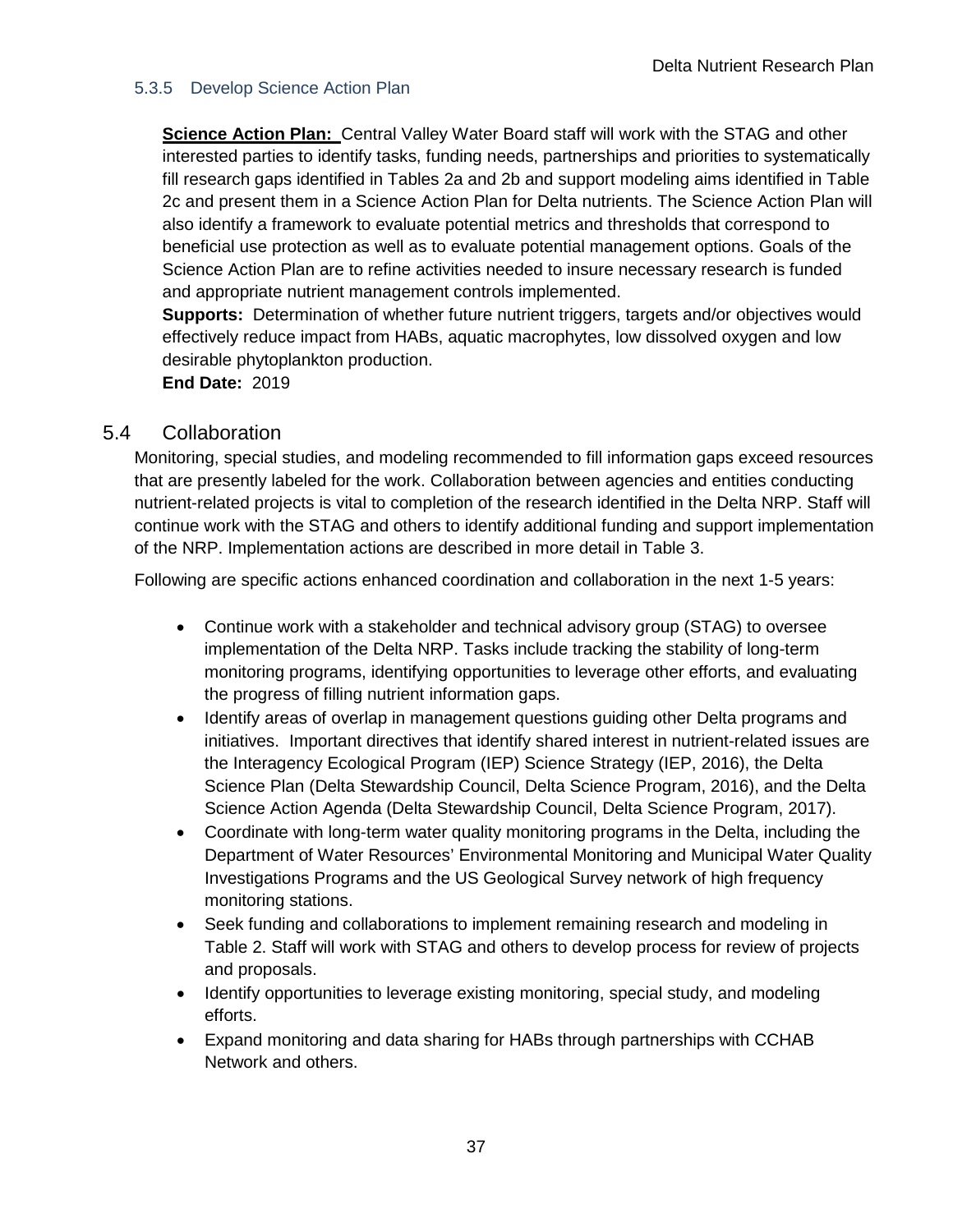• Identify partnerships and resources to further develop numeric modeling capabilities and opportunities for exchanges between data providers, model developers, and users of modeled information.

effort to support these activities and create partnerships. The Delta NRP should serve as a focal point and impetus for improving coordination among various nutrient-related science efforts in the Delta. Water Board staff will need to expend the

 Program, Regional San, Interagency Ecological Program, and State and Federal Water Contractors. These entities have independently initiated several major projects. Identification of the progress of nutrient science in the Delta. Entities funding nutrient monitoring and research in the Delta include the Delta Science shared goals and implementation of projects collaboratively with the Delta NRP would speed

 Collaboration with other entities can start with recognizing shared management questions and where science is most needed to inform management in the near-term (IEP, 2016). The five information needs. The Interagency Ecological Program's Science Strategy identifies areas areas include understanding lower food webs in the estuary and impacts of non-native species, including aquatic macrophytes. These IEP science themes have important overlap with Delta NRP issues and research recommendations. Likewise, the Delta Science Action Agenda 2017- 2021 contains priority science actions that directly correlate with Delta NRP research recommendations (Delta Stewardship Council, Delta Science Program, 2017). Science Action Agenda priority actions include: build capacity for collaborative synthesis, improve data access and exchange, implement studies to better understand ecosystem responses of changes to major Delta discharges and advance integrated modeling. Other programs having significant coordination with the Delta NRP and implementation are described below.

## <span id="page-41-0"></span>5.4.1 Delta Regional Monitoring Program (Delta RMP)

 conjunction with the Delta NRP. Nutrients are one of four priorities funded for study by the Delta RMP. The Delta RMP identifies the Delta NRP as its "management driver" for nutrient- nutrients and chlorophyll data at major fixed stations (SFEI 2017a) and analysis of gaps in the The Delta Regional Monitoring Program (Delta RMP)'s nutrient efforts are conducted in related projects. Beginning in 2015, the RMP's focus for nutrients work has been filling gaps in understanding of status and trends of nutrients. Products include a review of existing nutrient-related monitoring (DRMP, 2016), a set of three reports on high-frequency nutrient monitoring (Bergamaschi et al., 2017; Downing et al., 2017; Kraus et al., 2017), synthesis of existing nutrient monitoring network based on water source profile and residence time (Jabusch et al, 2018b).

 Delta NRP STAG, Delta RMP, and the San Francisco Bay Nutrient Management Strategy. 38 The Delta RMP's nutrient efforts currently bring together Water Board staff, stakeholders interested in and potentially affected by nutrient management decisions, and researchers. The Delta RMP's nutrients technical subcommittee meets approximately quarterly to develop study designs and review products. There is potential to increase collaboration between the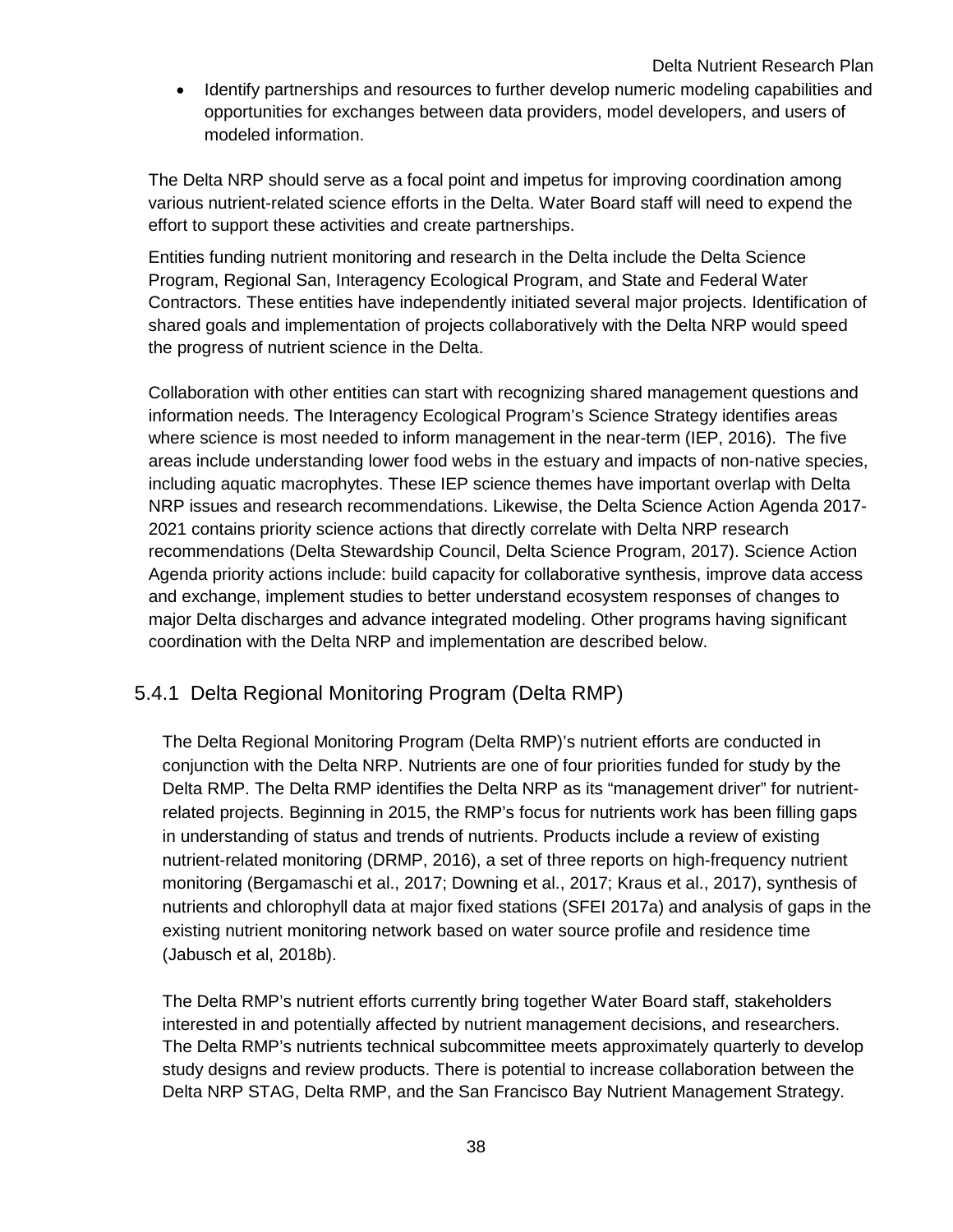understanding of nutrient effects from fresh through salt water in the Estuary. Improving collaboration would leverage resources and deepen the capabilities to

## <span id="page-42-0"></span>5.4.2 San Francisco Bay Nutrient Management Strategy

 The San Francisco Bay Water Board initiated its program to evaluate the role of nutrients Bay Nutrient Management Strategy is being implemented as a long term planning effort under Francisco Bay nutrient efforts will continue. Shared efforts are particularly relevant to understanding processes from the North Delta through Suisun Bay and in development of throughout San Francisco Bay in 2012. The 2013 Delta Plan recognized the need for this work and included a recommendation that the San Francisco Bay Water Board develop and implement a study plan for nutrient water quality objectives in Suisun Bay. The San Francisco a nutrient watershed NPDES permit adopted in 2014. Coordination between Delta and San biogeochemical models, for which whole-systems approaches are beneficial.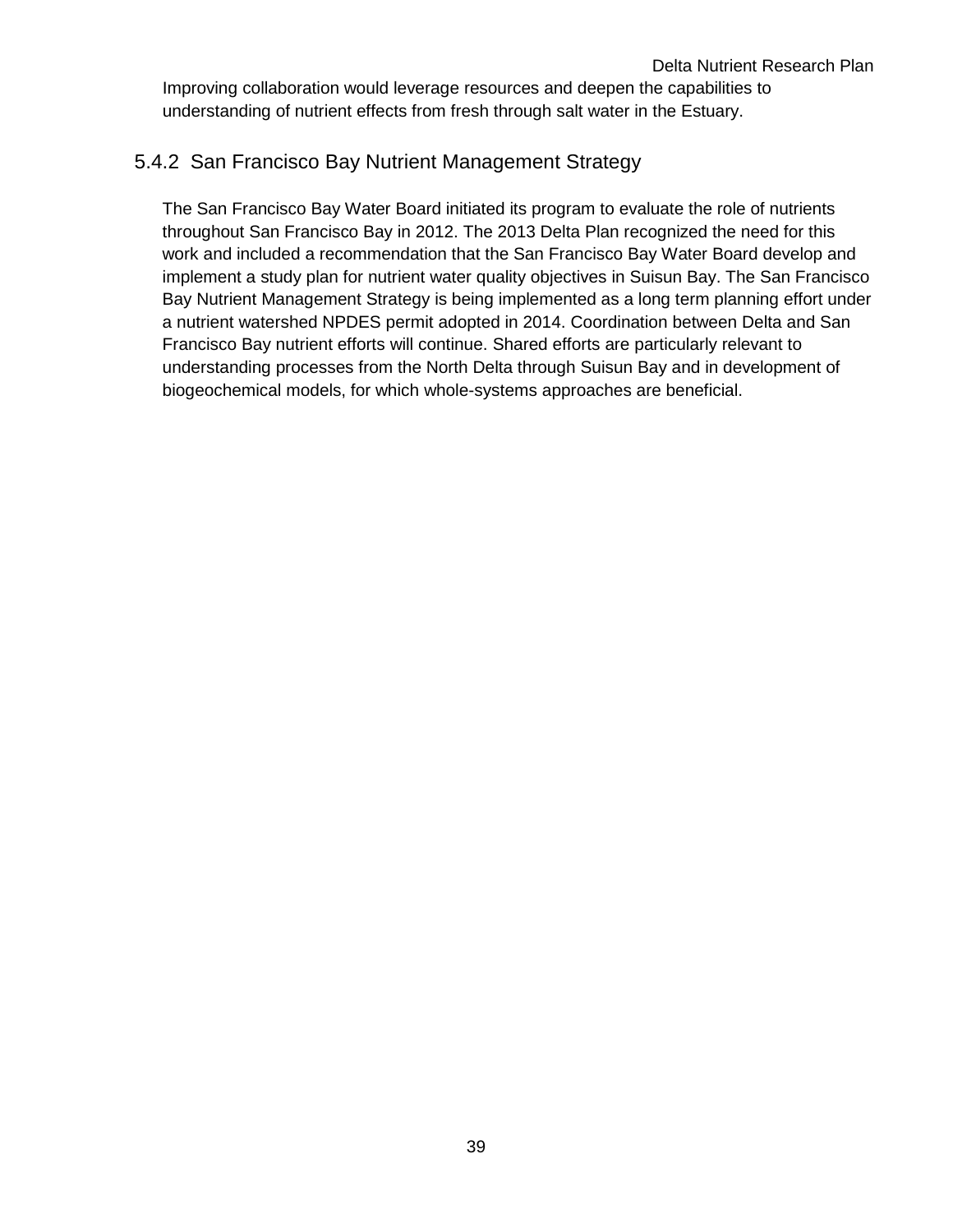<span id="page-43-0"></span>Table 3. Summary of Near-Term Delta Nutrient Research Plan Activities

| <b>Activity</b>                                                                                                                                                                                                                                                                                                     | <b>Timeline</b>                              | Product                                                                                                                                                                                                                                                                                                              |
|---------------------------------------------------------------------------------------------------------------------------------------------------------------------------------------------------------------------------------------------------------------------------------------------------------------------|----------------------------------------------|----------------------------------------------------------------------------------------------------------------------------------------------------------------------------------------------------------------------------------------------------------------------------------------------------------------------|
| <b>Complete Existing and Contracted Work</b>                                                                                                                                                                                                                                                                        |                                              |                                                                                                                                                                                                                                                                                                                      |
| --Contract to Develop and Apply Hydrodynamic-<br>linked Biogeochemical Model                                                                                                                                                                                                                                        | 2018 to<br>2021                              | 2019 & 2020 - Annual progress reports<br>describing development and testing of<br>hydrodynamic and biogeochemical<br>components<br>2021 – Final report on application of model<br>to scenarios selected                                                                                                              |
| --Address Low Dissolved Oxygen in Old and<br><b>Middle Rivers</b><br>Central Valley Water Board Review<br>Department of Water Resources'<br><b>Evaluation of Temporary Barriers</b>                                                                                                                                 | 2018<br>2020                                 | 2018-White Paper on potential causes and<br>available management approaches to<br>address<br>2020-Report by Dept. Water Resources<br>on effects of temporary barriers on low DO                                                                                                                                      |
| --Contract to Test Herbicide Toxicity on Native<br>Delta Phytoplankton Species                                                                                                                                                                                                                                      | 2021                                         | UC Davis report on sensitivity of native<br>phytoplankton species to herbicides and<br>fungicides, including those used in aquatic<br>weed control                                                                                                                                                                   |
| <b>HAB Monitoring and Special Studies</b>                                                                                                                                                                                                                                                                           |                                              |                                                                                                                                                                                                                                                                                                                      |
| --Seek Funding for Special Studies<br>Microcystins in clams and other biota<br>$\bullet$<br>Assessment of nutrients and HABs in<br>$\bullet$<br>Discovery Bay                                                                                                                                                       | 2019 or<br>later,<br>depending<br>on funding | Data on HABs and nutrients                                                                                                                                                                                                                                                                                           |
| --Delta HAB Data Synthesis<br>Central Valley Water Board staff lead in<br>$\bullet$<br>coordination with entities evaluating Delta<br><b>HABs</b>                                                                                                                                                                   | 2018                                         | • GIS data layer to identify high frequency<br>bloom locations and unimpacted areas<br>• Framework to record HAB related<br>information on location, duration,<br>genetic/toxin data, etc.<br>• Recommendations for HAB monitoring<br>and studies                                                                    |
| Integrate Efforts with Delta Regional Monitoring Program (Delta RMP)                                                                                                                                                                                                                                                |                                              |                                                                                                                                                                                                                                                                                                                      |
| --Coordination with Delta RMP Nutrient<br>SubCommittee                                                                                                                                                                                                                                                              | Ongoing                                      | • Improved, mutually beneficial monitoring<br>and study designs                                                                                                                                                                                                                                                      |
| Review Potential Thresholds and Policies and Initial Mass Balance                                                                                                                                                                                                                                                   |                                              |                                                                                                                                                                                                                                                                                                                      |
| --Review Potential Thresholds and Policies in<br>areas outside of the Delta                                                                                                                                                                                                                                         | 2019                                         | • Draft report summarizing nutrient<br>benchmarks and policies utilized to<br>address issues of concern with initial<br>focus on HABs                                                                                                                                                                                |
| --Nutrient Mass Balance<br>Within Delta:<br>٠<br>Expand current mass balance to include<br>O<br>phosphorus; and<br>Focused studies in areas subject to<br>O<br><b>HABs</b><br>Basins draining to the Delta: initial<br>$\bullet$<br>identification of sources, loads and data<br>gaps<br><b>Science Action Plan</b> | 2018<br>To<br>2023                           | • 2018: initial evaluation of available<br>information and data gaps<br>• 2019: funding proposals to fill data gaps<br>• 2019-2023: mass balance to support<br>management decisions and modeling<br>efforts<br>• 2019-2021: identification of potential<br>source controls for case study areas<br>experiencing HABs |
| --Collaborative development of plan to identify<br>tasks, funding needs, partnerships and<br>priorities to systematically fill information gaps<br>in order to determine whether nutrient triggers,<br>targets and/or water quality objectives needed<br>to address Delta issues                                    | 2019                                         | • Framework that refines needed activities<br>to insure necessary research is funded<br>and appropriate nutrient management<br>controls implemented                                                                                                                                                                  |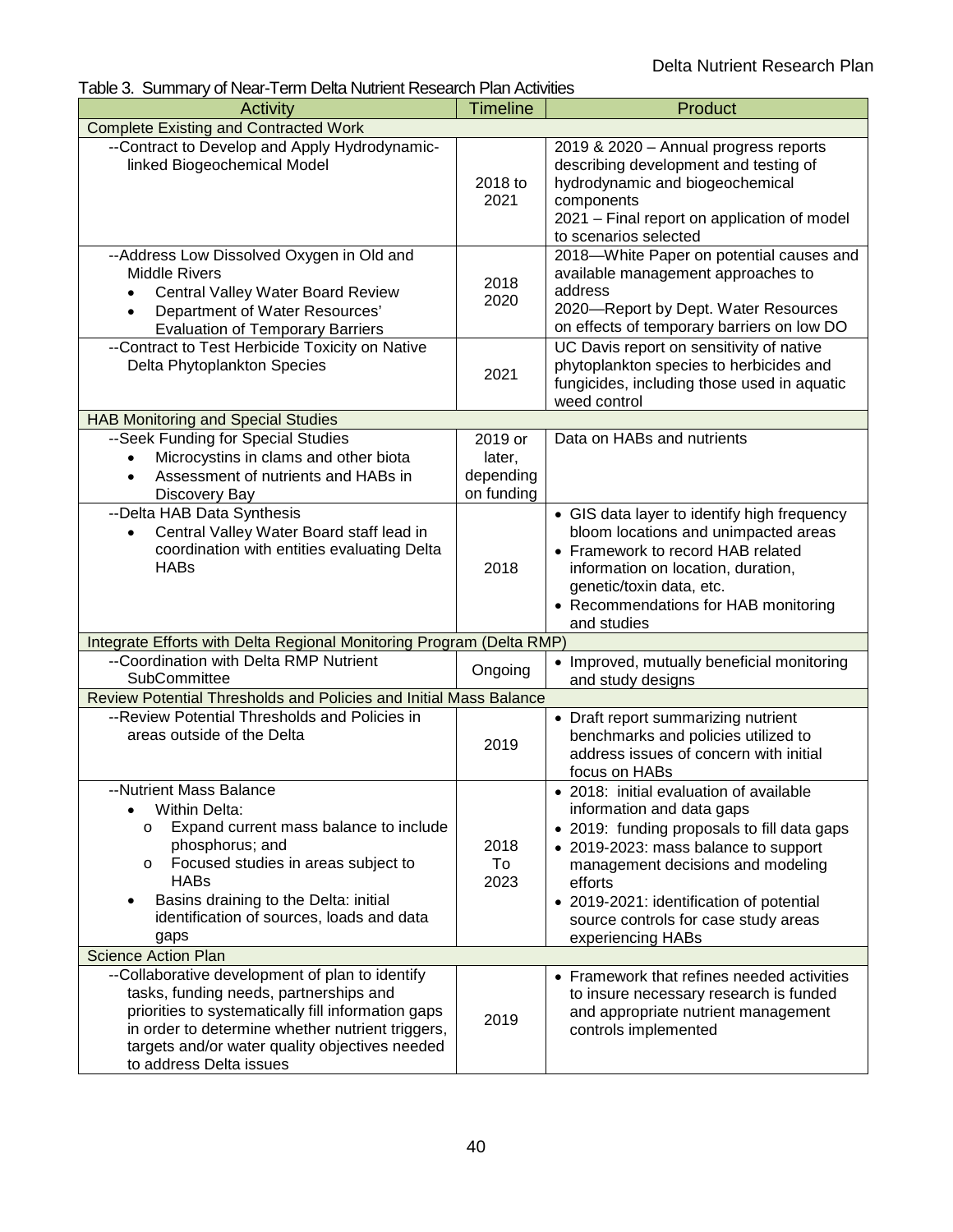# <span id="page-44-0"></span>6. Intersections with Other Water Board Efforts

## <span id="page-44-1"></span>6.1 Biostimulatory Substances Objectives and Program to Implement Biological Integrity

The State Water Resources Control Board (State Water Board) is proposing to adopt statewide water quality objectives for biostimulatory substances and a program of implementation to implement biological integrity. The State Water Board is currently working on the first phase applicable to wadeable streams. The second phase will focus on lakes and the third phase will focus on estuaries, enclosed bays, and non-wadeable rivers. "Biostimulatory substances" refers to contaminants that promote excess aquatic plant or algae growth, particularly nutrients. An assessment of biological integrity uses measurements of aquatic species and ecosystem health to determine whether waterways achieve desired conditions.

 information from the Delta. Identifying indicators of optimal ecosystem function in the Delta is have permanently altered the Delta's biological responses. The Delta NRP is consistent with the approach of the State Water Board's Biostimulatory Substances Objective and Biological Integrity Project. Identifying indicators of biological health across the Delta in terms of abundance, distribution and species phytoplankton and macrophyte species is a task to be done in parallel with research under the Delta NRP. The Central Valley Water Board will consider tools developed for the State Water Board projects and share complicated by the complexity of the changes in landscapes, hydrology, and invasive species that

of the external panel members. The State Water Board assembled an external panel of internationally-recognized nutrient experts to review the results of the proposed Statewide nutrient numeric endpoint program. State Board staff has offered services of its external expert panel to review Delta NRP efforts, dependent upon the timing of the biostimulatory and biological integrity efforts and the availability

## <span id="page-44-2"></span>6.2 Water Quality Objectives for Ammonium

 freshwater quality criteria for ammonium (USEPA, 2013). Revised criteria incorporate results of to develop methods to assess presence of freshwater mussels and other information for The Central Valley Water Board is evaluating the need to adopt numeric water quality objectives for ammonium for the Central Valley, including the Delta. In 2013, the USEPA revised its toxicity tests with sensitive freshwater mussel species. Following the USEPA action, the Central Valley Water Board initiated a project to evaluate the criteria to protect aquatic life from ammonium and amend the Basin Plans if needed. Public scoping meetings were held in March 2017. The Central Valley Clean Water Association and other stakeholders are working with staff consideration of a California-specific water quality objective for ammonia.

## <span id="page-44-3"></span>6.3 Climate Change Work Plan for the Central Valley Region

In December 2017, the Central Valley Water Board adopted the Central Valley Region Climate Change Work Plan (Resolution R5-2017-0116). The Climate Change Work Plan identifies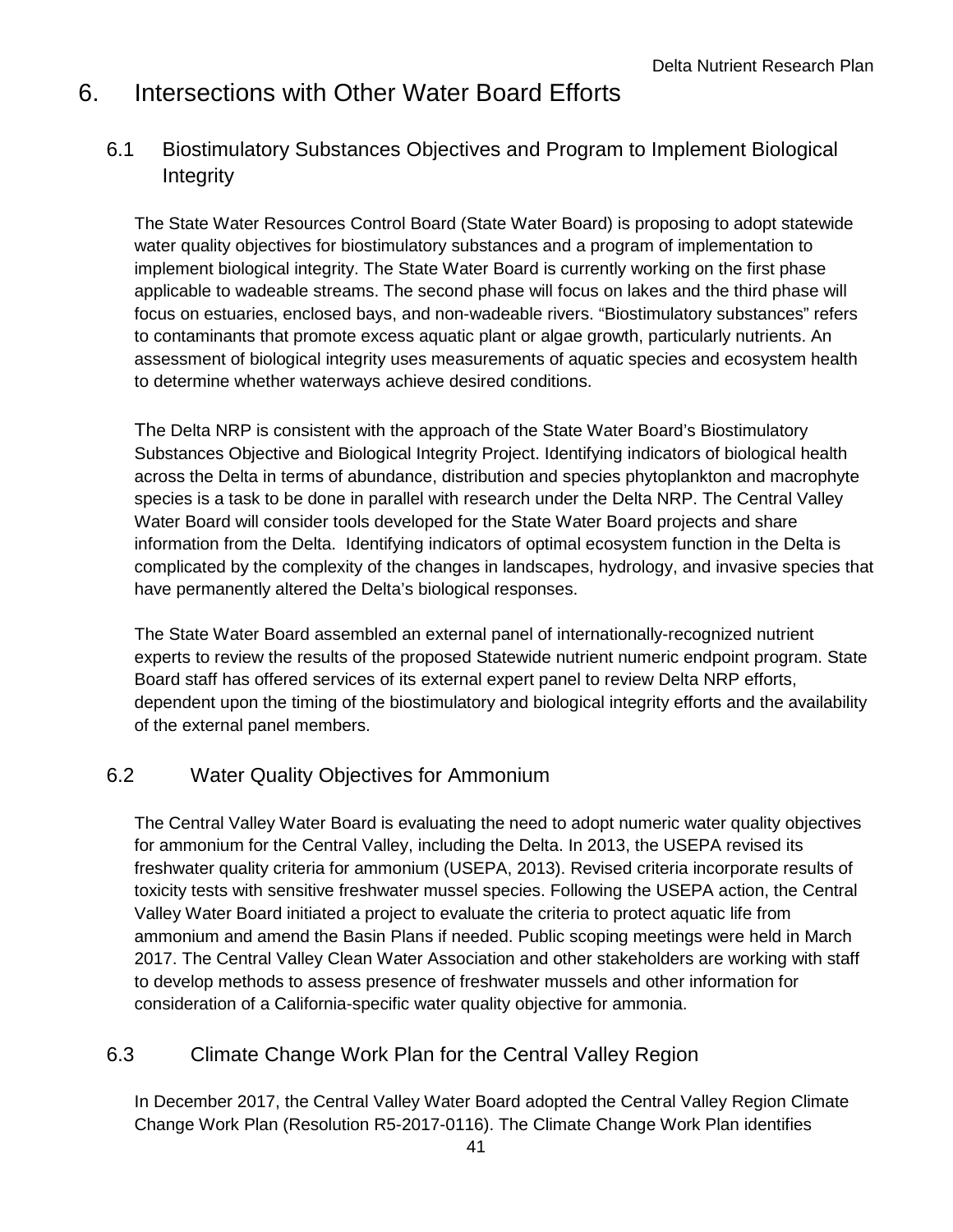Central Valley Water Board actions. This Work Plan identifies development and implementation Delta Nutrient Research Plan programmatic priorities and current and proposed initiatives intended to incorporate resiliency in of the Delta NRP as a priority task for the near term. Nutrients research and modeling will encompass data collection on environmental parameters that are responding to climate change. The monitoring, studies, data analyses, and modeling performed for the Delta NRP will be useful for understanding and tracking impacts of climate change.

# <span id="page-45-0"></span>7. Summary and Conclusions

 The Delta Nutrient Research Plan has been prepared to fill needed information gaps in order to address existing issues with HABs, macrophytes, low dissolved oxygen and limited abundance of new monitoring, special studies and computer modeling. In addition, information is needed on determine whether development and implementation of nutrient water quality objectives would desirable phytoplankton species. Filling the scientific information gaps will require a combination of protective thresholds and policy options utilized in other arenas and potential management options and their anticipated changes to nutrient loads.

The Delta NRP contains a framework and prioritized actions to develop the necessary information. Collaboration between agencies and entities conducting nutrient-related projects has been identified as vital to the completion of the research identified. Since the recommended research and modeling exceeds existing resources, staff is working with the STAG and other interested parties to develop a Science Action Plan to identify sources of funding and partnerships to systematically fill information gaps over the long-term.

 and coordination with other entities, prioritizing efforts to address HABs and evaluating thresholds, benchmarks and management approaches utilized in other areas. It is anticipated that during the first five years of the effort, potential nutrient reduction benchmarks will be identified that may help address duration and extent of HABs while further evaluation of potential nutrient triggers, targets Short-term activities (1-5 years) are focused on completing existing projects, expanding collaboration and/or water quality objectives is conducted.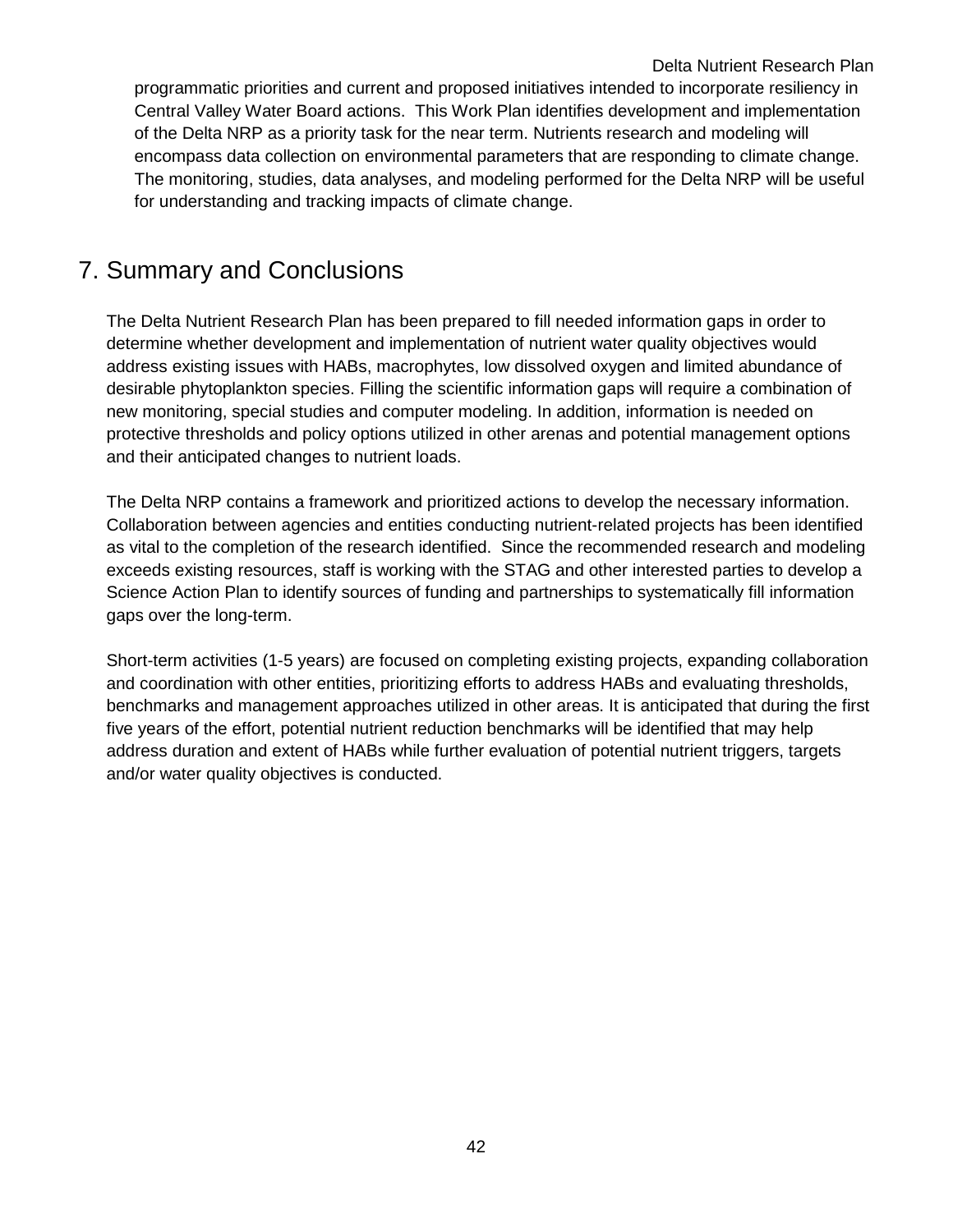# References

<span id="page-46-0"></span> Blooms Assessment and Support Strategy. State Water Resources Control Board Surface Water Ambient Anderson-Abbs, B.A., M. Howard, K.M. Taberski, and K. R. Worcester. 2016. California Freshwater Harmful Algal Monitoring Program. January.

https://www.waterboards.ca.gov/sanfranciscobay/water\_issues/programs/SWAMP/HABstrategy\_phase%201.pdf

 Beck, M.W., Jabusch, T.W., Trowbridge, P.R., and Senn, D.B. 2018. Four decades of water quality change in the upper  San Francisco Estuary. *Estuarine, Coastal and Shelf Science*, 212: 11-22.<https://doi.org/10.1016/j.ecss.2018.06.021>

 Berg, M. and M. Sutula. 2015. Factors Affecting the Growth of Cyanobacteria with Special Emphasis on the Sacramento-San Joaquin Delta. Southern California Coastal Water Research Project Technical Report 869. Costa Mesa, CA, August.

https://www.waterboards.ca.gov/centralvalley/water\_issues/delta\_water\_quality/delta\_nutrient\_research\_plan/scien [ce\\_work\\_groups/2015\\_08\\_cyano\\_wp\\_final.pdf](https://www.waterboards.ca.gov/centralvalley/water_issues/delta_water_quality/delta_nutrient_research_plan/science_work_groups/2015_08_cyano_wp_final.pdf) 

Bergamaschi, B.A., B.D. Downing, T.E.C Kraus, and B. A Pellerin. 2017. Designing a high-frequency nutrient and biogeochemical monitoring network for the Sacramento-San Joaquin Delta, Northern California. <https://pubs.er.usgs.gov/publication/sir20175058>

Boyer, K. and M. Sutula. 2015. Factors Controlling Submersed and Floating Macrophytes in the Sacramento-San Joaquin Delta. Southern California Coastal Water Research Project. Technical Report No. 870. Costa Mesa, CA, October.

https://www.waterboards.ca.gov/centralvalley/water\_issues/delta\_water\_quality/delta\_nutrient\_research\_plan/scien ce\_work\_groups/2015\_10\_macro\_whitepaper.pdf

California Natural Resources Agency. 2016. Delta Smelt Resiliency Strategy.<http://resources.ca.gov/delta-smelt>resiliency-strategy/

 Charter. 2015. Charter Document – Process to Develop a Delta Nutrient Management Strategy. July 27, 2015. https://www.waterboards.ca.gov/centralvalley/water\_issues/delta\_water\_quality/public\_involvement\_stag\_meetings /2015\_0727\_charter\_final.pdf

 Climate Action Team (CAT). 2010. Climate Action Team Report to Governor Schwarzenegger and the California Legislature. California Environmental Protection Agency. April 2010. Available at: [http://www.climatechange.ca.gov/climate\\_action\\_team/reports/index.html](http://www.climatechange.ca.gov/climate_action_team/reports/index.html) 

 Cloern, J., N. Knowles, L. Brown, D. Cayan, M. Dettinger , T. Morgan , D. Schoellhamer, M. Stacey, M. van der Wegen , R. Wagner and A. Jassby. 2011. Projected Evolution of California's San Francisco Bay- Delta-River System in a Century of Climate Change. PLoS One 6(9): e24465. doi:10.1371/journal.pone.0024465

 Cloern, J.E., A. Malkassian, R. Kudela, E. Novick, M. Peacock, T. Schraga, D. Senn. 2015. The Suisun Bay Problem: Food Quality or Food Quantity? Suisun Synthesis II Report Section 6. Prepared for the San Francisco Francisco Estuary (IEP) Newsletter, 27(1)15-33). [http://www.water.ca.gov/iep/docs/IEP\\_Vol27\\_1.pdf](http://www.water.ca.gov/iep/docs/IEP_Vol27_1.pdf)  Bay Nutrient Management Strategy. (Note: previously published in the Interagency Ecological Program for the San

 Cloern, J.E., A. Robinson, A. Richey, L. Grenier, R. Grossinger, K.E. Boyer, J. Burau, E.A. Canuel, J.F. DeGeorge, J.Z. Drexler, C. Enright, E.R. Howe, R. Kneib, A. Mueller-Solger, R.J. Naiman, J.L.Pinckney, S.M. Safran, D. Schoelhamer, and C. Simenstad. 2016. Primary Production in the Delta: Then and Now. San Francisco Estuary and Watershed Science 14(3).<https://escholarship.org/uc/item/8fq0n5gx>

 CVRWQCB. 2014. 2014 Delta Strategic Work Plan. Central Valley Water Quality Control Board, Rancho Cordova, California. California. 43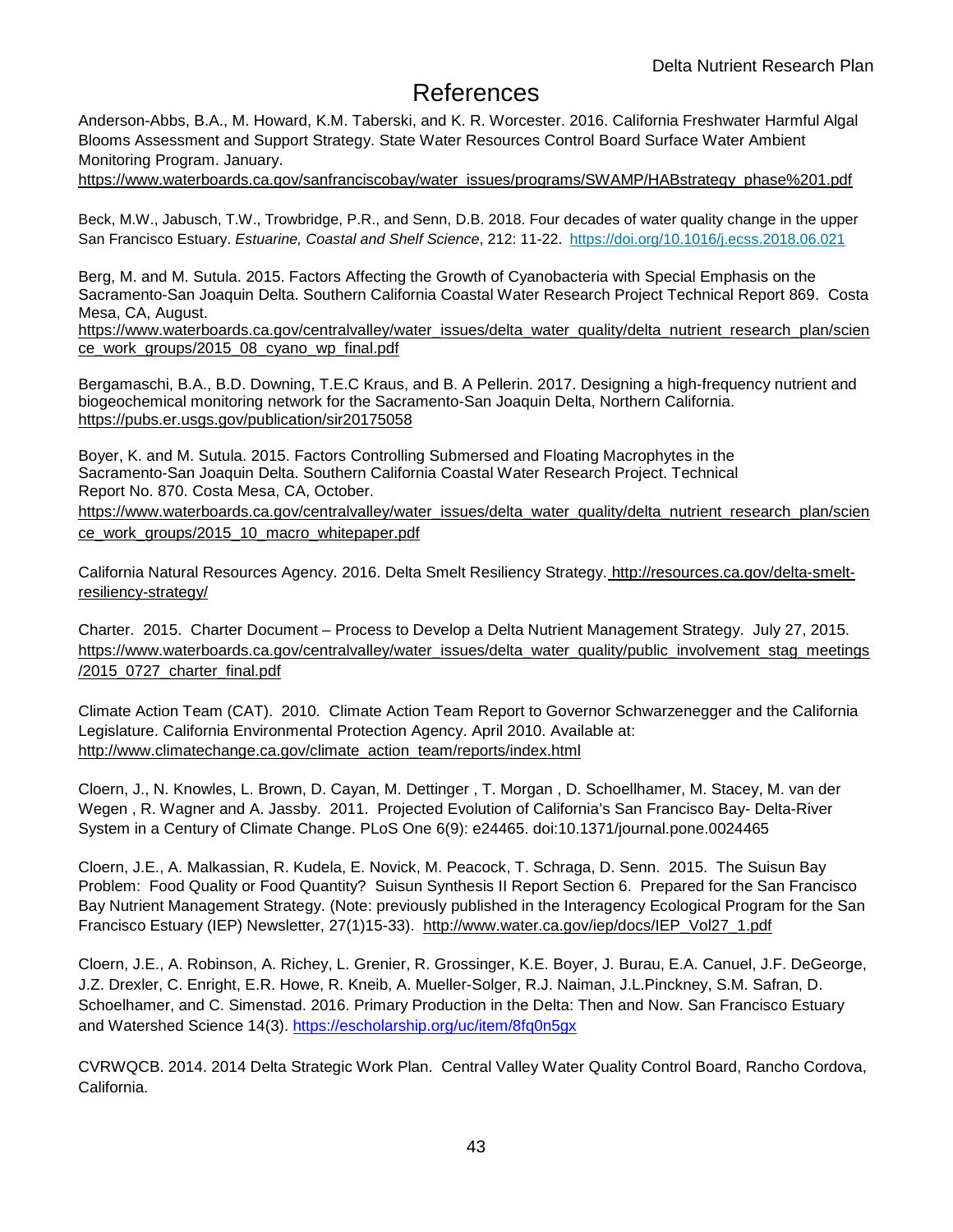[https://www.waterboards.ca.gov/centralvalley/water\\_issues/delta\\_water\\_quality/strategic\\_workplan\\_baydelta/2014\\_](https://www.waterboards.ca.gov/centralvalley/water_issues/delta_water_quality/strategic_workplan_baydelta/2014_delta_strategic_workplan.pdf)  delta strategic workplan.pdf

California. https://www.waterboards.ca.gov/centralvalley/water\_issues/climate\_change/ CVRWQCB. 2017 Climate Change Work Plan. Central Valley Water Quality Control Board, Rancho Cordova,

 Dahm, C., A. Parker, A. Adelson, M. Christman, and B. Bergamaschi. 2016. Nutrient dynamics of the Delta: Effects on primary producers. San Francisco Estuary and Watershed Science. In Press. Will be available: https://escholarship.org/uc/jmie\_sfews/14/4

Delta Cyanobacteria Science Work Group. 2015. Cyanobacteria Knowledge Gap Document. Prepared for Delta Nutrient Science and Research Program, Stakeholder and Technical Advisory Group and the Central Valley Regional Water Quality Control Board, November

https://www.waterboards.ca.gov/centralvalley/water\_issues/delta\_water\_quality/delta\_nutrient\_research\_plan/scien [ce\\_work\\_groups/2015\\_1125\\_cyanohab\\_knowgaps\\_final.pdf](https://www.waterboards.ca.gov/centralvalley/water_issues/delta_water_quality/delta_nutrient_research_plan/science_work_groups/2015_1125_cyanohab_knowgaps_final.pdf) 

 Delta Drinking Water Work Group, 2017. Delta Nutrients Drinking Water Issues White Paper. Prepared for the Delta Nutrients Stakeholder and Technical Advisory Group and the Central Valley Regional Water Quality Control Board, June.

https://www.waterboards.ca.gov/centralvalley/water\_issues/delta\_water\_quality/delta\_nutrient\_research\_plan/scien [ce\\_work\\_groups/2017\\_0515\\_dw\\_whitepaper\\_final.pdf](https://www.waterboards.ca.gov/centralvalley/water_issues/delta_water_quality/delta_nutrient_research_plan/science_work_groups/2017_0515_dw_whitepaper_final.pdf) 

 Science and Research Program, Stakeholder and Technical Advisory Group and the Central Valley Regional Water Quality Control Board, June. Delta Macrophyte Work Group, 2016. Macrophytes Knowledge Gap Document. Prepared for Delta Nutrient

ce work groups/2016 0627 macro info gaps.pdf https://www.waterboards.ca.gov/centralvalley/water\_issues/delta\_water\_quality/delta\_nutrient\_research\_plan/scien

Delta Stewardship Council. 2014. Workshop on Delta Outflows and Related Stressors Panel Summary Report. <u>ce\_work\_groups/2016\_0627\_macro\_info\_gaps.pdf</u><br>Delta Stewardship Council. 2014. Workshop on Delta Outflows and Related Stressors Panel Summary Report.<br>May 2014. (Panel: Denis Reed, James (Tim) Hollibaugh, Josh Korman, Ern Paul Montagna). [http://deltacouncil.ca.gov/sites/default/files/documents/files/Delta-Outflows-Report-Final-2014-05-](http://deltacouncil.ca.gov/sites/default/files/documents/files/Delta-Outflows-Report-Final-2014-05-05.pdf) [05.pdf](http://deltacouncil.ca.gov/sites/default/files/documents/files/Delta-Outflows-Report-Final-2014-05-05.pdf) 

Upgrade). Retrieved from http://deltacouncil.ca.gov/operation-baseline Delta Stewardship Council. 2017. Operation Baseline (Studying the Effects of the Regional San Treatment Plant

Upgrade). Retrieved from <u>http://deltacouncil.ca.gov/operation-baseline</u><br>Delta Stewardship Council, Delta Science Program. 2016. Delta Science Plan. 9 May.

Delta Stewardship Council, Delta Science Program. 2017. 2017-2021 Science Action Agenda.

Delta Stewardship Council. 2018. Climate Change and the Delta: A Synthesis. Public review draft, March 23. <http://deltacouncil.ca.gov/docs/delta-plan/climate-change-and-delta-synthesis-public-draft-march-23-2018>

https://pubs.er.usgs.gov/publication/sir20175066 Downing, B.D., B.A. Bergamaschi, and T.E.C. Kraus. 2017. Synthesis of Data from High-Frequency Nutrient and Associated Biogeochemical Monitoring for the Sacramento-San Joaquin Delta, Northern California.

<u>https://pubs.er.usgs.gov/publication/sir20175066</u><br>Downing, B. D., B.A. Bergamaschi, C. Kendall, T.E.C. Kraus, K.J Dennis, A.J. Carter, and T.S. Von Dessonneck. Complex Tidal Environments. Environmental Science & Technology, 50(24), 13387-13396. doi: 2016. Using Continuous Underway Isotope Measurements To Map Water Residence Time in Hydrodynamically <http://dx.doi.org/10.1021/acs.est.6b05745>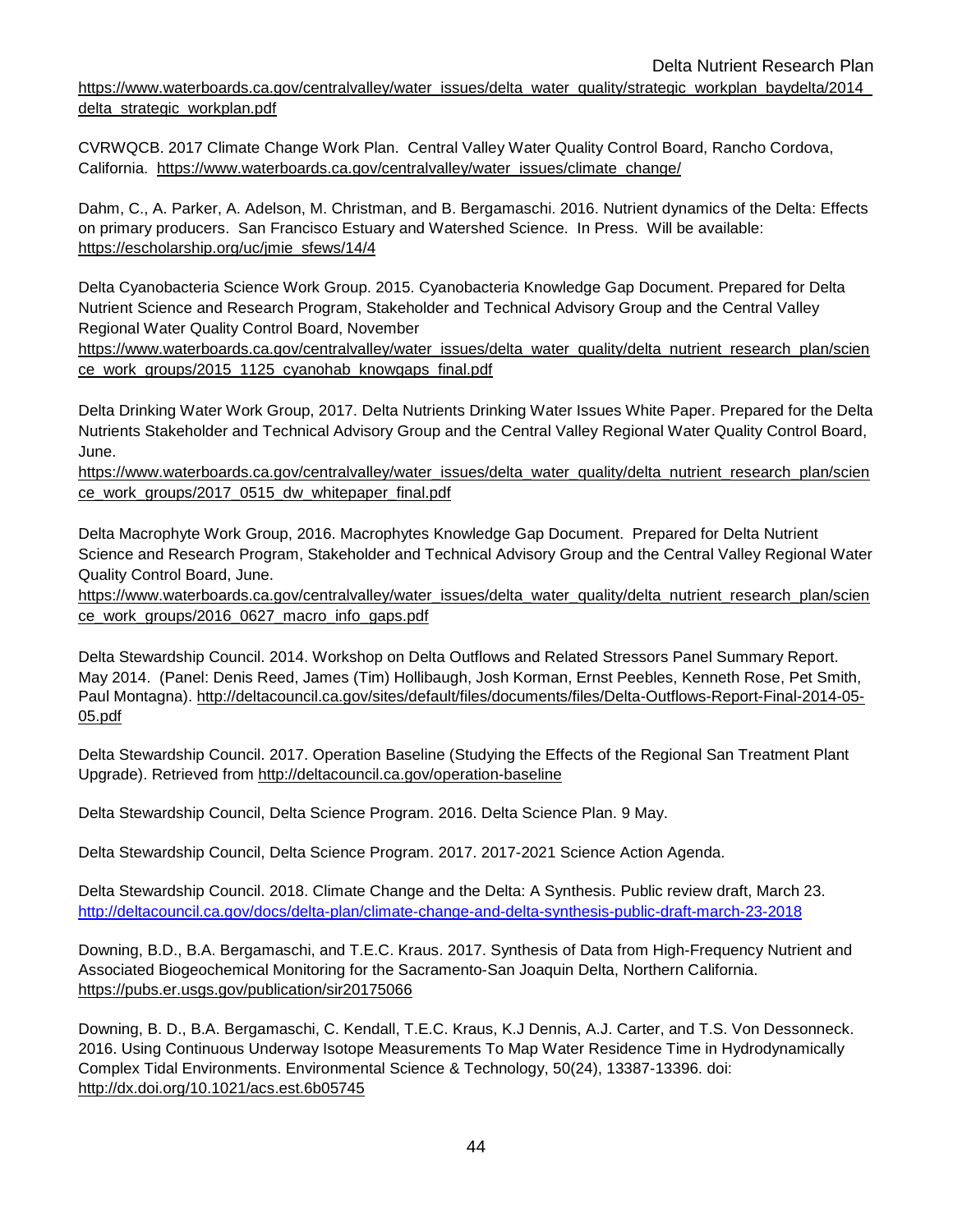DRMP. 2016. Summary of Existing Nutrient Monitoring Programs, Data Gaps, and Potential Delta RMP "No Regrets" Monitoring Activities. Nutrient Monitoring Planning Workshop. Oct 2016.

https://www.waterboards.ca.gov/rwgcb5/water\_issues/delta\_water\_quality/delta\_regional\_monitoring/studies\_report [s/drmp\\_workshop\\_rpt\\_20161017.pdf](https://www.waterboards.ca.gov/rwqcb5/water_issues/delta_water_quality/delta_regional_monitoring/studies_reports/drmp_workshop_rpt_20161017.pdf) 

 Flippin, J., S. Roy, J. Diamond, J. Rath, J. Harcum and T. Grieb. 2017. DO Criteria Recommendations for Suisun Marsh. Technical Report. Tetra Tech, Inc. 3746 Mt. Diablo Blvd. Suite 300. Lafayette, CA. 10711 Red Run Blvd, Suite 150. Owings Mills, MD.

[https://www.waterboards.ca.gov/sanfranciscobay/water\\_issues/programs/TMDLs/suisunmarsh/Suisun%20Marsh%](https://www.waterboards.ca.gov/sanfranciscobay/water_issues/programs/TMDLs/suisunmarsh/Suisun%20Marsh%20DO%20Criterion%20Final%20Report,%20June%2023,%202017.pdf)  [20DO%20Criterion%20Final%20Report,%20June%2023,%202017.pdf](https://www.waterboards.ca.gov/sanfranciscobay/water_issues/programs/TMDLs/suisunmarsh/Suisun%20Marsh%20DO%20Criterion%20Final%20Report,%20June%2023,%202017.pdf) 

 Forlani, G., M. Pavan, M. Gramek, P. Kafarski, and J. Lipok. 2008. Biochemical bases for a widespread tolerance of cyanobacteria to the phosphonate herbicide glyphosate. *Plant Cell Physiol.* 49(3)443-456.

Harris, T.D. and V.H Smith. 2016. Do persistent organic pollutants stimulate cyanobacterial blooms? *Inland Waters*  6:124-130.

 IEP. 2016. Interagency Ecological Program Science Strategy – Needs for Near-Term Science in Five Areas of Emphasis. March. [http://www.water.ca.gov/iep/docs/2016\\_IEP\\_Science\\_Strategy\\_FINAL\\_02-21-2017.pdf](http://www.water.ca.gov/iep/docs/2016_IEP_Science_Strategy_FINAL_02-21-2017.pdf) 

 Gaps for Nutrient Monitoring. Prepared for the Delta Regional Monitoring Program. Final report in preparation. Jabusch, T., P. Trowbridge, and M. Heberger. 2018. Modeling to Assist Identification of Temporal and Spatial Data

Jabusch, T., P. Trowbridge, A. Wong and M. Heberger. 2018. Assessment of Nutrient Status and Trends in the Delta in 2001-2016: Effects of Drought on Ambient Concentrations and Trends. Prepared for the Delta Regional Monitoring Program. Final report in preparation.

 Kimmerer, W. and M. Nobriga. 2008. Investigating particle transport and fate in the Sacramento-Dan Joaquin Delta using a particle-tracking model. San Francisco Estuary and Watershed Science 6(1) Article 4. <https://escholarship.org/uc/item/547917gn>

https://cascade.wr.usqs.gov/reports/C2 final report/CASCaDE 2 Final Report.pdf Knowles, N. and L. Lucas. 2015. CASCaDE II: Computational Assessment of Scenarios of Change for the Delta Ecosystem, Project Final Report. Prepared for the Delta Stewardship Council.

Kraus, T. E. C., K. D. Carpenter, B. A. Bergamaschi, A. E. Parker, E. B. Stumpner, B. D. Downing, N. M. Travis, F. P. Wilkerson, C. Kendall, and T. D. Mussen (2017), A river-scale Lagrangian experiment examining controls on phytoplankton dynamics in the presence and absence of treated wastewater effluent high in ammonium, Limnology and Oceanography, 62(3), 1234-1253, doi: 10.1002/lno.10497 <http://onlinelibrary.wiley.com/doi/10.1002/lno.10497/full>

rates in a wastewater-impacted river. Water Resources Research, 53. https://doi.org/10.1002/2017WR020670 Kraus, T.E.C., K. O'Donnell, B.D. Downing, J.R. Burau, and B.A. Bergamaschi. 2017. Using paired *in situ* high frequency nitrate measurements to better understand controls on nitrate concentrations and estimate nitrification

rates in a wastewater-impacted river. Water Resources Research, 53. https://doi.org/10.1002/2017WR020670<br>Kraus, T.E.C., B.A. Bergamaschi, and B.D. Downing. 2017. An Introduction to High-Frequency Nutrient and Scientific Investigations Report 2017-5071. https://pubs.er.usgs.gov/publication/sir20175071 Biogeochemical Monitoring for the Sacramento-San Joaquin Delta, Northern California. US Geological Survey

Krich-Brinton, A. and T. Grovhoug. 2017. Projected Nutrient Load Reductions to the Sacramento-San Joaquin Delta Associated with Changes to Four POTWs. Memorandum prepared by Larry Walker Associates for Regional San and the Delta Nutrient Research Plan Stakeholder and Technical Advisory Group, January.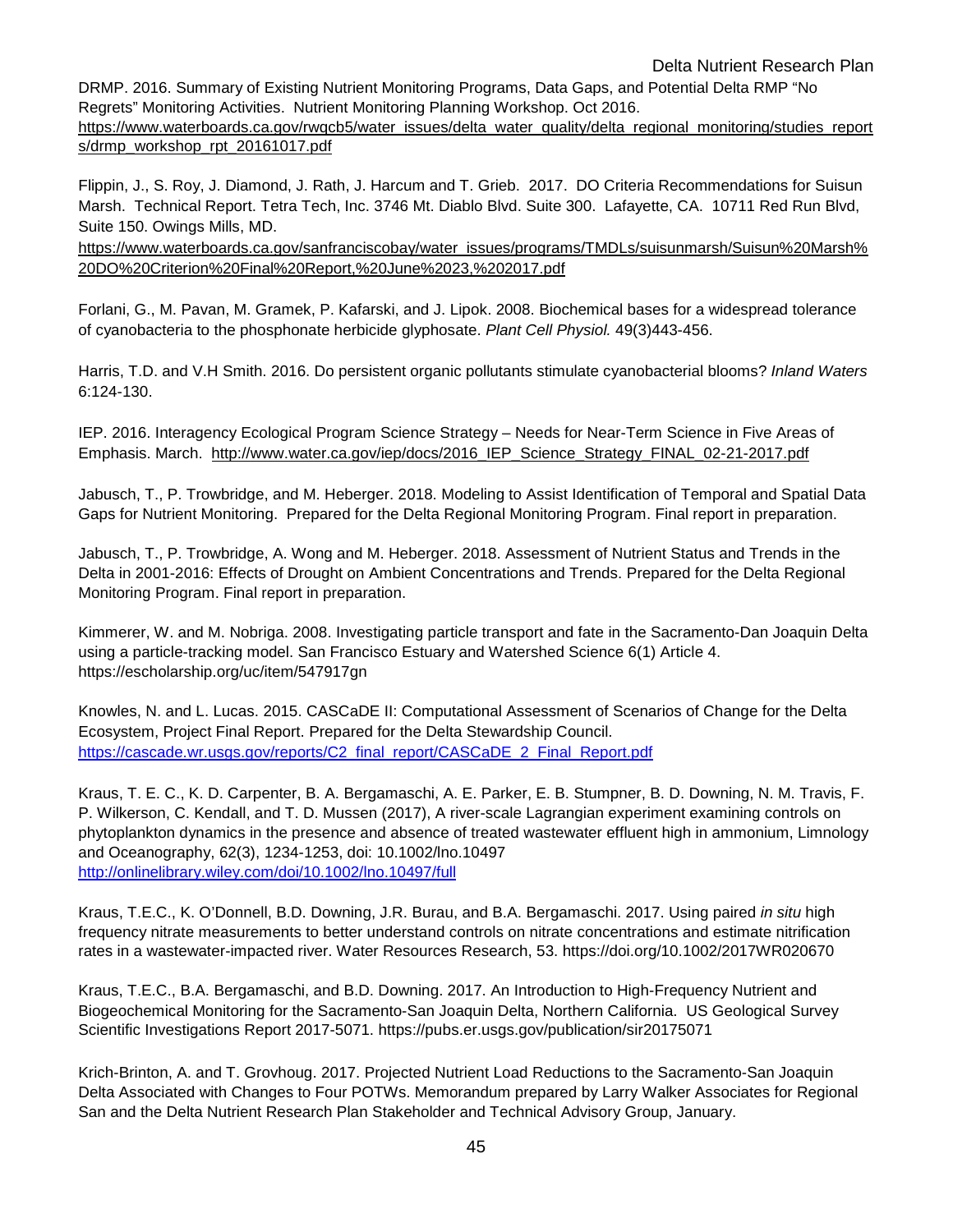[https://www.waterboards.ca.gov/centralvalley/water\\_issues/delta\\_water\\_quality/public\\_involvement\\_stag\\_meetings](https://www.waterboards.ca.gov/centralvalley/water_issues/delta_water_quality/public_involvement_stag_meetings/2017_0417_massbal_memo.pdf)  [/2017\\_0417\\_massbal\\_memo.pdf](https://www.waterboards.ca.gov/centralvalley/water_issues/delta_water_quality/public_involvement_stag_meetings/2017_0417_massbal_memo.pdf) 

 Lee, J., A.E. Parker, F.P. Wilkerson, R.C. Dugdale, 2015. Uptake and inhibition kinetics of nitrogen in *Microcystis aeruginosa*: regults from cultures and field assemblages collected in the San Francisco Bay Delta, CA. Harmful Algae 47:126-140.

 conditions on the seasonal variation of Microcystis cell density and microcystins concentration in Lehman, P.W., G. Boyer, M. Satchwell and S. Waller. 2008. The influence of environmental San Francisco Estuary. Hydrobiologia 600:187-204.

Lehman, P.W., K. Marr, G.L. Boyer, S. Acuna and S.J. Teh. 2013. Long-term trends and causal factors associated with Microcystis abundance and toxicity in San Francisco Estuary and implications for climate change impacts. Hydrobiologia 718:141-158.

 Lehman, P.W., C. Kendall, M.A. Guerin, M.B. Young, S.R. Silva, G.L. Boyer, and S.J. Teh. 2015. Characterization of the *Microcystis* bloom and its nitrogen supply in San Francisco Estuary using stable isotopes. Estuaries and Coasts 38:165-178.

 Ammonium/Ammonium in the Sacramento-San Joaquin Delta and the San Francisco Bay Estuary Ecosystem. A final report to the CALFED Science Program, Sacramento, CA. April. Meyer, J.S., P.J. Mulholland, H.W. Paerl, A.K. Ward. 2009. A Framework for Research Addressing the Role of [http://www.science.calwater.ca.gov/pdf/workshops/workshop\\_ammonium\\_research\\_framework\\_final\\_041609.pdf](http://www.science.calwater.ca.gov/pdf/workshops/workshop_ammonia_research_framework_final_041609.pdf) 

http://dels.nas.edu/Report/Sustainable-Water-Environment/13394 National Research Council. 2012. Sustainable Water and Environmental Management in the California Bay-Delta. Committee on Sustainable Water and Environmental Management in the California Bay-Delta, March.

<u>http://dels.nas.edu/Report/Sustainable-Water-Environment/13394</u><br>North Coast Regional Water Quality Control Board, 2010. Klamath River Total Maximum Daily Loads (TMDLs) addressing Temperature, Dissolved oxygen, Nutrient, and Microcystin Impairments in California. Final Staff Report. Santa Rosa, March.

https://www.waterboards.ca.gov/northcoast/water\_issues/programs/tmdls/klamath\_river/100927/staff\_report/00\_Co [verPage\\_TableofContents.pdf](https://www.waterboards.ca.gov/northcoast/water_issues/programs/tmdls/klamath_river/100927/staff_report/00_CoverPage_TableofContents.pdf) 

 modeling, and recommendations for monitoring. Report prepared for the California Dept. Water Resources. http://sfbaynutrients.sfei.org/books/dwr-contract-deliverable Novick, E., R. Holleman, T. Jabusch, J. Sun, P. Trowbridge, D. Senn, M. Guerin, C. Kendall, M. Young, and S. Peek. 2015. Characterizing and quantifying nutrient sources, sinks, and transformation in the Delta: synthesis,

NRP Prioritization Work Group, 2017. Revised Prioritization Process Proposal. Presented to the NRP Stakeholder and Technical Advisory Group, 10 April.

c involvement stag meetings/2017 0417 stagmtg prior rev.pdf [https://www.waterboards.ca.gov/centralvalley/water\\_issues/delta\\_water\\_quality/delta\\_nutrient\\_research\\_plan/publi](https://www.waterboards.ca.gov/centralvalley/water_issues/delta_water_quality/delta_nutrient_research_plan/public_involvement_stag_meetings/2017_0417_stagmtg_prior_rev.pdf) 

Paerl, H., W. Gardner, K. Havens, A. Joyner, M. McCarthy, S. Newell, B. Qin, and J. Scott. 2016. Mitigating cyanobacterial harmful algal blooms in aquatic ecosystems impacted by climate change and anthropogenic nutrients. Harmful Algae 54:213-222.

 SFB NMS. 2016. San Francisco Bay Nutrient Management Strategy Science Plan Report. September. [http://sfbaynutrients.sfei.org/sites/default/files/2016\\_NMSSciencePlan\\_Report\\_Sep2016.pdf](http://sfbaynutrients.sfei.org/sites/default/files/2016_NMSSciencePlan_Report_Sep2016.pdf)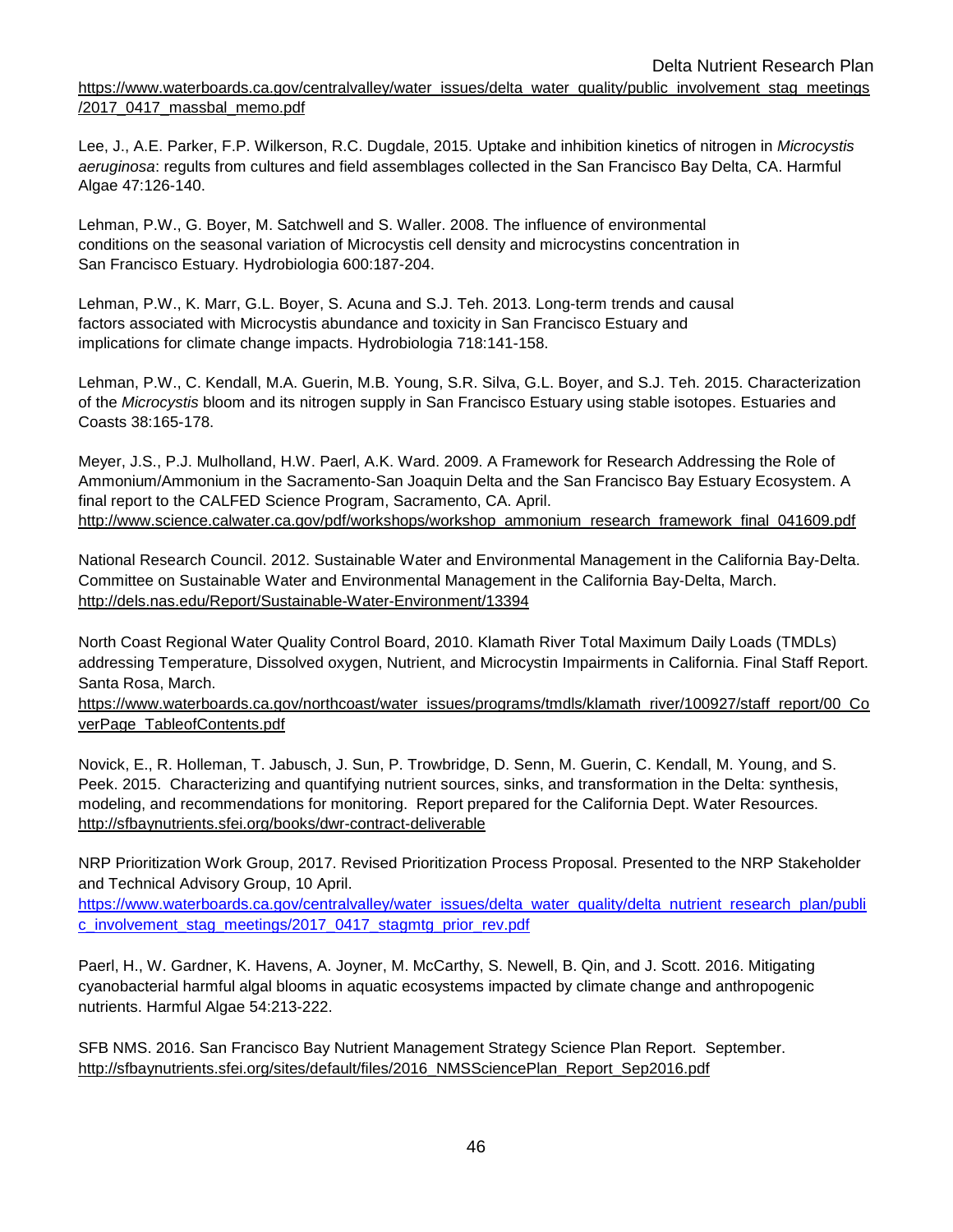Delta Nutrient Research Plan

 Systech Water Resources, Inc.2011. Task 4 technical Memorandum – Sensitivity Analysis of Water Quality Work Group, April. Entering the Delta. Prepared for the California Urban Water Agencies and Central Valley Drinking Water Policy

 Ta, J., L.W.J. Anderson, M.A Christman, S. Khanna, D. Kratville, J.D. Maden, P.J. Moran, and J.H. Viers. 2017. Recommendations. San Francisco Estuary and Watershed Science 15(4) https://doi.org/10.15447/sfews.2017v15iss4art5 [https://www.waterboards.ca.gov/centralvalley/water\\_issues/drinking\\_water\\_policy/sensitivity\\_analysis.pdf](https://www.waterboards.ca.gov/centralvalley/water_issues/drinking_water_policy/sensitivity_analysis.pdf)  Invasive Aquatic Vegetation Management in the Sacramento-San Joaquin River Delta: Status and

<u>https://doi.org/10.15447/sfews.2017v15iss4art5</u><br>Trowbridge, P.R., M. Deas, E. Ateljevich, E. Danner, J. Domagalski, C. Enright, W. Fleenor, C. Foe, M. Guerin, D. Questions in the Sacramento-San Joaquin Delta. Prepared for the Central Valley Regional Water Quality Control Senn, and L. Thompson. 2016. Recommendations for a Modeling Framework to Answer Nutrient Management Board, March.

ce\_work\_groups/2016\_0301\_final\_modwp\_w\_appb.pdf https://www.waterboards.ca.gov/centralvalley/water\_issues/delta\_water\_quality/delta\_nutrient\_research\_plan/scien

 Delta-Mendota Canal. US. Bureau of Reclamation and UC Davis. April. Van Nieuwenhuyse, E., R. Dahlgren, B. Bridges, and H Horner. 2011. Nutrient Enrichment Experiments in the

 Ward, A.K. and H.W. Paerl. 2017. Delta Nutrients Public Workshop: "Role of Nutrients in Shifts in Phytoplankton Workshop Panel prepared for the Central Valley Regional Water Quality Control Board, May. ce work groups/2017 0530 phyto wp.pdf Abundance and Species Composition in the Sacramento-San Joaquin Delta", November 29-30, 2016. Report of the [https://www.waterboards.ca.gov/centralvalley/water\\_issues/delta\\_water\\_quality/delta\\_nutrient\\_research\\_plan/scien](https://www.waterboards.ca.gov/centralvalley/water_issues/delta_water_quality/delta_nutrient_research_plan/science_work_groups/2017_0530_phyto_wp.pdf) 

<u>ce\_work\_groups/2017\_0530\_phyto\_wp.pdf</u><br>West Yost Associates. 2011. Wastewater control Measures Study. Prepared for the Central Valley Regional Water Quality Control Board Drinking Water Policy Workgroup, March. https://www.waterboards.ca.gov/rwqcb5/water\_issues/drinking\_water\_policy/dwp\_wastewtr\_cntrl\_meas\_stdy.pdf

<u>https://www.waterboards.ca.gov/rwqcb5/water\_issues/drinking\_water\_policy/dwp\_wastewtr\_cntrl\_meas\_stdy.pdf</u><br>Wilkerson, F., D. Dugdale, P. Glibert, and A. Parker. 2017. Response to Delta Nutrients Public Workshop: "Role of Nutrients in Shifts in Phytoplankton Abundance and Species Composition in the Sacramento-San Joaquin Delta", November 29-30, 2016. 1 May.

/2017\_0515\_com\_wdgp.pdf https://www.waterboards.ca.gov/centralvalley/water\_issues/delta\_water\_quality/public\_involvement\_stag\_meetings [/2017\\_0515\\_com\\_wdgp.pdf](https://www.waterboards.ca.gov/centralvalley/water_issues/delta_water_quality/public_involvement_stag_meetings/2017_0515_com_wdgp.pdf) 47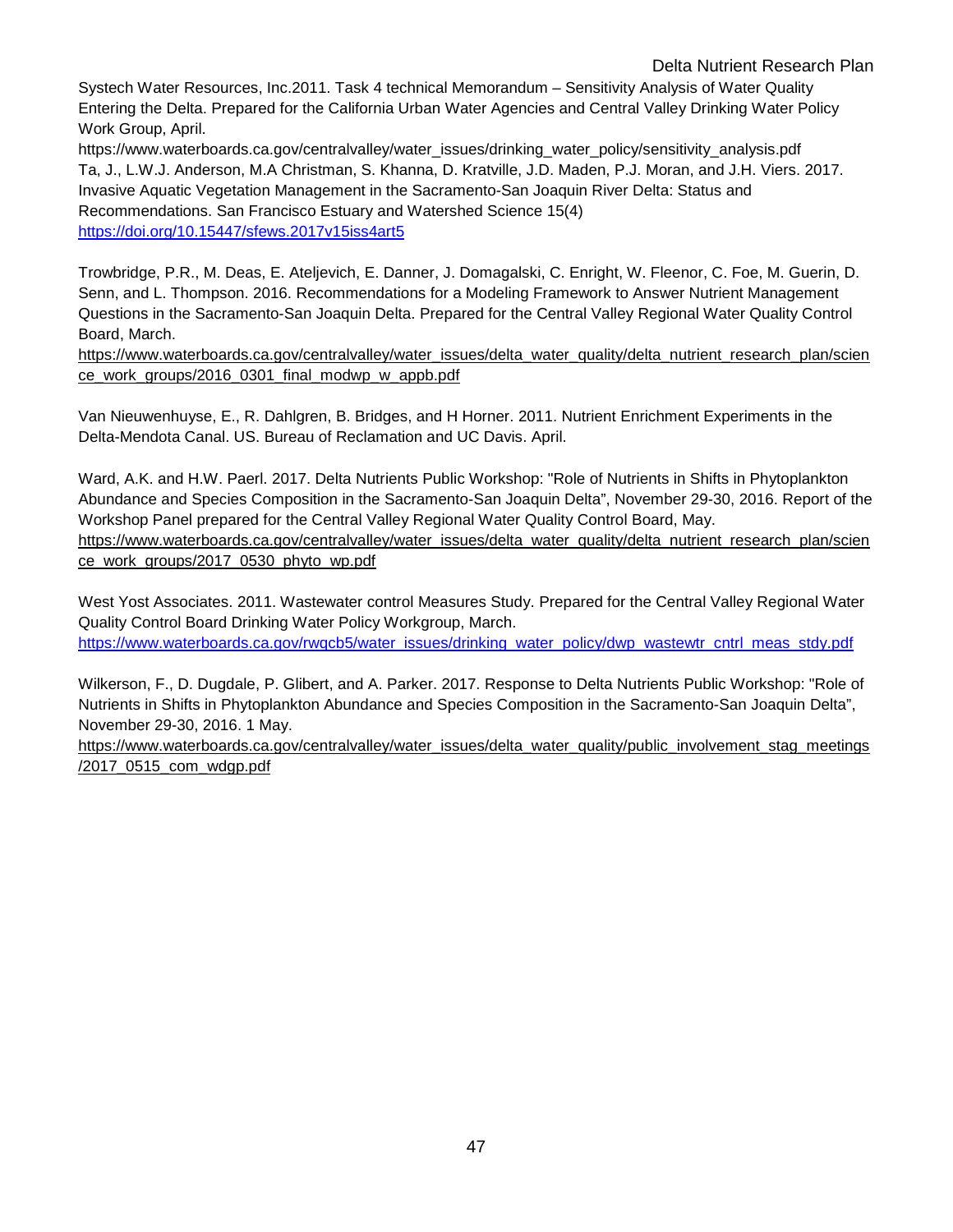# <span id="page-51-0"></span>Appendix 1. Delta Nutrient Research Plan Science Work Group and STAG Participants

| Individual             | <b>Agency/Institution</b>                                    | <b>Science Work Group</b>                         |  |
|------------------------|--------------------------------------------------------------|---------------------------------------------------|--|
| Mine Berg              | <b>Applied Marine Sciences</b>                               | Cyanobacteria                                     |  |
| Raphael Kudela         | U.C. Santa Cruz                                              | Cyanobacteria                                     |  |
| Peggy Lehman           | Department of Water Resources                                | Cyanobacteria                                     |  |
| <b>Tim Mussen</b>      | Sacramento Regional County Sanitation<br><b>District</b>     | Cyanobacteria                                     |  |
| Daniel Orr             | California Department of Fish and<br>Wildlife                | Cyanobacteria                                     |  |
| Alex Parker            | California Maritime Academy                                  | Cyanobacteria                                     |  |
| Karen Taberski         | San Francisco Regional Water Quality<br><b>Control Board</b> | Cyanobacteria                                     |  |
| Kim Ward               | <b>State Water Resources Control Board</b>                   | Cyanobacteria                                     |  |
| Stephanie Fong         | <b>State and Federal Contractors Water</b><br>Agency         | Cyanobacteria/Phytoplankton<br>Workshop           |  |
| David Senn             | San Francisco Estuary Institute                              | Cyanobacteria/Modeling/Phytop<br>lankton Workshop |  |
| Martha Sutula          | Southern California Coastal Water<br>Research Project        | Cyanobacteria/Macrophyte                          |  |
| Lisa Thompson          | Sacramento Regional County Sanitation<br><b>District</b>     | Cyanobacteria/Modeling/Phytop<br>lankton Workshop |  |
| Tom Grovhoug           | <b>Larry Walker Associates</b>                               | <b>Drinking Water</b>                             |  |
| <b>Brian Laurenson</b> | Larry Walker Associates                                      | <b>Drinking Water</b>                             |  |
| <b>Terrie Mitchell</b> | <b>Regional San</b>                                          | <b>Drinking Water</b>                             |  |
| Tony Pirondini         | City of Vacaville                                            | <b>Drinking Water</b>                             |  |
| <b>Rachel Pisor</b>    | Department of Water Resources                                | <b>Drinking Water</b>                             |  |
| Lynda Smith            | Metropolitan Water District                                  | <b>Drinking Water</b>                             |  |
| Mike Trouchon          | <b>Larry Walker Associates</b>                               | <b>Drinking Water</b>                             |  |
| Mike Wackman           | San Joaquin County & Delta Water<br><b>Quality Coalition</b> | <b>Drinking Water</b>                             |  |
| Elaine Archibald       | <b>Archibald Consulting</b>                                  | <b>Drinking Water</b>                             |  |
| Jennifer Clary         | <b>Clean Water Action</b>                                    | <b>Drinking Water</b>                             |  |
| Debbie Webster         | Central Valley Clean Water Association                       | Drinking Water/Phytoplankton<br>Workshop          |  |
| Louise Conrad          | Department of Water Resources                                | Macrophyte                                        |  |
| Shruti Khanna          | LAWR, U C Davis                                              | Macrophyte                                        |  |
| Patrick Moran          | USDA, Agricultural Research Service                          | Macrophyte                                        |  |
| John Madsen            | U C Davis/USDA, Agricultural Research<br>Service             | Macrophyte                                        |  |
| Kathy Boyer            | San Francisco State University                               | Macrophyte                                        |  |
| Diana Engle            | Larry Walker Associates                                      | Macrophyte                                        |  |
| Jeff Cornwell          | Horn Point Laboratory, U Maryland                            | Macrophyte                                        |  |
| Angela Llaban          | CA Dept. Parks & Rec, Div. Boating &<br>Waterways            | Macrophyte                                        |  |
| Eli Ateljevich         | Department of Water Resources                                | Modeling                                          |  |

| Appendix 1a. Science Work Group Participants |  |  |
|----------------------------------------------|--|--|
|                                              |  |  |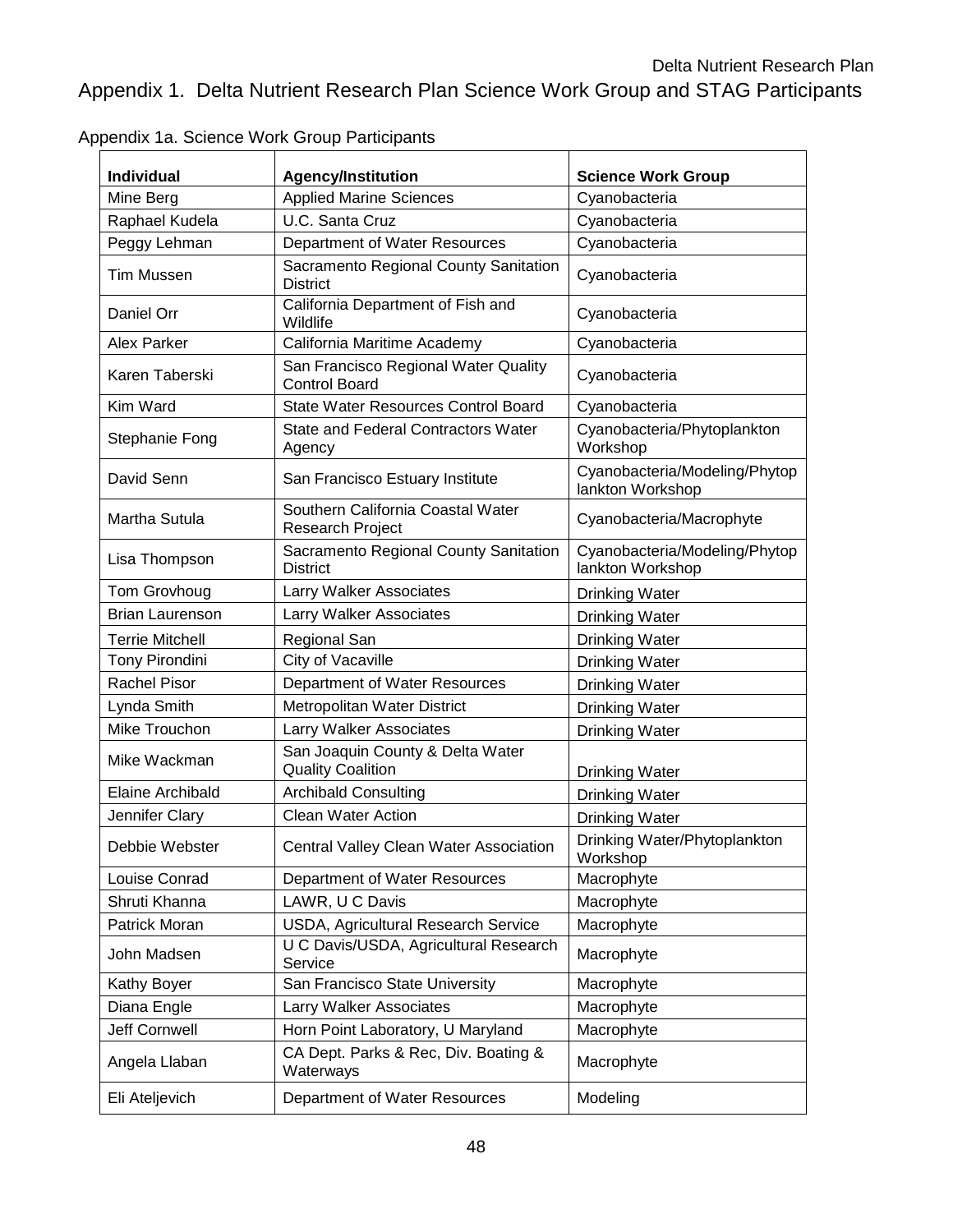| <b>Individual</b>     | <b>Agency/Institution</b>                                            | <b>Science Work Group</b>                                                       |  |
|-----------------------|----------------------------------------------------------------------|---------------------------------------------------------------------------------|--|
| <b>Eric Danner</b>    | <b>NOAA Fisheries</b>                                                | Modeling                                                                        |  |
| <b>Michael Deas</b>   | Watercourse Engineering, Inc.                                        | Modeling                                                                        |  |
| Joe Domagalski        | <b>US Geological Survey</b>                                          | Modeling                                                                        |  |
| Chris Enright         | Delta Stewardship Council                                            | Modeling                                                                        |  |
| <b>Edward Gross</b>   | <b>Resource Management Associates</b>                                | Modeling                                                                        |  |
| Marianne Guerin       | <b>Resource Management Associates</b>                                | Modeling                                                                        |  |
| Paul Hutton           | Metropolitan Water District                                          | Modeling                                                                        |  |
| Phil Trowbridge       | San Francisco Estuary Institute                                      | Modeling                                                                        |  |
| John Durand           | U C Davis                                                            | Macrophyte/Phytoplankton<br>Workshop                                            |  |
| <b>Bill Fleenor</b>   | <b>UC Davis</b>                                                      | Modeling/Phytoplankton<br>Workshop                                              |  |
| Linda Dorn            | <b>Regional San</b>                                                  | Phytoplankton Workshop                                                          |  |
| lan Wren              | Baykeeper                                                            | Phytoplankton Workshop                                                          |  |
| James Ervin           | San Jose Regional Wastewater Facility                                | Phytoplankton Workshop                                                          |  |
| Mary Lou Esparza      | <b>Central San</b>                                                   | Phytoplankton Workshop                                                          |  |
| <b>Robert Schlipf</b> | San Francisco Regional Water Quality<br><b>Control Board</b>         | Phytoplankton Workshop                                                          |  |
| Stephen Louie         | California Department of Fish and<br>Wildlife                        | Phytoplankton Workshop                                                          |  |
| Chris Foe             | <b>Central Valley Regional Water Quality</b><br><b>Control Board</b> | Cyanobacteria/Macrophyte/Mod<br>eling/ Drinking Water                           |  |
| Christine Joab        | Central Valley Regional Water Quality<br><b>Control Board</b>        | Cyanobacteria/Macrophyte/Mod<br>eling/ Phytoplankton<br>Workshop/Drinking Water |  |
| Janis Cooke           | <b>Central Valley Regional Water Quality</b><br><b>Control Board</b> | Phytoplankton<br>Workshop/Drinking Water                                        |  |